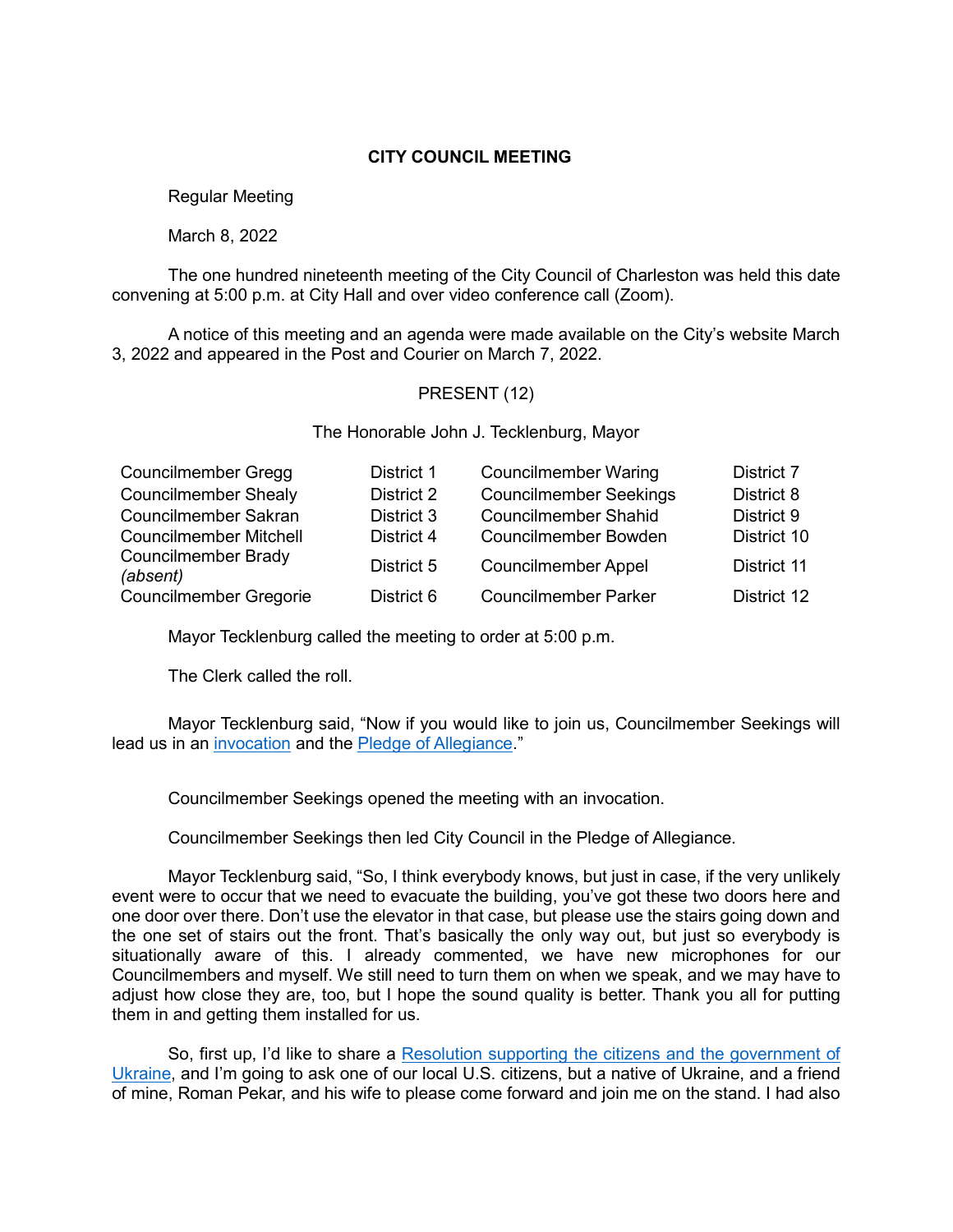invited Alex Pavlichenko, but I don't see him here, yet. You all, please come forward and join me up here. So, we've all been horrified by the terrible tragedy, the evil, Putin has put upon the citizens and the government of Ukraine. I must tell you though that I've been uplifted by the spirit of small, but dedicated local citizens who are natives of Ukraine, including Mr. and Mrs. Pekar behind me. Roman, by the way, is a musician and plays with the Charleston Symphony, and he's also a jazz player, so I got to know him years ago playing some music.

When this happened week before last, the illegal invasion of Ukraine, he contacted me and they were having a little gathering at Euro Foods, which is also owned by Alex and his wife. They are originally from Ukraine, but U.S. citizens now and small business owners here in Charleston, and they had a gathering that Friday morning, Friday a week ago, and it surprised me how many people were there. Then, I saw some people I knew, and they started telling me their stories. I didn't even know that they had ancestry from Ukraine right here in Charleston, and then we gathered here last Tuesday on the front steps of City Hall and lit up the building and we had a terrific, spirited unity rally of support for Ukraine. I was at the U.S. Conference of Mayors meeting for two days last week, and we had a live video address from both the Ambassador to the United States from Ukraine, but also from the Mayor of Kyiv. So, with that background, let me read this Resolution from the City and all of us."

Mayor Tecklenburg read the Resolution.

## ---INSERT RESOLUTION---

Mayor Tecklenburg said, "And I want to present that to you, Roman, and his wife and ask, Roman if you would like to share a few words."

Roman Pekar said, "Thank you."

Mayor Tecklenburg said, "Yes, absolutely."

Mr. Pekar said, "Good evening. I will read. I'm sorry, I'm not a public speaker at all. Councilmembers of City Council and Mr. Mayor, my name is Roman Pekar. I am a resident of Charleston, South Carolina since February 2001. Right next to me is my wife, Katya Pekar. We both represent both sides. I am a native of Ukraine, and Katya is a native of Russia. We have relatives in both countries, and this war is right here in our family. As of now, to date, there are three of our boys having miscellaneous activities after school. Tennis tournament, hockey practice, robotics club, theatre/play volunteering, and the eldest son is helping us tonight with the logistics due to us being here at the Charleston City Hall. Otherwise, he will be practicing and preparing for his upcoming concert with the College of Charleston Orchestra at the Sottile Theatre in a couple of weeks for his graduation performance exam at the College of Charleston in April. For 13 days, since the war started, our kids are now well aware of what makes them different, being safe to live their lives.

I'll read a few quotes that I'm getting over the telephone from my friends overseas. 'My son wakes me up at 5:00 a.m. and said, 'Mom, there's a war started. We looked outside and saw our neighbors packing and leaving. A neighbor of the neighbor, they were loading their cars and leaving, and I panicked because I had work to do. At 10:00 a.m., I had the rehearsal in the opera theatre where I'm working. Now, I'll now go where? Why? My only son cannot fight, but he cannot leave the country either. There is a military law in Ukraine now. I'm not ready to start my life all over again and be a refugee. I don't know if my theatre, where I worked all my life, survived and what will happen after the war is over.' 'The witness worked in Kharkiv Opera Theatre orchestra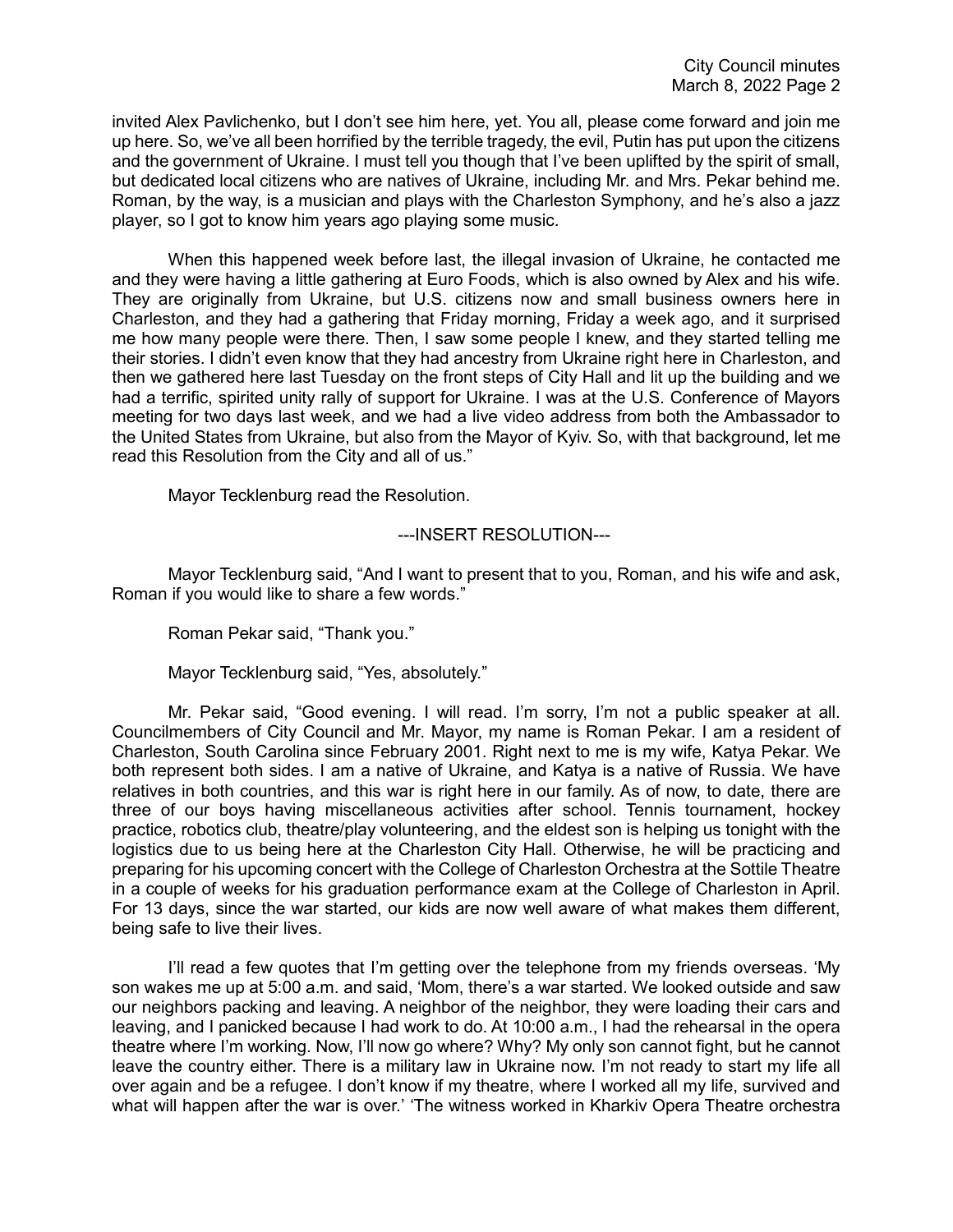as a musician.' 'Last night, I hosted 18 migrants from the east in their journey to the west, the safety of their journey to the west. Today there were 14. Who knows how many will be tonight? I'll do my best to help everyone.' The witness is a real estate business man, whose ethnicities are half Armenian and half Ukrainian. 'My parents are not going. My wife's family is not going. How am I going? By the way, I'll be well. Don't worry,' a dual citizen of Israel and Ukraine. 'Scary times. My eyes are blinding from non-stop reading the news. From each good news, tears of hope. From each bad news, tears of hate to the enemy. It is impossible to work. Who needs flowers now? But I decided to open the store because the flowers are the beauty, and the beauty will save us,' a flower estate owner. All above are the statements from the Boarding Class School of 1991 string players that I was sitting with at the time.

My eyes are blinding, too, for the exact same reason, reading the news, and from crying. For 13 days, my days are 20 hours, and my sleep time is sometimes a little bit more than four hours, normally. It's three hours of sleep because of me being unable to do anything. Then I would like to tell my story. I'm sorry I'm taking time. The story started with Nazi Germany trying to denunciate the Jewish race back in the '30s. That's the exact message that Vladamir Putin has to Ukrainians today. We all know what happened with the Jews in the '30s and '40s, Holocaust. My own aunt perished in the ghetto being four years old. Sorry. I'm sorry."

Mrs. Pekar said, "Hello, everyone. Thank you very much for the time and attention. Roman and I, my name is Katya Pekar. We try to be in the center of this because we represent both sides, both countries, and I'm very thankful to the message that I get from media. They usually try to separate Russia and Putin, but it's still not always this way. I have friends in Russia. I have relatives in Russia. Most of them are completely shocked. I have one friend that keeps going to the streets to protest. I check on her every day because I fear for her. Most of them try not to do it because they see no reason, which will not change anything, they will be just imprisoned for it, and there are lots of people that are just blatantly brainwashed. I just want to say that this war is not on the other half of the globe. It's here because there are so many people, we're constantly on the phone trying to organize escape for their relatives both in Russia and Ukraine because, believe me, lots of Russians tried to escape now. Our friend and her nephew managed to escape, and his wife didn't, so they are like on both sides of what is going to be probably an iron curtain now. I am an educator. I mostly taught music most of my life. I still have a couple of piano students. I work full-time with MUSC now.

I have a few points that I would like to make about what we can do really to protect our children and our future. First of all, Russian language doesn't specify the country of origin or political position. Many people came here before Putin, or because of Putin, or even from countries that have nothing to do with Putin, but they still speak Russian. That's what unites us with them. I know that people are getting confused and just plain angry. We've heard about some attacks on Russian businesses in New York. I have a little friend here. She is a  $7<sup>th</sup>$  grader in one of the elite, public schools. She was called a Russian terrorist a few days ago. I think educators and businesses should do the first step to protect the Russian speaking community from attacks, because most of us have nothing to do with it and do not support this war. A couple more minutes. Thank you for your time.

I have two more, I think, critical elements that I would like to address. I think that we need to think about protection of our own freedom and democracy, because we saw how quickly it's deteriorated in Russia. It started in 2014 with the annexation of Crimea. People started unfriending each other on social media and in real life, families were torn apart, lifelong friendships were torn apart, and society was divided into two separate pieces with two absolutely separate information zones. Now, people are waking up and trying to reach to each other and talk sense to each other,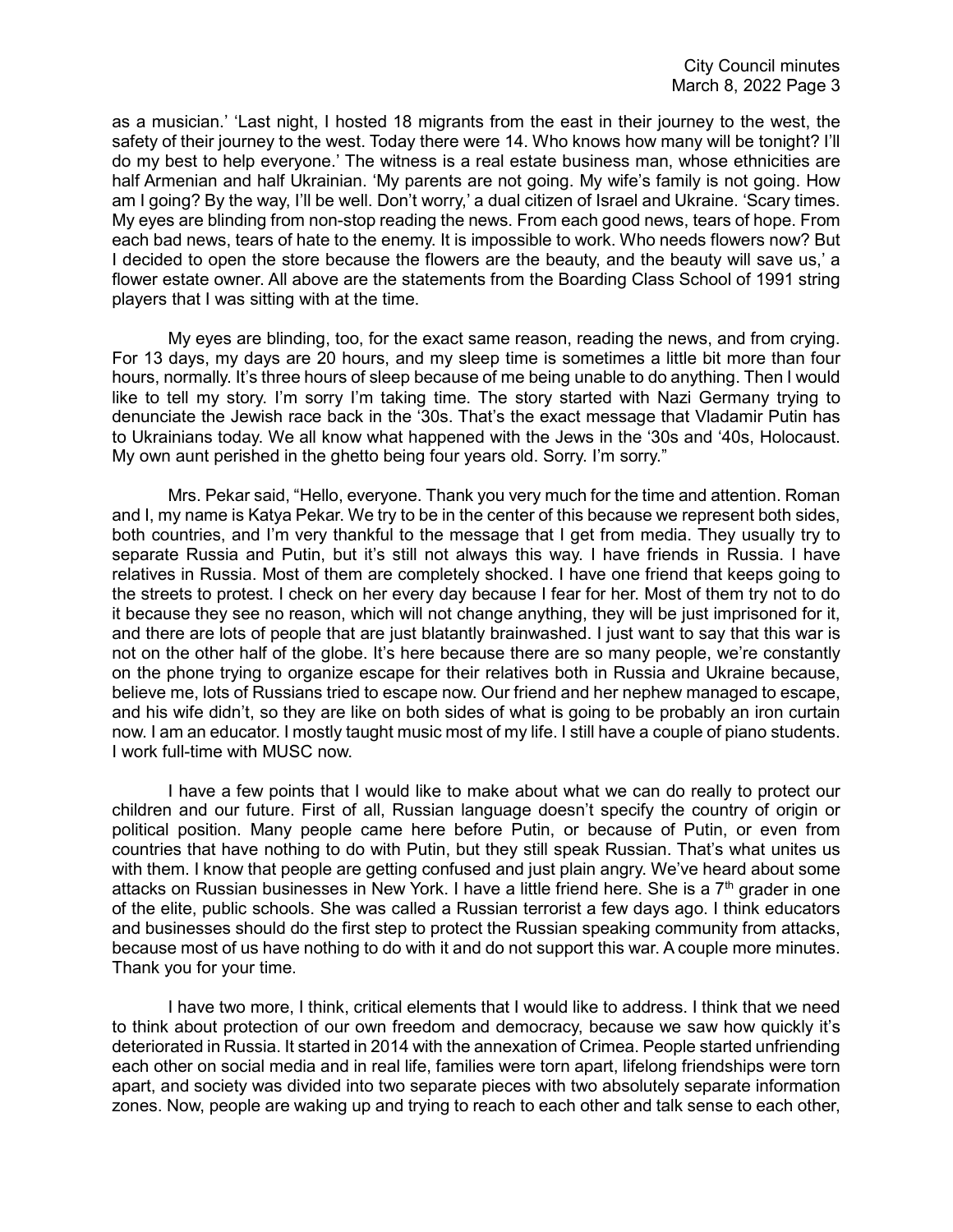but it seems to be too late, and that's what I hear from my friends in Russia. That's what I experienced myself. I have a cousin in Moscow that quotes government TV. I have a friend here, who is trying not to break with her mom and brother, who are saying, 'You're a Russian woman, how can you support Ukraine?' I, maybe surprisingly, see this, we all see it here, because we've all lost tears, right? As a teacher, I see it in the culture of teaching the debate, because we, basically, teach to win, to prove that we are right, instead of teaching how to understand each other. We do not teach the culture of dialogue of listening intelligently, which is the culture of peace, not the culture of war. I think we need to think how to do that. The last thing I would like to address is there was an article yesterday in the New York Times called, 'Fighting Disinformation Can Feel Like a Lost Cause.' It isn't, and there are programs at schools in Europe that actually teach children and give them the tools of how to spot the propaganda in media. Yesterday, we had our oldest son stop by, and we gave him the biggest Russian propagandist to listen to, and he said, 'Wow, that's really good, that's very convincing, he really knows what he is doing.' I think our children are in danger of that, too. That happened in Russia, but it can happen anywhere, and we need to teach our children how to recognize propaganda. Thank you very much."

There was a standing ovation in the Chamber.

Councilmember Shahid said, "Mr. Mayor."

Mayor Tecklenburg recognized Councilmember Shahid.

Councilmember Shahid said, "Before they leave, the café Euro Foods is in my district off of Old Towne Road, and it's a deli café and a shop combined into one. We visited it several times. We actually get some Lebanese ingredients out of that store. I made them a sign that says, 'If you're on a diet, you're in the wrong place.' You and I were present Saturday at the Sumar Street site, and the best of Charleston came out, again, with the folks who came to organize a relief package effort, and an 18-wheeler truck was loaded in no time."

Mayor Tecklenburg said, "It was well organized."

Councilmember Shahid said, "And I'm not sure how much time they had to do this, but it was well organized. They had folks out there to separate the clothing items. There were even military items that they took, and we saw some bullets and other items loaded on there. I just want to express our unity and our support for our friends. These are our neighbors, these are our citizens in the City of Charleston, and in our State. I was watching the 60 Minutes special they had, I hope I say this properly, but the rallying cry is 'Slava Ukraini'. Is that correct? Which means 'Glory to Ukraine.'"

Mr. Pekar said, "Glory to Ukraine."

Councilmember Shahid continued, "Glory to Ukraine, Slava Ukraini, and we're here to stand in solidarity with you all and your families. Thank you for being here."

Mayor Tecklenburg said, "Thank you for that moving personal message. It's unprecedented, well, at least since World War II, events in the world happening. We can't imagine how personally horrific it is for you, but it is for all people that enjoy freedom and democracy in the world because who's next, you know? If you don't appreciate America, this country at this point, wake up. We are very blessed here, and I feel conflicted that there is all of this protocol that Ukraine isn't a member of NATO. There's only so much we can do and should do. All of that discussion is going on in the world, but we are with you 1,000% and the freedom of Ukraine. We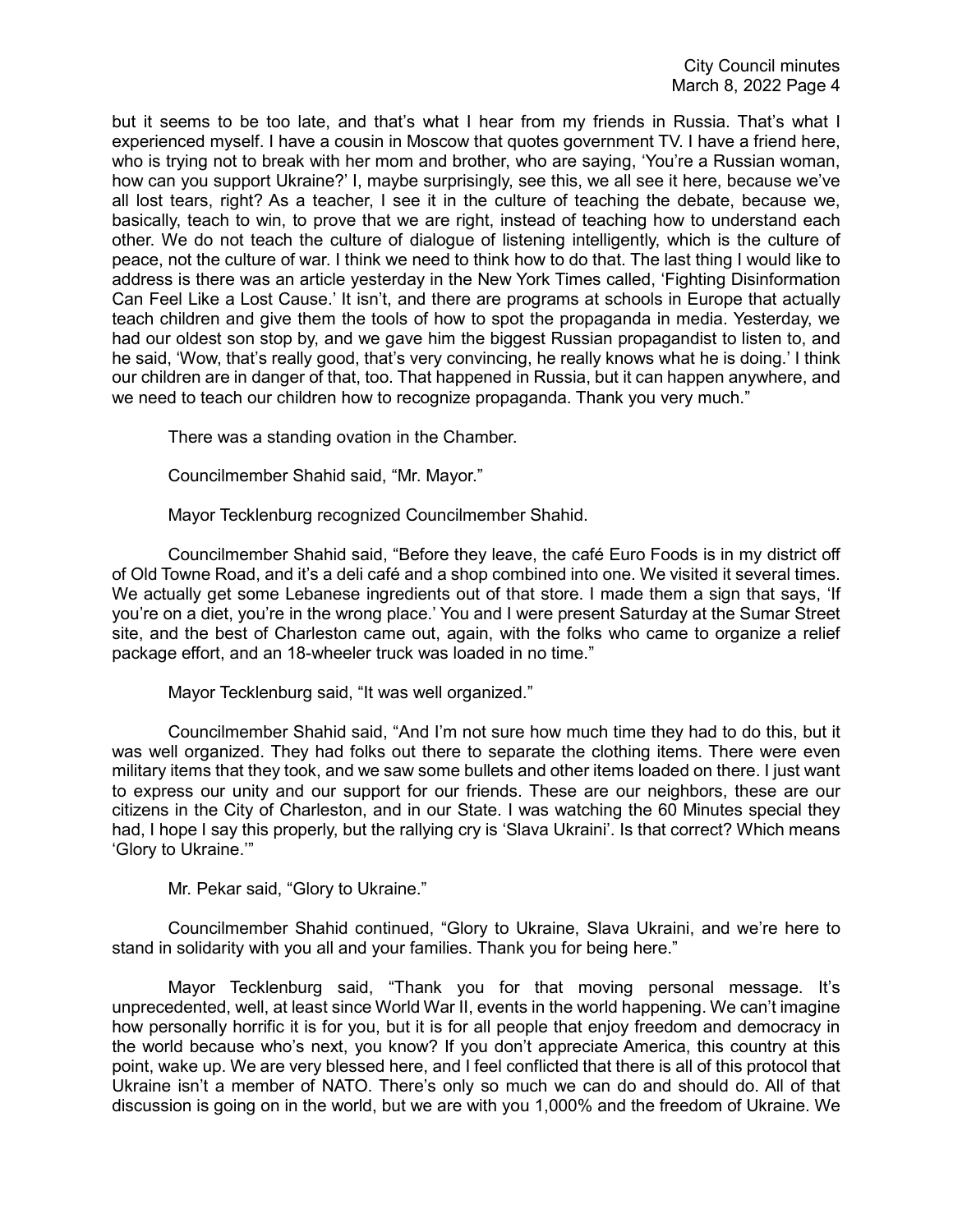will do all that we can, as we have been doing this week. That was, as I mentioned, an uplifting event in West Ashley, Saturday and Sunday, of people coming together and helping in any way they can. For anybody listening, there are, I know you see it on whatever news program you watch, different agencies that you can donate to help, including the UNICEF fund, including the International Committee of the Red Cross, Doctors without Borders. There are many other organizations that are now doing humanitarian and military relief for Ukraine. So, I ask everyone if you're able to, I know there are many causes out there, but please help our brothers and sisters in Ukraine at this time. Right now, it's a time that it's needed. So, thank you, again, Roman and Mrs. Pekar for being with us.

Next, I'd like to share a Proclamation recognizing both [Women's History Month and](https://www.youtube.com/watch?v=5UDL5iiHirc&t=1240s)  [International Women's Day.](https://www.youtube.com/watch?v=5UDL5iiHirc&t=1240s) If I could ask Councilmember Parker to come forward and the Chair of our Commission on Women, Jennet Alterman. If you all would please join me, and I will read the Proclamation and then ask if both of you would like to say a few comments regarding this occasion."

Mayor Tecklenburg read the Proclamation.

#### ---INSERT PROCLAMATION---

Mayor Tecklenburg said, "So, for comments, Councilmember Parker and our Chairman Alterman of the Commission on Women. Councilmember."

Councilmember Parker said, "Thank you, Mr. Mayor. Thank you so much for acknowledging this important day during Women's History Month. I will be brief. First, I just want to recognize all of the amazing women in our Clerk's Office. I just have to say thank you."

There was applause in the Chamber.

Councilmember Parker continued, "I just wanted to start there. You literally keep this Council running, and you make it look so easy. I have no idea how you do this. You all have also shown me a tremendous amount of patience and grace as I took on this new role. Jennifer Cook, Velvett Simmons, Vanessa Ellington, Wanda Stepp, Andrea Derungs, Marcy Grant, and Philip and Patrick, we acknowledge you, as well, but thank you. Thank you, all. We really appreciate you."

In the 200-plus year history of the City of Charleston, Aldermen and Councilmembers, only 14 women have sat in these Chambers as elected officials. To say I feel humbled and honored to be on Council would be an understatement. Thank you, Clelia Peronneau McGowan, Ward 1, and Belizant A. Moorer, Ward 11, for blazing the trail as the first women elected to Council in 1924. We didn't see another female Councilmember until 1960 with Mary Utsey. Hilda Hutchinson Jefferson, District #4, and Brenda Scott, District #6, were the first African American women elected in 1975 to hold Council seats in these Chambers for 13 years. To all of the women of Charleston, the women who work for the City of Charleston and to the Commission on Women for the City of Charleston, this Proclamation is for you and for all of the women that have served before. I have only been with the Commission on Women for a short time, but reading previous reports and listening to what you all have accomplished while you have been together is truly inspiring. Mrs. Jennet Alterman, the Chair of the Commission, will have more to report in a few moments. I will let her share their accomplishments and hopes for the future. Jennifer Brown, Julie Moore, Monique Hill, Lydia Cotton, Amanda Comen, Patrice Witherspoon, Carolyn Wright, Denise Fugo, Trischia Khouri, Claire Gibbons, Tina Singleton, and Hilda Gadsden. Our staff Brittany Pinckney,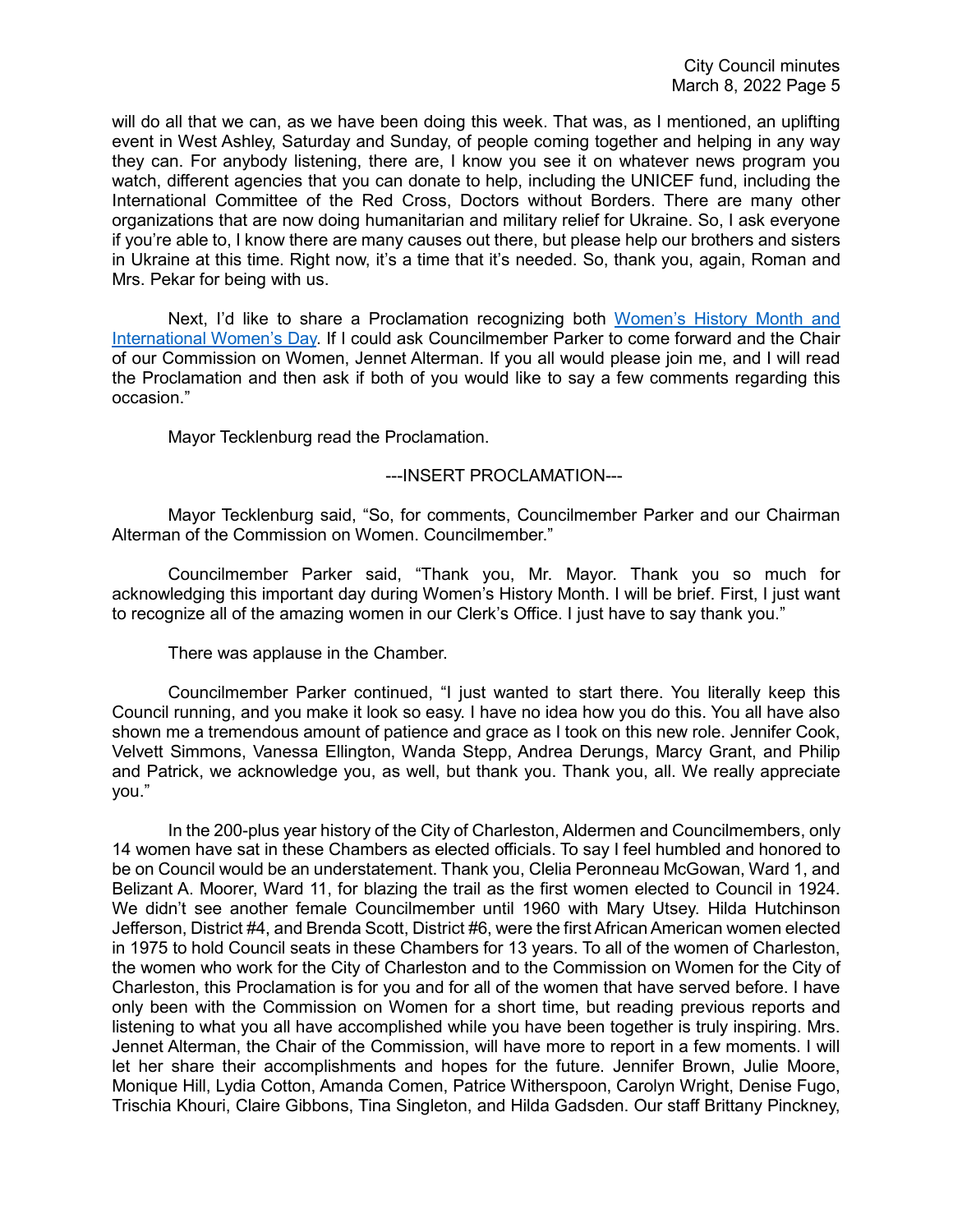Mindy Sturm, Jamie Roper, Patrice Smalls, and Dustin Thompson. Thank you all for being on the Commission for Women. The many organizations that you work for, represent, and dedicate your day-to-day lives is a sentiment to the true nature of the women of our City. It takes a village. Unfortunately, some people don't have a village and to many, you are that village. I can't wait to see what we can accomplish together, and I know I speak for myself and the citizens of our beautiful City. We are grateful for your community service, and we thank you for dedicating your time to help serve the women of Charleston."

There was applause in the Chamber.

Jennet Robinson Alterman said, "I couldn't say it any better. You will be hearing from me in a few minutes. I will try to keep it modestly short, shall we say, but thank you, Councilmember Parker, for jumping in with both feet into serving on the Commission on Women. If I may be allowed a point of personal privilege, I'd like to honor the women and children of Ukraine, many of whom have left their country and are desperately seeking solace. To the women and children of Ukraine, thank you."

There was applause in the Chamber.

Mayor Tecklenburg said, "Would you like a copy of the Proclamation? Do you want to get our picture taken? So, I was just on a leisurely walk, as I sometimes do to catch a breath of fresh air, and if you go to St. Michael's Alley, just on the other side of St. Michael's Church, and take a left and go a short distance. You'll find a plaque which is a terrific story about our very first women Councilmember, whose portrait hangs above us here in the Chambers. Her name was Clelia McGowan, and she was quite the suffragette and activist. Councilmember McGowan helped create the Charleston County Library System among many other accomplishments. It's worth one day just walking over there and reading up about Councilmember McGowan. I'll also share our other portrait here of Septima P. Clark, who our Septima P. Clark Parkway is named after. She was an amazing Civil Rights leader and sometimes known as the 'mother of the movement' because she actually taught Reverend Doctor Martin Luther King a thing or two about voter registration and engaging with the community from Charleston, South Carolina. We have many women to be proud of right here in this City. You didn't quite go down the whole list of the 14 Councilmembers."

Councilmember Parker said, "No, I'm sorry."

Mayor Tecklenburg continued, "But one was my mom, Esther, who proudly served with Brenda Scott and Hilda Jefferson when she got elected here. So, anyway, thank you all, and we look forward to your report in just a few minutes. So, moving along, next up, we have our [approval of City](https://www.youtube.com/watch?v=5UDL5iiHirc&t=1240s)  [Council minutes](https://www.youtube.com/watch?v=5UDL5iiHirc&t=1240s) already."

Councilmember Mitchell said, "So moved."

Councilmember Shealy said, "Second."

Mayor Tecklenburg said, "Any additions, changes, deletions?"

No one asked to speak.

On a motion of Councilmember Mitchell, seconded by Councilmember Shealy, City Council voted unanimously to approve the minutes for the regular February 9, 2022 City Council meeting and the February 15, 2022 City Council workshop.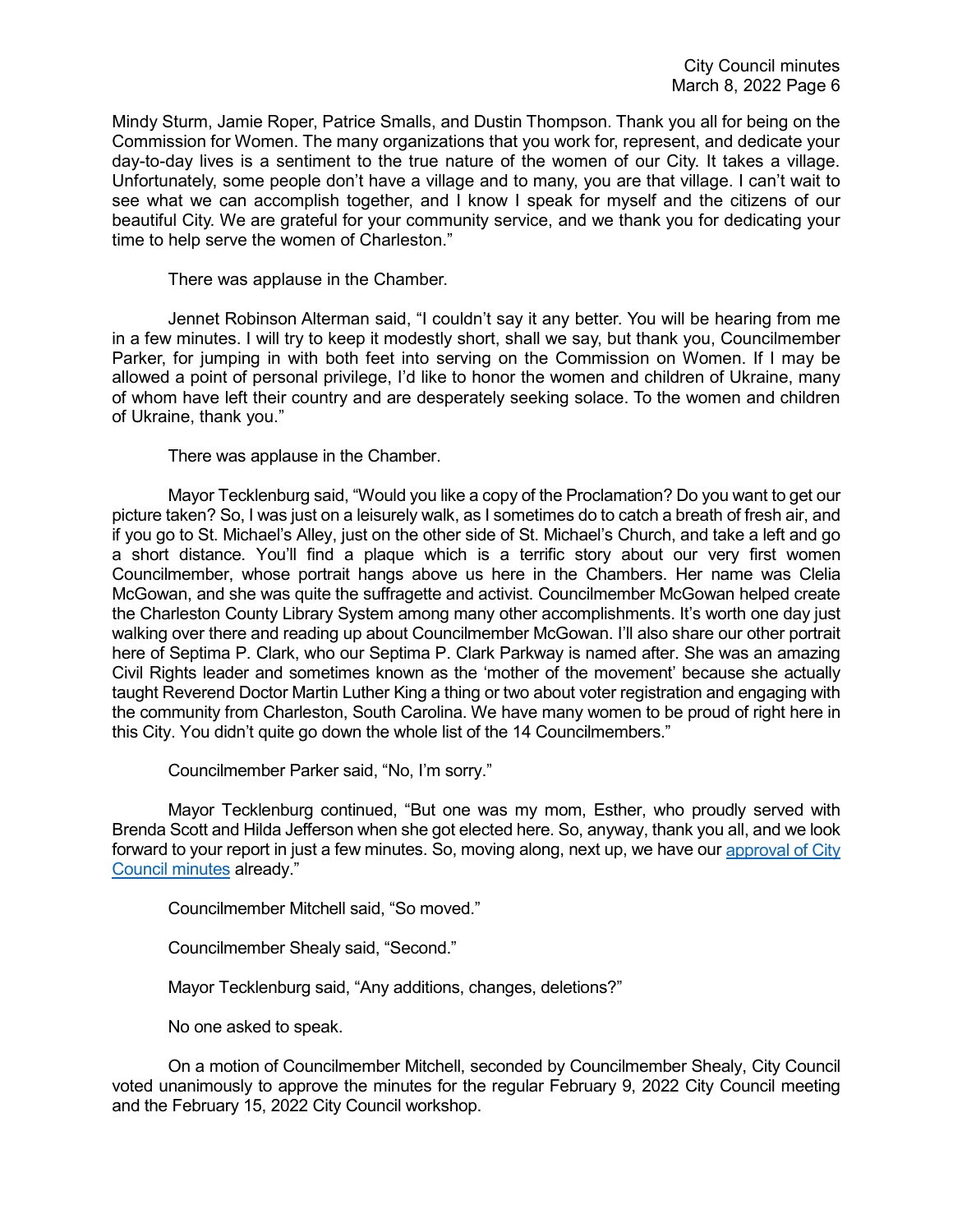Mayor Tecklenburg said, "We're already at our [Citizens Participation Period.](https://www.youtube.com/watch?v=5UDL5iiHirc&t=1240s) We've got just a few folks signed up, but we'll allow two minutes each and look forward to your comments."

The Clerk said, "Anthony Bryant."

Mayor Tecklenburg said, "Please state your name and address when you come forward. Thank you."

1. Anthony Bryant said, according to Luke Rankin, his public comment on the redistricting in the State of South Carolina Congressional Districts \$0 to \$12,000, 44% of the State didn't pay State income taxes. He said they needed a rebate with gas prices going up so high. It had to be a referral to the criminal division in Atlanta in the  $5<sup>th</sup>$  Circuit, so he would be suing in Atlanta. In a FOIA request, there were so many 'Anthony Bryants', so he wanted to make sure he cleared that up. In protest, he sued Bryant v. Administrative Office of the United States Courts, because 130 Federal Judges did not fully disclose their trades on the Stock Exchange, which many in the country were too poor to pay \$400 for a fee to even be heard. He said they hoped that the Senate, with Tim Scott and others, would either ask them to resign for not paying and showing their trades on the Stock Market while the country was suffering. This was the kind of work he did. He liked being unpopular. He quoted Ken Burns who said, 'It was a happy day when the first unhappy slave landed on these shores.' He said they were very unhappy, but they were thought of as because they sang whatever people wanted to hear. He said they were definitely in struggle. He said he was unpopular, and he liked being unpopular. As long as there was one Black man in the country to be wrongfully accused of a crime he didn't commit, in 2021 and 2022, he would remain unpopular. He said the Black men in the State were definitely not free, and when Black people referred other Black people to the Feds, Mark Keel and others in the Senate, who referred his name to other agencies because of hate speech. It was not hate speech. It was his free speech given to him by the first slave that came across those shores.

The Clerk said, "Time."

Mayor Tecklenburg said, "Thank you, sir."

The Clerk said, "Mohammed Idris."

2. Mohammed Idris said they were about to start a newspaper called, 'Clear Vision Journal'. Their prime subjects would be City Council, because they believed they had been coming there for 20 years, and they knew how their City operated. He said, there were 12 people there that they would be telling the people, in general, how they voted when they got elected and letting the people know that the City Council worked for them, and they paid the City Council. He said anything they wanted in their neighborhoods that was lawful, that they should have a representative to get that for them. If they didn't, they should get rid of them.

Mayor Tecklenburg said, "Thank you, sir."

The Clerk said, "William Hamilton."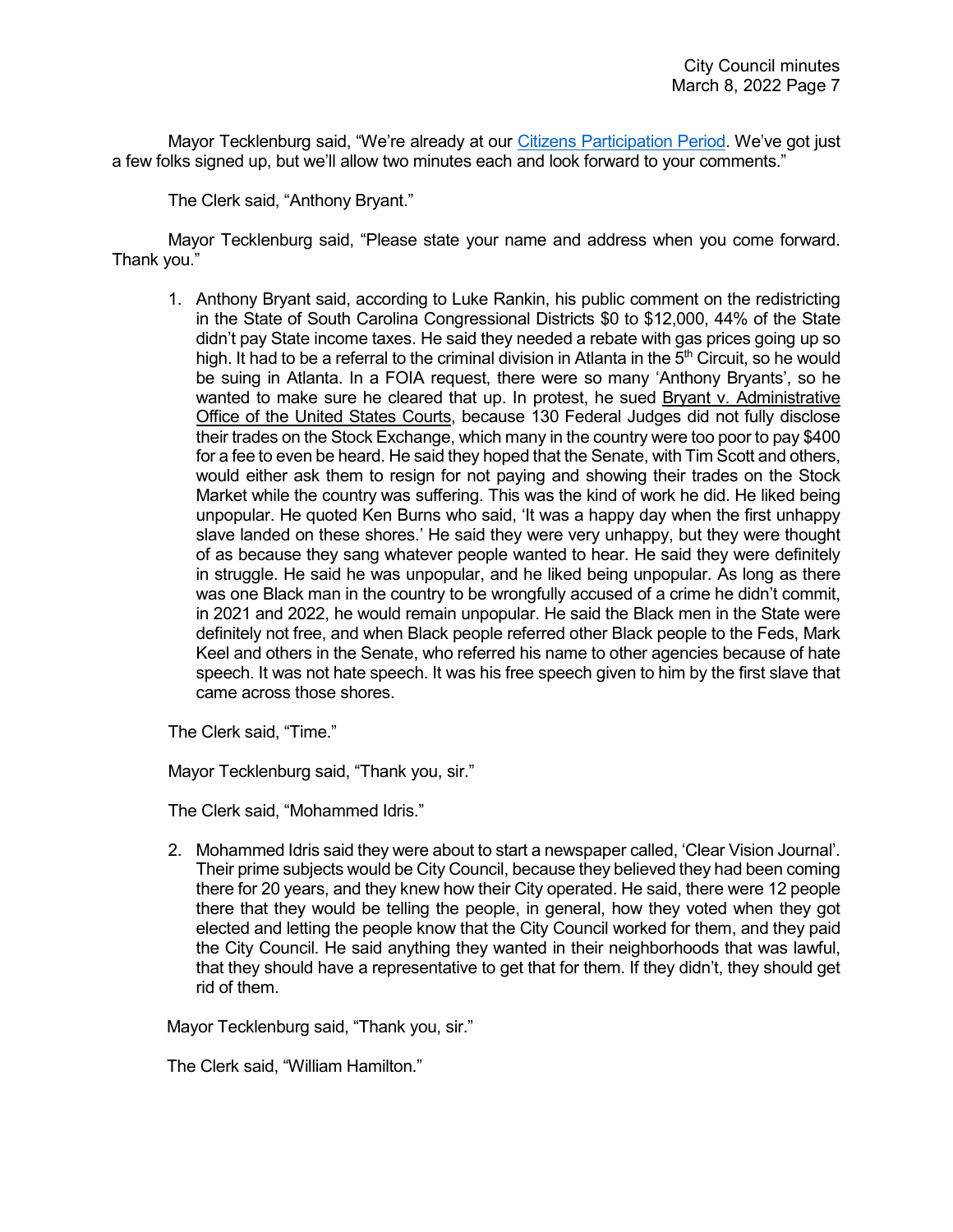3. William Hamilton spoke on behalf of Best Friends of the Lowcountry Transit, and they wanted to advise the Council of what their transit goals were for the year. Their goals were to secure another year of bus service to the beach, which CARTA had apparently already approved, to double ridership, to increase CARTA ridership by 30%, to get more middle school aged students on public transit, to push the Lowcountry Rapid Transit Lines terminus back to Summerville where it belonged and after that, to work on getting it back to downtown Charleston. A transit system which starts at the Fairgrounds and ends at Reynolds Avenue in North Charleston would not do what the City needed done, and to obtain ten more lighted bus stops on CARTA, two on the Sea Islands, two in Summerville, and, finally, to make sure that nothing was done to build or enlarge I-526 until the Rapid Transit System the voters of Charleston voted to build and had been taxed to bill, was constructed. He said they would be back next month with a more substantial and, hopefully, more interesting demonstration than him. These were important issues because Federal funding to build affordable housing and transit was in D.C. now, and it would not stay there long. If the region and elected representatives in Congress and the Senate didn't bring that money to Charleston and to the Lowcountry, it would go somewhere else before the mid-term elections. He asked Council to get with their Senators and Congressmen, who didn't seem to be very motivated, and explain to them that money was needed to finish the transit system and to build affordable housing, or the tourism and medical industries were not going to function well.

Mayor Tecklenburg said, "Thank you, sir."

The Clerk said, "Neita Wiese."

4. Neita Wiese said Happy International Women's Day. They awarded their International Women of the Year last year to Mayor Aki-Sawyerr, who had sent an e-mail, which read, 'I hope this finds you well. Please know that many thanks for your e-mail and the attached letter. We truly appreciate the solidarity of the City of Charleston as Freetown celebrates 230 years. This letter will be read out by Melbourne Gardner at the Interfaith Service here in Freetown on the 11<sup>th</sup> of March.' She said that was the week-long celebration with their Sister City in Freetown, Sierra Leone, the  $7<sup>th</sup>$  through the  $13<sup>th</sup>$ .

Mayor Tecklenburg said, "Thank you very much."

The Clerk said, "And, Roman, did you want to speak? We had you on the list."

Mr. Pekar said, "No."

The Clerk said, "Okay. Tony Daniell."

5. Tony Daniell said the people who were going to help Ukraine would be the military, of which he spent 30 years defending and going wherever sent, the four corners of the world, three deployments. While he was gone, it was his assumption that Council would be taking care of his family, which was the unwritten deal they had, but that deal fell through. He participated in a Traffic and Transportation meeting a month ago, and in the meeting, he agreed with Mr. McQueeney on every point there was. First, they agreed that the 1976 Order was legal. He never said the 1976 Order was illegal, but that called for temporary barricades. He said the Mayor made a point that it was a long time ago. How long was a temporary barricade supposed to stay in place, and was a group of trees planted in the road a barricade? He would say 'no'. When the police cordoned off an area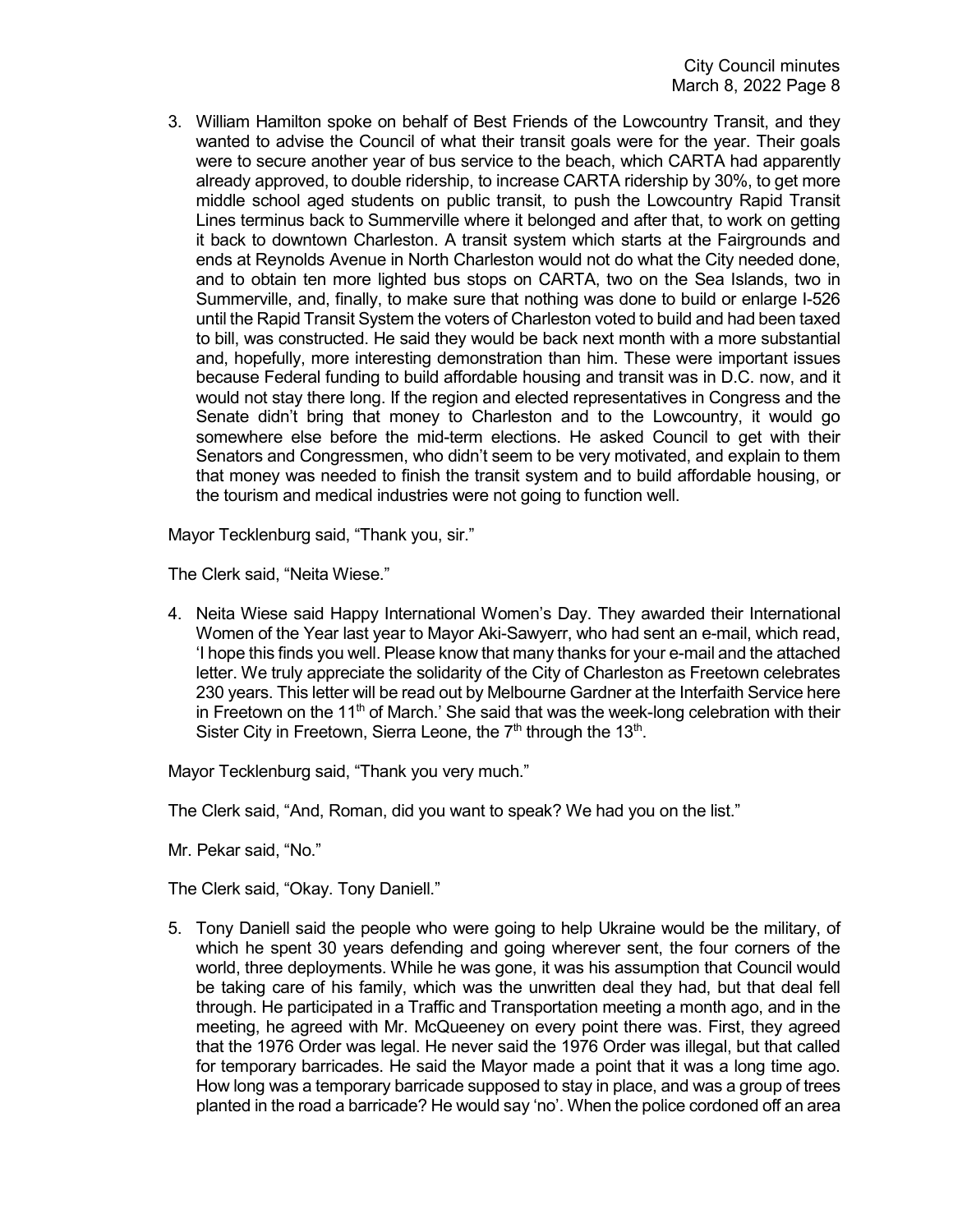and put up a barricade, they didn't plant trees, they put up a barricade. He said the roads were not to be closed without an order, and no order existed, and without an order, closing the roads was illegal. He said one of the opposition individuals was Mr. Finnegan, and he represented only 43 people out of 93 in the neighborhood. He had said that 95 percent of the neighborhood agreed with it, but that fact was not borne out by the evidence. When Mr. Finnegan wrote to City Council, he only got 38 families to write that they wanted the closed roads to remain closed. He reminded Council the roads could only be closed by an order from City Council or a Court Order, and none of those existed. He asked why he was still there. He went before Traffic and Transportation, everything he had said was borne out, the City's Council, not his Council, agreed that the roads could only be closed without an order, and barricades were temporary as no order existed for the closing of the road. He said it was unfair.

The Clerk said, "Time. Then, we did receive two comments. One person said that closing a road without a Court Order or an Order from Council was illegal. Another person stated that roads were authorized as temporary barricades, not closed roads, and 45 years was not temporary. Those were the only comments we received."

Mayor Tecklenburg said, "Anyone else?"

No one else asked to speak.

Mayor Tecklenburg said, "Okay. So, next up is our [Petitions and Communications.](https://www.youtube.com/watch?v=5UDL5iiHirc&t=2001s) We have a number of appointments, mostly to our Planning Department Boards and Commissions that help so much in our community with our design and approvals."

Councilmember Gregorie said, "Can we take them all together, Mr. Mayor?"

Mayor Tecklenburg said, "We can take them all together, a through f."

Councilmember Mitchell said, "Move for approval a through f."

Councilmember Shealy said, "Second."

Mayor Tecklenburg said, "Alright. We have a second. Any discussion?"

No one asked to speak.

On a motion of Councilmember Mitchell, seconded by Councilmember Shealy, City Council voted unanimously to approve the following appointments to the Board of Architectural Review – Large (BAR-L), Board of Architectural Review – Small (BAR-S), Design Review Board, Planning Commission, Board of Zoning Appeals – Zoning, and Board of Zoning Appeals – Site Design: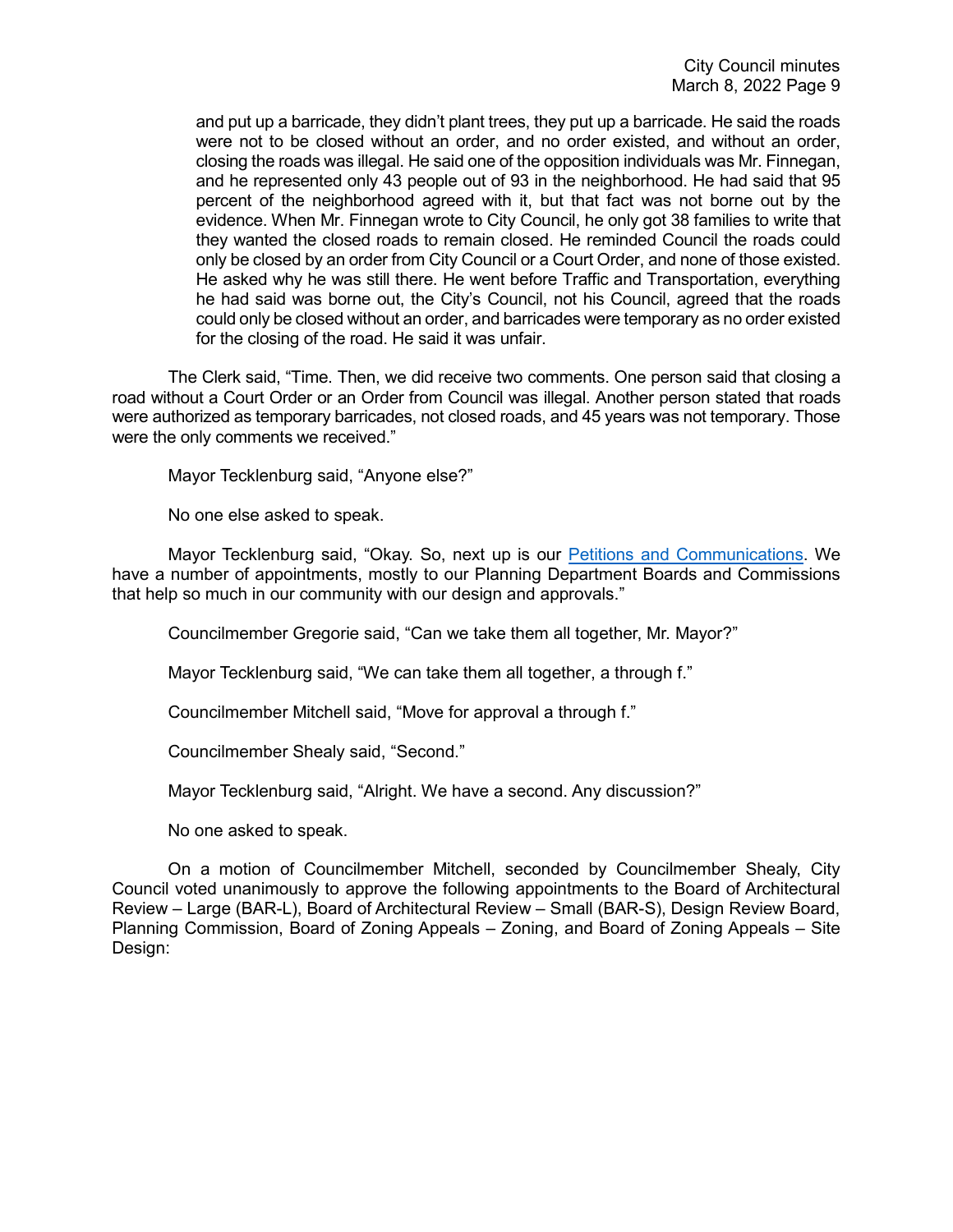# Appointments:

- 1. Board of Architectural Review Large (BAR-L): - Seaton Brown (Layperson seat) – New Appointment
- 2. Board of Architectural Review Small (BAR-S): Laura Altman (Alternate) – New Appointment
- 3. Design Review Board:
	- J. Lucas Boyd Alternate seat
	- Jeff Johnston Alternate seat
- 4. Planning Commission:
	- McKenna Joyce (Attorney seat) New appointment
	- Charles Karesh (Citizen seat) Reappointment
	- Donna Jacobs (Citizen seat) Reappointment
	- Sunday Lempesis (Development seat) Reappointment
	- Jimmy Bailey (Citizen seat) Reappointment
	- Erika Harrison (Citizen seat) Reappointment
	- Angie Johnson (Real Estate seat) Reappointment
- 5. Board of Zoning Appeals Zoning:
	- William Goodwin (New appointment)
	- Jeff Tibbals (New appointment)
	- Robben Richards (Reappointment)
	- Howell Morrison (Reappointment)
- 6. Board of Zoning Appeals Site Design:
	- Joel Adrian (Citizen seat) Reappointment
	- Amanda Barton (Landscape Architect seat) Reappointment

Mayor Tecklenburg said, "Now, we would like to call Chair Alterman back up."

Councilmember Seekings said, "Mr. Mayor."

Mayor Tecklenburg recognized Councilmember Seekings.

Councilmember Seekings said, "Just very quickly, I don't know if there are any others that we just appointed to these very important Commissions and Boards, but there is one who is actually in the Chamber that I think we should recognize. Mr. Seaton Brown is in the back, who has just been appointed by this Council as a member of the Board of Architectural Review – Large, which is no small job. It is no small job. It is a large job, so thank you in advance for your service. He will be a really terrific member. I can assure you that. So, thank you for being here, and thank you in advance for your hard work."

Mayor Tecklenburg said, "Thank you. That's right."

Councilmember Seekings said, "And if you need any advice, by the way, here is your guy right here. He's spent lots of time on Boards and Commissions right here, Councilmember Waring."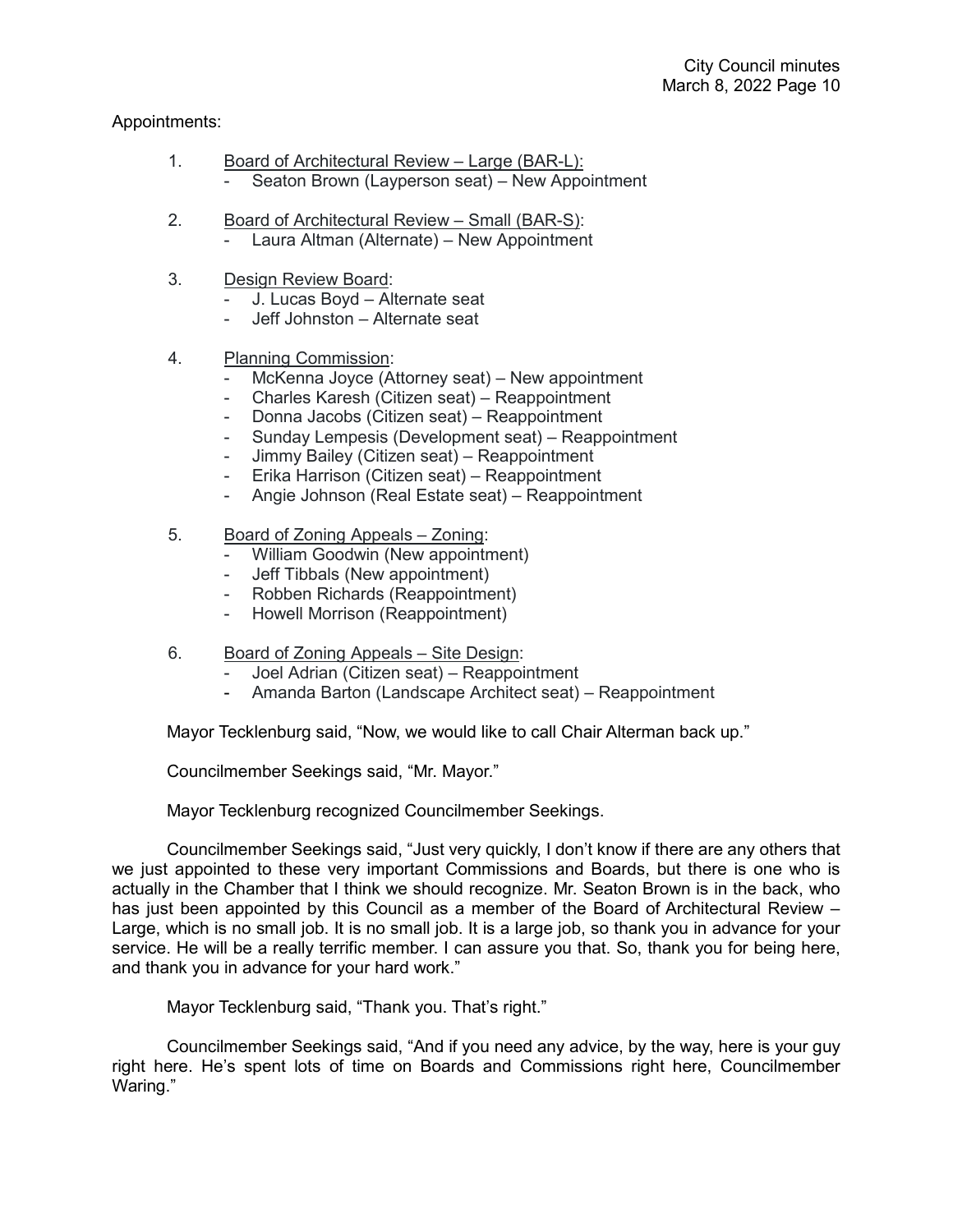Mayor Tecklenburg said, "And I would just add, you all, to remember that all of these Boards and Commissions are volunteer positions and many of them, like the BAR – Large, the time commitment is not a little one, it's a meaningful time contribution. So, these Board members are really contributing to the fabric of this City, not only in what it looks like, but by your service. So, thank you, Mr. Brown, and please pass that along to your fellow Board members. Remember that when you see these folks and give them a thanks. Alright. Next up is our [report from the](https://www.youtube.com/watch?v=5UDL5iiHirc&t=2001s)  [Commission on Women.](https://www.youtube.com/watch?v=5UDL5iiHirc&t=2001s) Chair Alterman is with us, back with us."

Ms. Alterman said, "Thank you, Mayor. Thank you, all of you. It has been an incredible honor for me to serve as the Chair of this Commission, and for those of you who might not know this, Mayor Tecklenburg resuscitated this communication. It had been in a box somewhere, that's all I can say, since the '70s, and we are still the only Municipal Commission on Women in the State of South Carolina. There is also not even a State Commission on Women. So, I'm delighted to be here, and I want to give you just a quick update on what we've been doing for the last five years.

You know, our mission is to advise you on matters pertaining to the quality of life for women and their families here in the City of Charleston. We operate under two basic principles that we adopted early on, which are to take care and/or take charge, specifically, around representing women and children who have no voice. To that end, this Council, a little history lesson here, has adopted resolutions in support of the U.N. Convention to eliminate discrimination against women, and you have also unanimously adopted a Resolution to support the passage of the Equal Rights Amendment in the South Carolina Legislature. Thank you. You're ahead of a lot of other cities, believe me.

You have agreed to implement two very powerful and critical benefits for City employees, including paying for all City employees to have short-term disability insurance, which covers a percentage of maternity leave and extended illness. In January of 2020, you adopted a 12-week paid Family Leave Program for City employees and now, with COVID-19 hopefully behind us, will fund that in 2023. The Commission has sent letters of support to the South Carolina Legislature as they move toward a Family Leave Policy for State employees. Benefits, as you know, of this type go a long way in building employee loyalty and lowering attrition rates.

Now, we rarely do anything on our own, and we're particularly proud of the collaborative projects that we have participated in over the last five years. In particular, I would like to highlight the Commission's work with the Charleston Police Department, which might not immediately seem like an obvious alliance, but it very much has been so. Chief Reynolds made no secret of his commitment to community policing, and we've worked alongside Deputy Chief Thompson, Lieutenant Mitchell, and Victims Services Coordinator Patrice Smalls to create community resource centers in both the Gadsden Green, and the Robert Mills Manor communities. With the cooperation of the City Housing Authority, these centers have become a reality, and the plan is to have one in each of the Public Housing Projects to provide support for the folks who live there, again, who are primarily women and their children. Deputy Chief Thompson has taken the lead on developing very important protocols for both human trafficking and domestic violence, and planning for a Family Justice Center is well underway. We have a true partner in the Mayor's Office of Children, Youth and Families. Mindy Sturm and Jamie Roper are regular attendees at our meetings, and when they have a need for specific resources, we do everything we can to get them for them. Our members represent over a dozen non-profit organizations, and our combined networks can only be described as awesome. As Councilmember Parker's Proclamation put it, women are catalysts for the good, and we're going to do our best to live up to that. Thank you."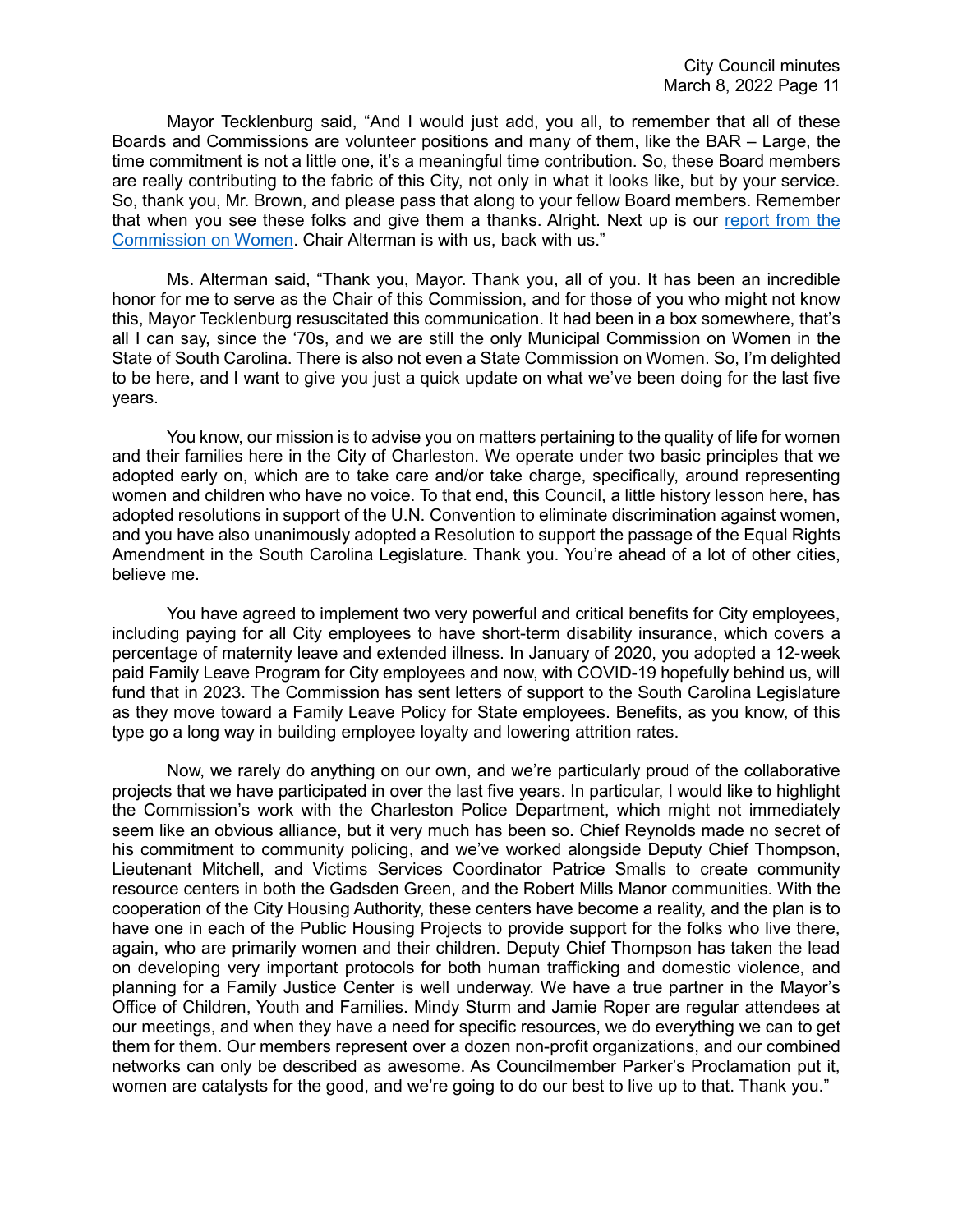There was applause in the Chamber.

Mayor Tecklenburg said, "Great. Thank you. Thank you for your service."

Councilmember Shahid said, "Mr. Mayor."

Mayor Tecklenburg recognized Councilmember Shahid.

Councilmember Shahid said, "Just a quick question, Madam Chair Lady, what is the status of Equal Rights Amendment in the State of South Carolina?"

Ms. Alterman said, "It has not been ratified in the State of South Carolina."

Councilmember Shahid said, "But, I understand we just need one more vote by a state."

Ms. Alterman said, "Well, there is a discussion about that because they changed the deadline for it. Technically, we need one more state, but it's not looking good because there is discussion about which are the true deadlines, but we're not going to give up."

Councilmember Shahid said, "Thank you."

Ms. Alterman said, "Sure."

Mayor Tecklenburg said, "Great. Thank you, again, for your service and being with us tonight. So, next up is a report on our [Resilience and Sustainability Advisory Committee](https://www.youtube.com/watch?v=5UDL5iiHirc&t=2001s) from Katie McKain."

Katie McKain said, "Thank you, Mayor Tecklenburg and members of City Council. The Resilience and Sustainability Advisory Committee met last month on February 17<sup>th</sup>, and there were 11 of the 13 members present. Mayor Tecklenburg welcomed our new members. We're excited to have, Councilmember Shealy, back for some continuity Councilmember Seekings, we're excited to have you back on the Committee; and Councilmember Bowden, we're really excited for you to join as a new appointment. The first item on the agenda was our new Compost Program. I took some time to explain we have a new Food Scrap Drop-off Program where we have a couple of sites around the City where residents can bring their food scraps to have them composted. It's going really well. Since then, we have our February data in, and we have over 700 participants, which is really exciting. We composted over four tons of food scraps just in February. So, we're going to track that data and analyze it, and we'll have more reports for you as we move forward. Then, Christopher Morgan, our Planning Manager, talked about the Comprehensive Plan and how it relates to water. He presented information that you are all very familiar with. Finally, Dale Morris, our Chief Resilience Officer, talked about the Army Corps of Engineers Flood Mitigation Project and how that relates to a much needed Rosemont Resilience Plan and also the Water Plan, which you all are very familiar with that, too, from his workshop last month, and that's all."

Mayor Tecklenburg said, "Any questions for Ms. McKain?"

No one asked to speak.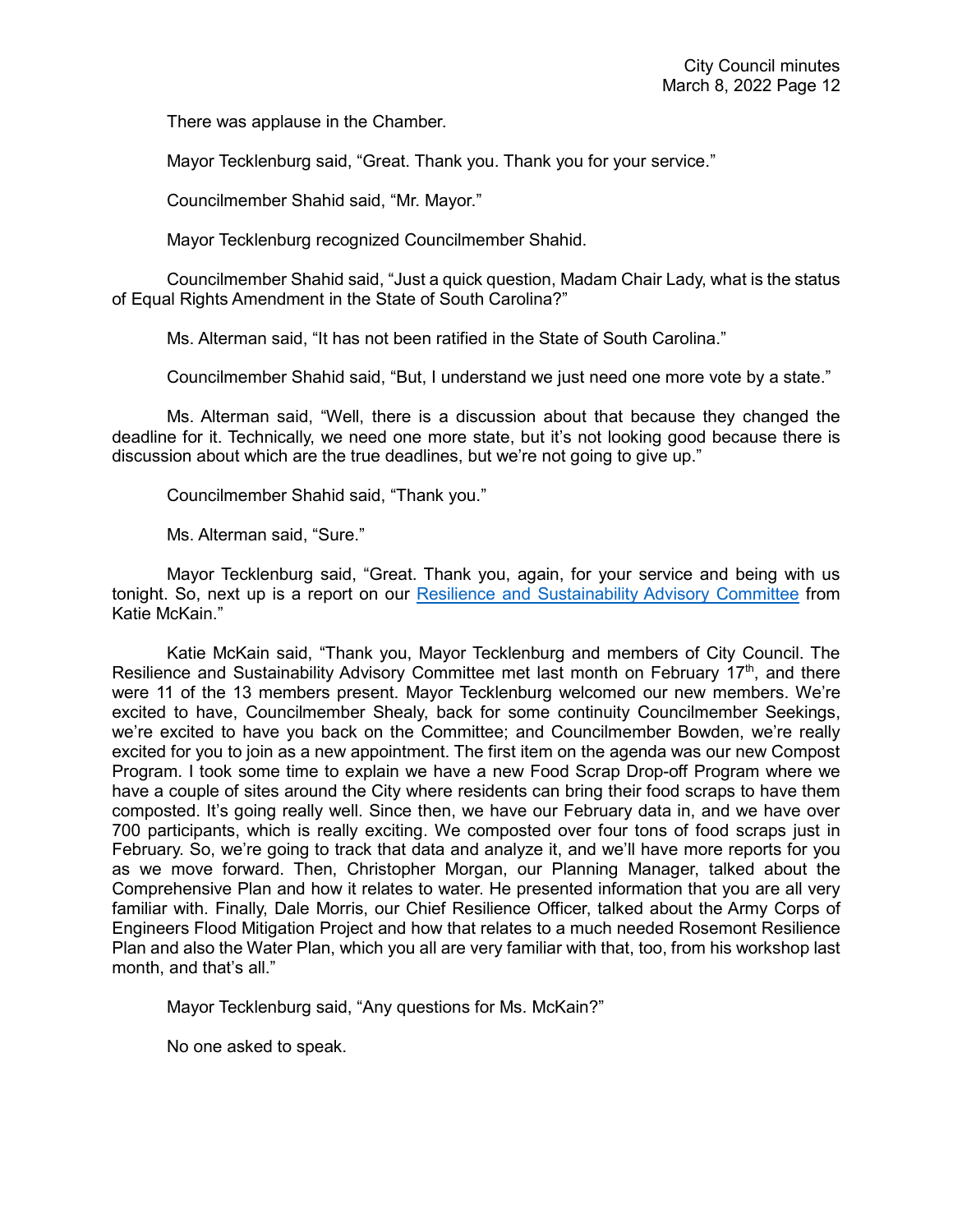Mayor Tecklenburg said, "We welcome our new City Councilmembers who are now, we've rotated, and who are on the Committee, Councilmembers Shealy, Bowden, and Seekings. So, thank you all for agreeing to serve."

Mayor Tecklenburg recognized Councilmember Parker.

Councilmember Parker said, "I apologize. Ms. Gadsden is on the Women's Commission. I didn't see her. I didn't know that she was on Zoom. I'm so sorry."

The Clerk said, "Yes. She is a member of the Women's Commission, and she's joining by Zoom."

Councilmember Parker said, "Okay."

Mayor Tecklenburg said, "Great. Terrific. Thank you, Katie."

Ms. McKain said, "You're welcome."

Mayor Tecklenburg said, "Next up is the update on the [City's response to COVID-19.](https://www.youtube.com/watch?v=5UDL5iiHirc&t=2001s) Tracy McKee, I think, has just a very brief few comments. We're blessed that the number of cases is way, way, down and continues that trend. The last couple of days have been in single digits in Charleston County, which is terrific. I'm still concerned of the number of deaths that I see in the State of South Carolina, though I must tell you. I think it was Monday, there were almost 100 deaths reported of COVID-19, in the State of South Carolina. So maybe this is just the folks who caught it some time ago, and it's catching up with them, but there is still a concern about that."

Mayor Tecklenburg recognized Tracy McKee.

Tracy McKee said, "Yes, deaths tend to lag, so we're still seeing the impacts from the latest surge. So, thank you, Mayor, and good evening, Councilmembers. Next slide, please. So the number of cases do continue to decline. Over the last two weeks, Charleston County has seen another 70 percent decrease. Berkeley County has gone down another 91 percent over for the past two weeks. Percent positives have also decreased, as well. You can see just a couple of months ago in Charleston County, percent positive was up 32 percent, so we're down to 4.1 percent. That's a significant improvement. Berkeley County, just at the end of January, was over 41 percent for percent positive in testing, and they are currently at 7.4 percent. Hospital admissions are down 27 percent in the past seven days, and that is for both Charleston and Berkeley Counties. Bearer of good news, finally. This is really exciting."

Mayor Tecklenburg said, "Zeros!"

Tracy McKee said, "A big goose egg. I'm not sure if I've ever been able to report at Council a big goose egg. Well, maybe we did at some point. I don't remember, but we currently have zero active cases, and actually zero who are waiting for test results right now."

Mayor Tecklenburg said, "I think this is the first time since we started."

Tracy McKee said, "I think it is. I don't recall another time. Since the beginning of the pandemic, we have had 731 employee cases. A significant number of those, I can't remember the exact percentage, but a significant number of those were with the Omicron surge. So, as you all have probably heard, there is some new guidance that has come out from the CDC. This guidance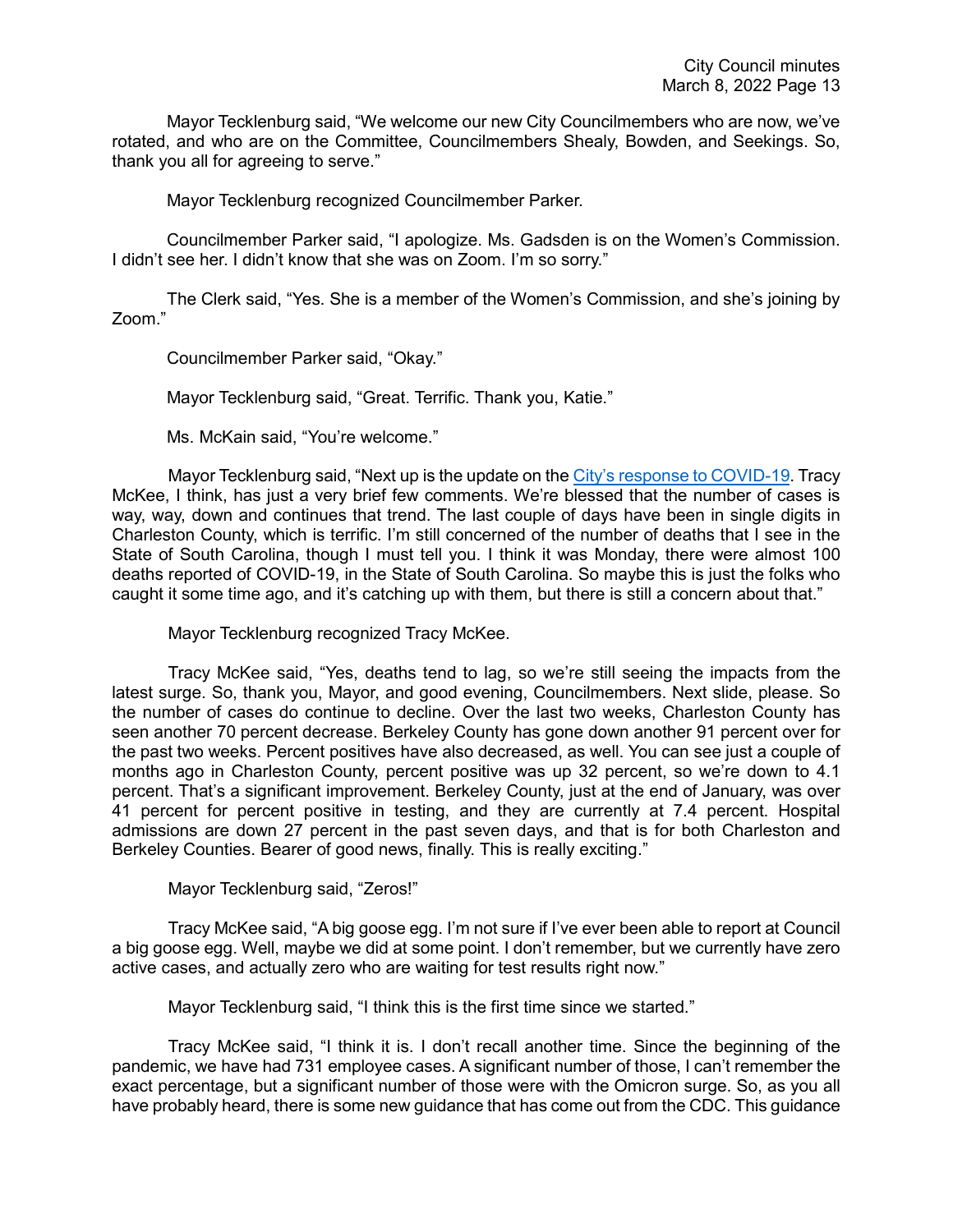is really based upon the number of new hospitalizations as well as the number of kinds of the strain on the healthcare system. And currently, both Charleston and Berkeley Counties are classified as medium, and so, really, what that means is basically all of the prevention strategies are really geared towards those that are at higher risk for severe disease or death. That is kind of the big takeaway for us at the moment with that medium classification. In light of that new guidance, we've paused the testing and masking requirements for employees that received an accommodation. Of course, we'll continue to adapt as things may change, as we have since day one. Watch the data, and implement any evidence-based strategies that are recommended by medical professionals. I also did want to point out CDC, MUSC, and DHEC still advise that vaccines are highly protective against severe disease and really remain the most potent and durable way to protect yourself from COVID-19. And, of course, you can still use a DHEC VAX Locator to find a provider to get vaccinated or to get your booster. I'm happy to try and answer any questions you all might have."

Mayor Tecklenburg said, "Great. Alright. Any questions for Tracy?"

No one asked to speak.

Mayor Tecklenburg said, "Hearing none, we'll go on to the [Council Communications.](https://www.youtube.com/watch?v=5UDL5iiHirc&t=2001s) First up is the discussion of COVID-19 employee vaccine and mask mandate and testing procedures requested by Councilmember Parker."

Mayor Tecklenburg recognized Councilmember Parker.

Councilmember Parker said, "Yes, thank you, Mr. Mayor. Hey you all, here I go. Alright, the latest update that I have received is HR has suspended all mandatory testing as we heard from Ms. McKee for unvaccinated employees as of yesterday. I honestly don't believe this means we move on and forget about it. I think we need to move forward and be sure that we know how to handle these situations and what the process will be in the future. These two years have certainly brought unforeseen challenges to our City staff, Mayor, Council, and citizens. The City has reacted and pivoted as it felt it needed to during that time. I do want you all to know that my main reason for bringing this before Council tonight, is not to debate CDC, DHEC, or MUSC data, it is to just clarify the process in which we handle these mandates for both our citizens attending meetings and for our employees moving forward. As a City, we already have huge staffing challenges, mainly pay. Competing with the private sector is very difficult during a time when higher paying jobs are available, and the cost of living continues to rise. I feel that a vaccine mandate will further push out potential hires and don't think it's necessary with the information that continues to reveal itself for COVID-19. I'll quote a few things Joe Biden said in his State of the Union, 'stop looking at COVID-19 as a partisan dividing line, and see it for what it is. A godawful disease. Let's stop seeing each other as enemies and start seeing each other for what we are, fellow Americans.' Mayor Tecklenburg said in his State of the City address, 'City Hall has for more than two centuries been Charleston's home of 'We the People'. We saw during a time not long ago, a month ago or so, for many it was not available, if you did not have a vaccine card or a negative COVID test.' Mr. Mayor said, 'trusting our fate as we always have to the grace of a loving God and the common-sense and collective wisdom of our fellow citizens, let's trust that we the people, our fellow citizens are moving forward with common-sense and making choices that help protect themselves and those around them.' Mr. Mayor said, 'we can still hear the voice of the common-sense majority. Our job is to improve our citizens' quality of life.'

I ran on a similar platform. Municipal government should use common-sense and operate solely to provide more government services to the tax paying citizens, and not play partisan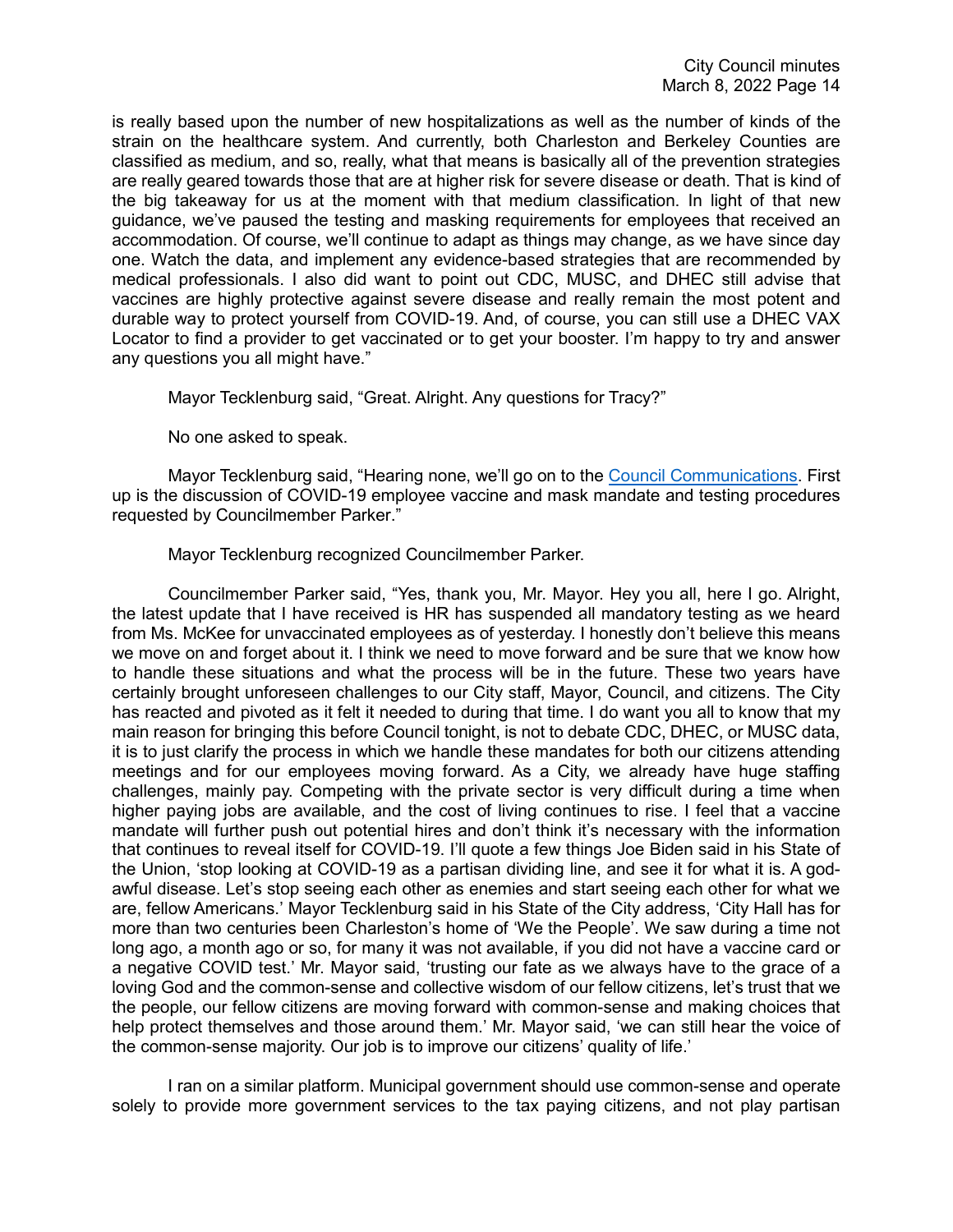politics. These mandates have largely been made into a political weapon, and I say, we as Council for the City of Charleston say no to mandates, or at the very least vote on them. So I ask, are masks, vaccine passports, and vaccine mandates on our employees and citizens an emergency measure or routine day-to-day decisions? We all know that we are not in the State of Emergency anymore, and both our Supreme Court and OSHA have ruled on vaccine mandates. I think both the Mayor and Council need to come to a conclusion on what the Mayor's powers should be in the future in the event of on-going measures being implemented. I think we all understand the form of government that we have, but I don't think our citizens do. I think it's a good idea to clarify what the Mayor's role is in these instances and what Council's role is. The Mayor's office and Human Resources take advice from local health officials and make decisions without a Council vote, and in some instances, Council isn't even aware of certain procedures, as was made clear in the last Council meeting. If the Mayor can decide to implement these mandates, what is the point of having we, an elected Council, as the voice for the constituents? I'll reiterate some of my comments from previous meetings.

These statements are from employees and citizens that I find concerning. 'I don't find it easy being an unvaccinated member of this department. We are expected to participate in weekly testing on our day off and on our dime at times. The first two strikes are suspensions without pay. The third strike is termination. It is worth noting that if you are vaccinated and require a test for work, you are allowed to use City insurance. If you are not vaccinated, you are not allowed to use your insurance. To an unvaccinated worker this not only feels discriminatory, but resembles a punishment. In fact, the department has even proclaimed that if the mandate was outlawed by the State, the City of Charleston will still implement it. They'd rather inconvenience us, than look forward to a resolution. It's pitted people against each other and has created an agitated, stressful environment for the unvaccinated. The mandate is affecting our quality of life. We should not be forced to wear a mask at work while our vaccinated peers do not have to. Most importantly, we shouldn't have to fear for our jobs and face daily discrimination. I'll be there tonight outside since they won't get in, and I will never get in as long as there are mandates. We're losing all confidence in the government. We should have the ability to decide what is best for our own body.' Those are just comments received via email or phone. So, I wanted to share that with you and thank you for your time."

Mayor Tecklenburg said, "Thank you very much."

Councilmember Parker said, "Any discussion?"

Mayor Tecklenburg said, "Would anybody like to be heard?"

No one asked to speak.

Mayor Tecklenburg recognized Councilmember Waring.

Councilmember Waring said, "Yes, do our vaccinated people not to have to have to wear a mask, and the ones who haven't been vaccinated have to wear a mask?"

Mayor Tecklenburg said, "Not anymore."

Councilmember Waring said, "Not anymore, ok."

Mayor Tecklenburg said, "Based on the latest trends, we've adjusted our policy as we have throughout this unprecedented healthcare crisis over the last past couple of years. So, as the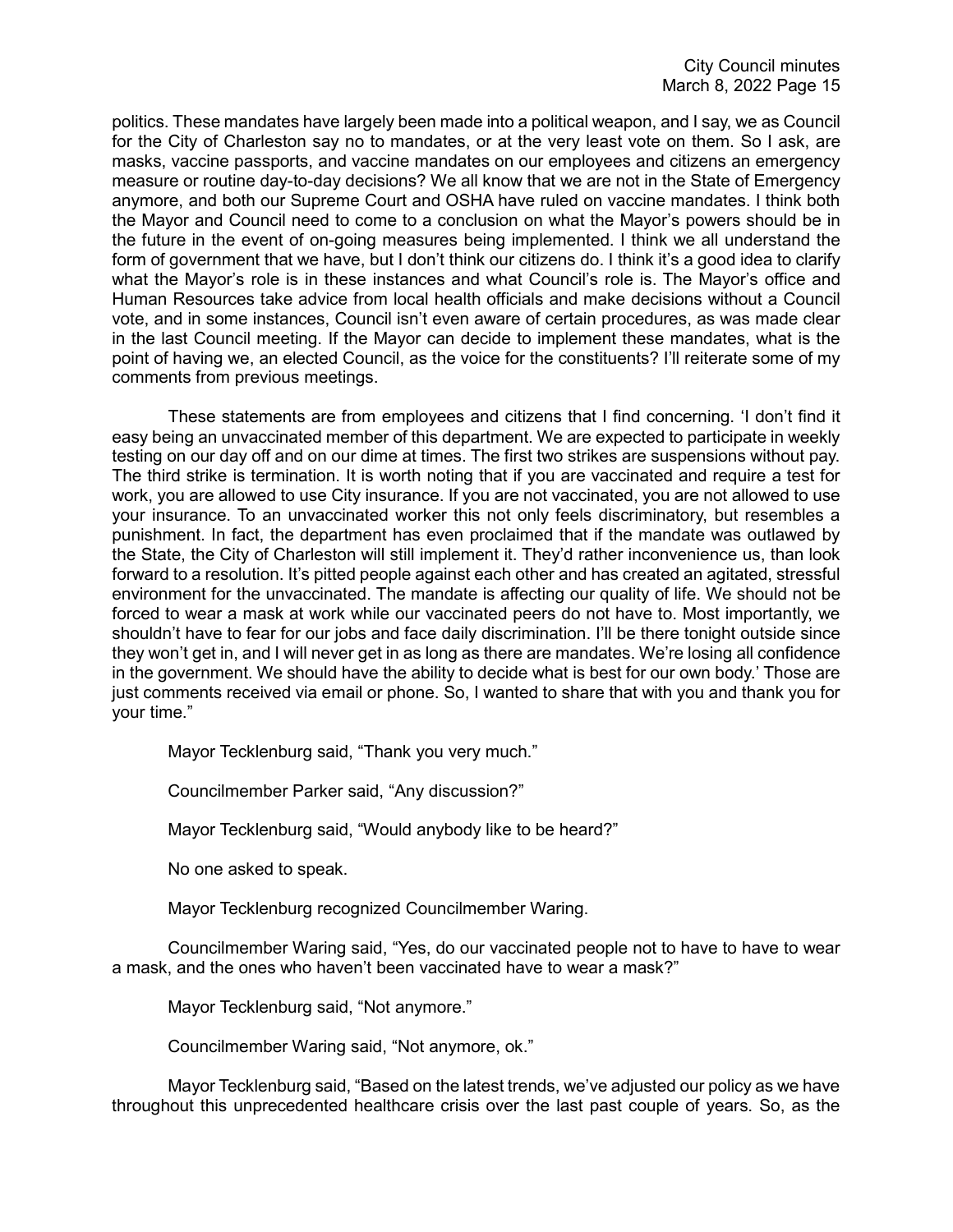numbers come have down, we, I think, in fact, just this week, are no longer requiring anyone to wear a mask. It's still recommended to people who are, as the CDC says have some health exposure and a few other conditions, but there are no requirements anymore. We also have just recently suspended our testing requirements for those who were unvaccinated. And, just to let you know, when they filed for their exemption not to be vaccinated, they agreed that they would comply with the testing protocol that we have put forward in the policy at that time, which we took, we set that policy really in conjunction with both the County of Charleston and the City of North Charleston, we were kind of in this together, the three jurisdictions, and we were challenged in court over this matter, and it went to Judge Norton, who upheld the County and both Cities' policies, that under the circumstance they were appropriate things."

Councilmember Waring said, "Thank you."

Mayor Tecklenburg said, "Is there any other discussion, comments?"

No one asked to speak.

Mayor Tecklenburg said, "Councilmember Parker, back to you."

Councilmember Parker said, "Sure, yes. Just to follow-up, on that particular court case, it was on the injunction, not the legality of it. I have lawyers in the room, can you help me there?"

Councilmember Shahid said, "I think that's incorrect. I read the judge's opinion, and he denied the injunction, and then he ruled subsequently to that, as well. So, it is the law of the case."

Mayor Tecklenburg said, "Right."

Councilmember Parker said, "But not the legality of it."

Councilmember Shahid said, "He ruled on the legality of it. It is legal. It is the law of the case."

Mayor Tecklenburg recognized Councilmember Bowden.

Councilmember Bowden, "I mean, not that this may be a pedantic point, but to issue a temporary restraining order or an injunction, the judge has to evaluate whether the plaintiffs have a likelihood of success on the merits. And so they will go through an analysis of whether the plaintiff's claim is likely to succeed, and if so, whether they are going to experience irreparable harm that can only prevented by an injunction. So, they do actually go through that analysis. I don't know about the particular posture of that case, but in denying an injunction, they would say it was the basis because there was no likelihood of success on the merits."

Mayor Tecklenburg recognized Councilmember Parker.

Councilmember Parker said, "Thank you, Mr. Mayor. Again, I'm hoping to discuss the process. Okay, the process. This policy, while it has been lifted as of yesterday, our unvaccinated employees are no longer required to test weekly or wear a mask. But, as our HR department said, our policy remains in effect. So they can bring this back, and when I say they, I mean, really, the Mayor holds that power, because that's how it's happened in the past. There's no vote on Council for these policies. So, this policy remains in effect, and it can be brought back. Also, you know, we still do have a vaccine mandate for any new hires. I just, I certainly don't want to be the tip of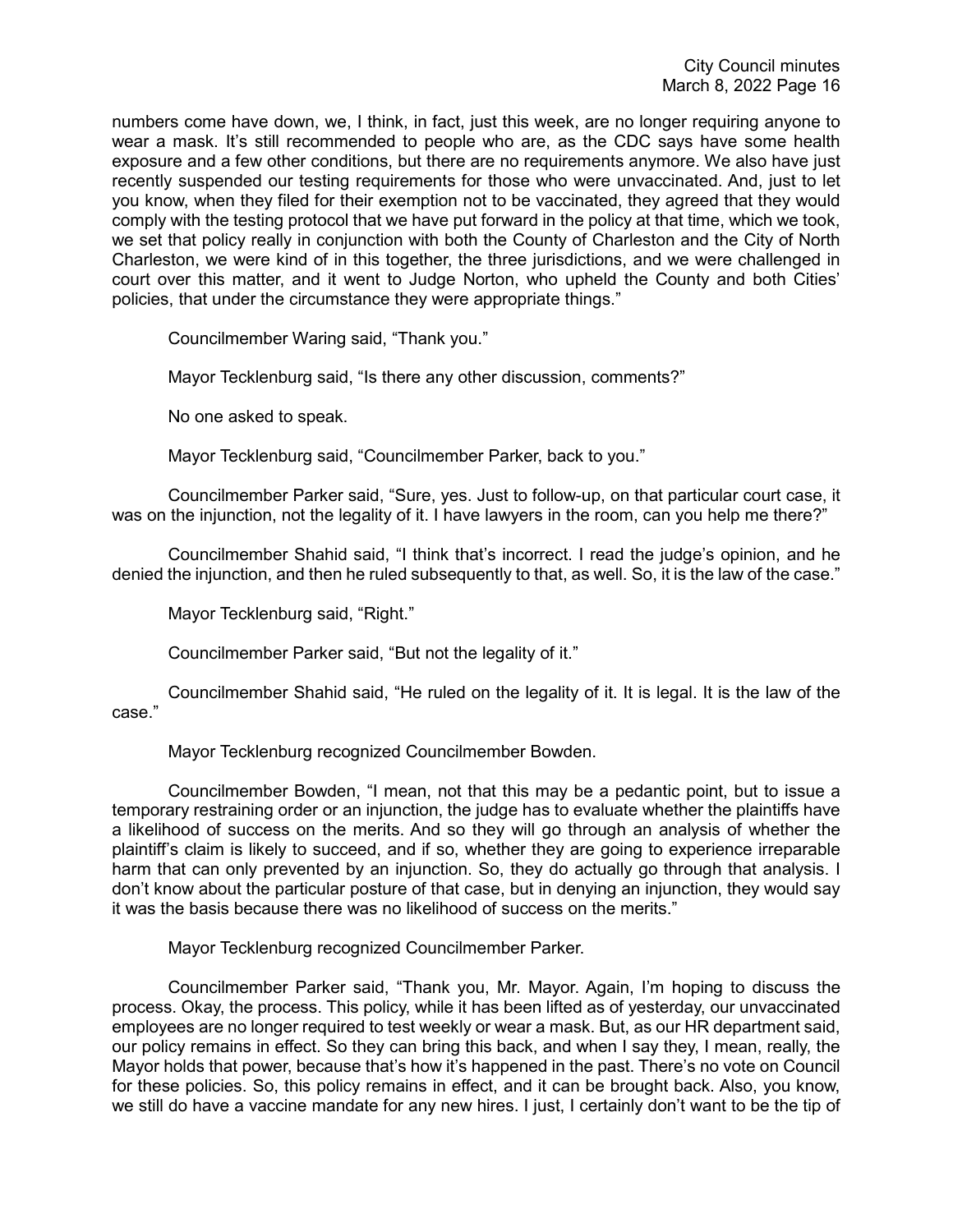the iceberg here and push out any new hires and the already tight job market we have. There's a great job market, but the City is really struggling to get and keep employees to help provide those core government services. So, again I would like to discuss moving forward."

Mayor Tecklenburg recognized Councilmember Appel.

Councilmember Appel said, "Alright, since we're talking about the law here, I'll just add some thoughts to this. You know, under South Carolina law municipalities have various option in the ways they want to be formed. City of Charleston is as you know has for a long, long time been a strong Mayor form of government. And that means the Mayor essentially serves as the CEO of the City of Charleston. He's the Executive Branch. He's also, you know essentially in charge of the legislative process. So in a sense, he is the President and the Speaker of the House, and the ombudsman, and he can play the piano pretty well. So, I mean my point."

Councilmen Seekings said, "You might have given him more power."

There was laughter.

Mayor Tecklenburg said, "Okay, Order, Order."

Councilmember Appel said, "Okay, my whole point of this is the Mayor runs the various departments and the staff."

Councilmember Parker said, "I know this."

Councilmember Appel said, "So, sure, so for the people that are watching on YouTube, I mean, that's the rule. I mean, the Mayor has a lot of power under our form of government. He's aloud to set certain policies for the City. That's what he's done. I think that, you know, at various points in time there's, like on a lot of issues, there's disagreement and differences of opinions, but that's how the City of Charleston is set up. There are various ways the City could be set up, but that's the system that we've got. And, I suppose that at any point in this process if there is an overwhelming feeling on Council that something ought to have been done differently or curtailed, it would take seven of us, you know, to get together to push an ordinance forward, and I guess that's how things would operate in moving forward. But, that's I guess some thoughts on the process."

Mayor Tecklenburg recognized Councilman Gregorie.

Councilmember Gregorie said, "I see it a little differently. There's a provision and the rules that clearly says 'All power lies in Council.' 'All power lies in Council.' The Mayor is also a member of this Council with one vote. As for the Mayor's role and administering the policy of this body, yes, there are some administrative things the Mayor can do. That may be procedural in nature, but when it comes to a policy issue, that policy has to be voted on by this body and carried out by the Mayor, based on my interpretation of the rules."

Mayor Tecklenburg said, "Well you certainly legislate, and if you, I head the Executive branch."

Councilmember Gregorie said, "Yes."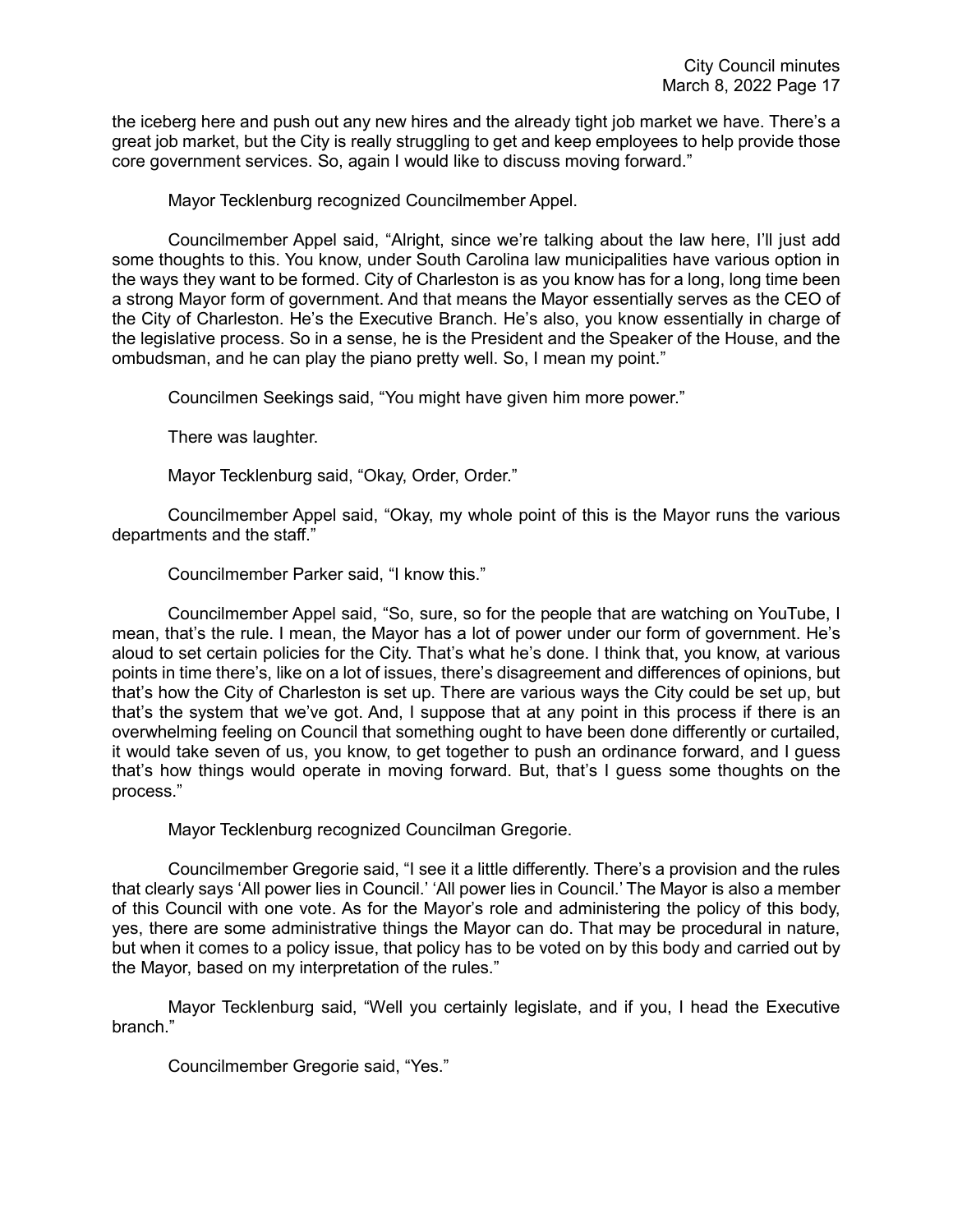Mayor Tecklenburg said, "So, I administer the laws that you all pass. You all want to pass an ordinance, a law, you could do it like Councilmember Appel just said. Seven of us get together and pass a new ordinance, I'm going to enforce it for you. That's my job. It's a microcosm of what happens on the national scene, where the President is the head of administration and carries out the laws of Congress, same kind of thing. You'll note from time to time, that the President will issue an Executive Order, and some people like them and some people don't, but until Congress comes along and passes a law that counteracts some Executive Order that's been ruled upon, you know it, it stands as part of the Administration. It's a similar situation on a much smaller, microcosm scale."

Mayor Tecklenburg recognized Councilmember Waring.

Councilmember Waring said, "I agree with you, Mr. Mayor. I just have to comment that Councilman Appel gave you so much power. He didn't see it, but you actually caused the Mayor to blush."

There was laughter in the Chamber.

Councilmember Gregorie said, "Just for clarification on Councilmember Parker's position, just so I'm clear, you're advocating no mandates, period. Right? Without coming to Council?"

Councilmember Parker said, "Would you like me to answer that?"

Councilmember Gregorie said, "Yes."

Councilmember Parker said, "Yes, I mean, obviously that would be ideal, but again, like I said in my written speech, I mean I certainly think we should have a process moving forward because we don't have the laws. What's written right now are the administrative rules and how the Mayor can carry those out. You know, anything that he pushes to HR, it happens. These are much stricter implementing mandates and testing procedures. Moving forward, I think we need to have a process. I mean, you all have seen the past two years. Someone told me, you know, you're just flying by the seat of your pants. You don't know what you're doing, right? For two years, nobody did during the pandemic. I think that's what I'm saying, maybe moving forward, we have a process for these. I mean, again, I'm one vote."

Councilmember Gregorie said, "Just for clarity, I thought we did have a process in place, especially when it came to Emergency Orders, of which, we, Council, voted on the process. Now, I would also suggest though, maybe…"

Councilmember Waring said, "Explain that a little bit more."

Councilmember Parker said, "Yes, please."

Councilmember Waring said, "Explain that part."

Councilmember Gregorie said, "Every single action we took with respect to COVID-19 came through Council."

Councilmember Parker said, "Okay."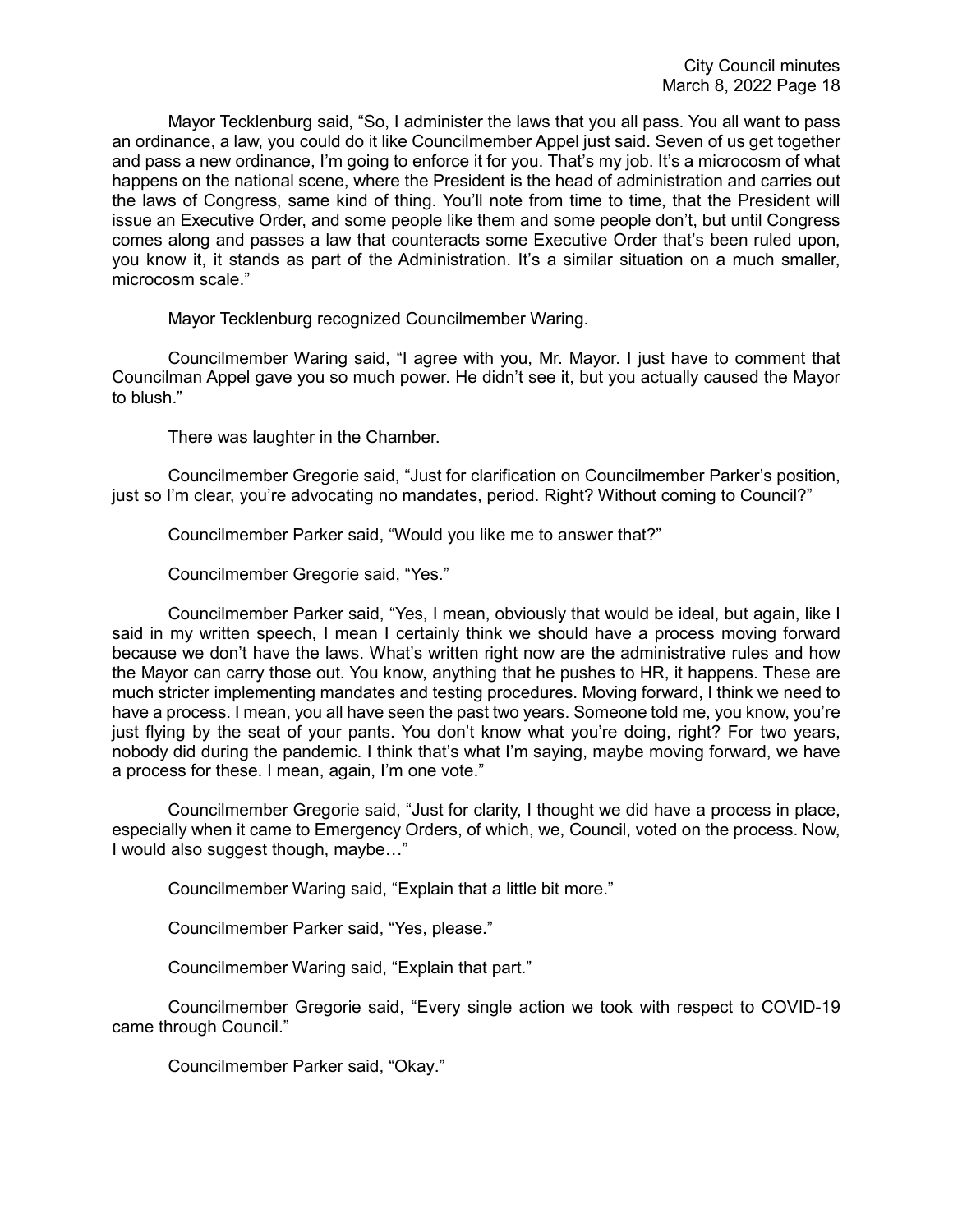Councilmember Gregorie said, "Okay, for Council to say 'yay' or 'nay'. All of us didn't agree all the time either. But seven votes, normally we prevail, and once those votes prevailed, the Mayor has the responsibility as the Executor, Executive Branch to carry out the mandates of Council. Period. Administratively, I don't know whether or not the Mayor has that kind of power. I don't think he does. I think it still has to come to this body for a vote. Now maybe we are interpreting the rules differently, but that's how I interpreted it. And further, maybe what we need to do in terms of process, is I think you are correct. We should start referring these issues to the Human Resources Committee, not the Human Resources Department, but the Human Resources Committee, which is made up of councilmembers, who can then make a recommendation to the body as a whole, and I think that's the way it's supposed to be done anyway. I'm not disagreeing with you, just making sure we're clear. It should come through the Human Resources Committee."

Mayor Tecklenburg said, "If I may, and Councilmember Parker, with this body, over the last two years with this unprecedented health care crisis, I still would view the whole history of it being a crisis for our country and our world. You know, I made a point to listen, as I said before, to our health care professionals. I relied a lot on MUSC, but Roper St. Francis was there as well, and we always were attuned to what the Federal government was putting out through the CDC. I happened to for many, many meetings, I attended John Hopkins' professionals as well, and then we would consult with City staff and make recommendations to Council. I can't tell you how many extra meetings we had over the last two years. Wasn't that right, Madam Clerk? The number of meetings that this Council had, literally, I know it doubled if not tripled."

Councilmember Waring said, "It was 67, Mr. Mayor."

Mayor Tecklenburg continues, "We went over this issue upside and down. If I may say, I bet Council got a little tired of our COVID-19 updates. Every meeting for the last two years, including those special meetings, we would have COVID-19 updates. And, thank you to Tracy McKee, but other staff members, as well. Honestly, she did a tremendous job compiling all the information from MUSC and the others. And all these matters were discussed with Council along the way, both the emergency ordinances we had all through out and all the discussions about masking. It went on and on, so here we are today. I think we are blessed that the numbers we're seeing have come to where they are, but that's not to say, that you know, you could have another variant of this virus, come forward and have another spike. We've seen it now three or four times if you look at over the last four years, and I respectfully believe that we need to, even though there's almost nothing left of our current policy, that was upheld by a Federal judge, that we need to keep it in place, just in the event we need it again without having to recreate the wheel. So, a lot of thought and study and thoughtfulness went into this over the last couple of years, so I just wanted to share that with you."

Councilmember Parker said, "Okay. Thank you."

Mayor Tecklenburg recognized Councilmember Parker.

Councilmember Parker said, "Sorry. Thank you, Mr. Mayor. So, yes, sorry, I lost my train of thought, Mr. Gregorie. Yes, so that's what I thought, as well. I thought that when a mandate, whether a mask and vaccine passport to enter City buildings or a vaccine mandate on our employees and weekly testing would go through a committee, and then to Council, but the way I understood it from HR, you know it comes from the Mayor. The Mayor decides this, you know, we're implementing this, put it on them, and that's what HR told me. I assumed it went through committee as well, and again, that's the only reason I'm bringing it up is because what is the process? And I think that our City employees deserve to know as well, because as a body, they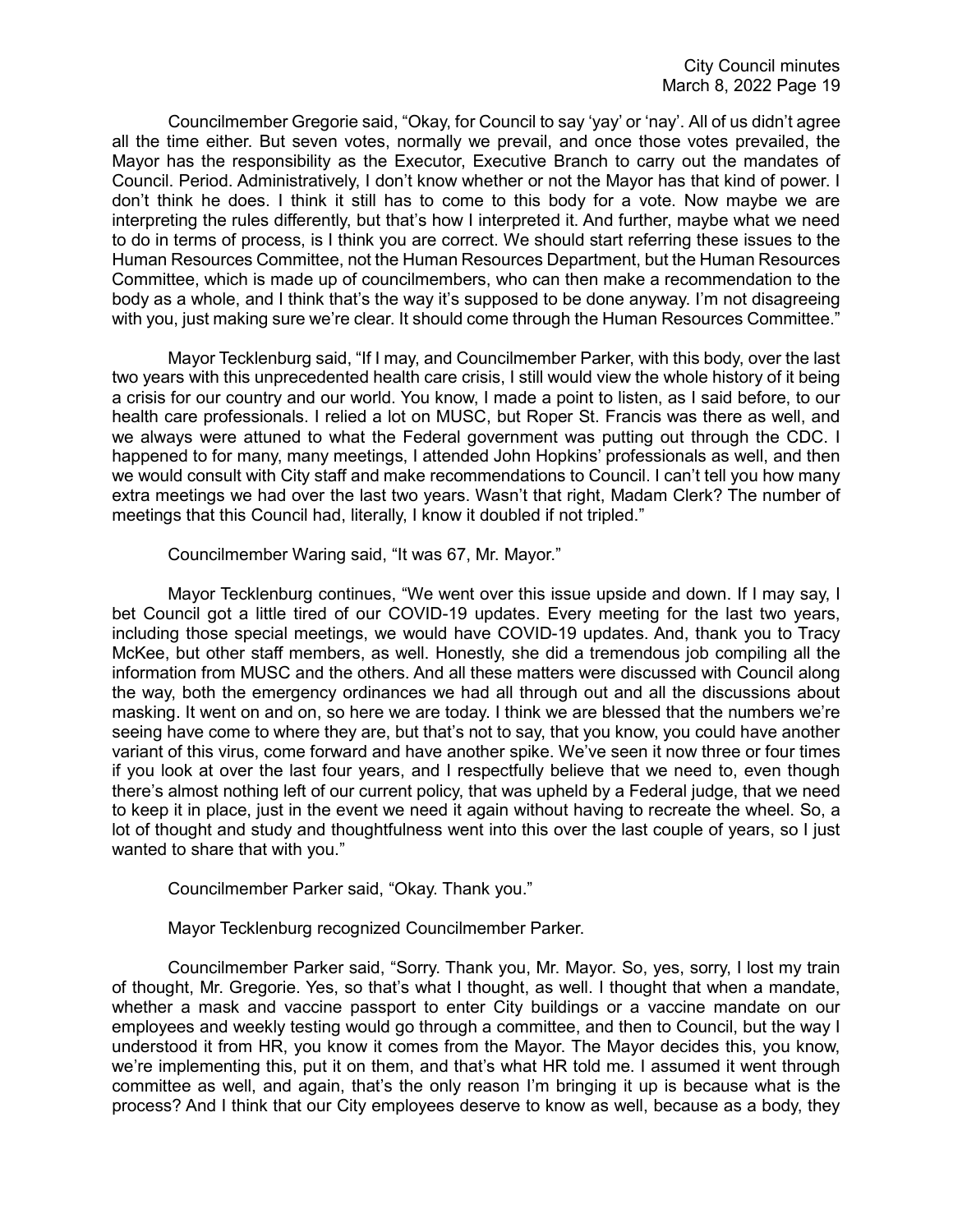could just, are we just going to throw this back at them when the next variant comes out? Are they going back to weekly testing? I think City employees have a right to know what the process is in the future."

Councilmember Gregorie said, "I don't disagree with you at all, but I think that given the circumstances that we were working under, the Mayor just brought it to the body as a whole, instead of going through the committee, because if we'd gone through the committee, the process would have taken longer. So, the Mayor brought the policy to the body of the whole, and he can. If the body of the whole votes on it, it goes through. And it does appear when that happened that we missed a process by not going through Human Resources and then to Council. Plus, it was an emergency. So, things were a little different."

Mayor Tecklenburg said, "We have some other Councilmembers who would like to be recognized."

Mayor Tecklenburg recognized Councilmember Sakran, followed by Councilmembers Bowden and Appel."

Councilmember Sakran said, "Thank you, Mayor. I just want to, for the record, say that Councilmember Parker, in my opinion, is one hundred percent accurate. I don't remember voting on the vaccine mandate for staff."

Mayor Tecklenburg said, "Right."

Councilmember Sakran said, "That's your question, right? I mean it's about the inquiry, and I agree with you. So there needs to be a process. It needs to be articulated to staff. I don't remember a person voting on that part."

Mayor Tecklenburg recognized Councilmember Bowden, followed by Councilmember Appel.

Councilmember Bowden said, "I appreciate the process arguments. I think it's good to have those certainly, but I don't want the substance to get lost in this. I mean, there is a two year track record now of realistic decisions based on what healthcare professionals are saying. Increasing when numbers are going up, when people are dying in larger numbers, decreasing when those things goes down, and that happening, really the City being pretty nimble about it. You know, I know plenty of people will have lots of ideologies about this, and they just won't take the vaccine for whatever reason or whatever it is, but you know, just on the substantive point, the City has been doing a very good job of being reasonable about this policy. I sort of agree that it should get worked out. Predictability is a good thing, but let's not pretend that this has been some heavy handed, totalitarian mandate, which I think it's sort of a conversation that's going on outside of this room."

Mayor Tecklenburg recognized Councilmember Appel.

Councilmember Appel said, "Thank you, Mr. Mayor. I just want to echo what Jason said. You don't remember voting on a vaccine mandate for employees because we never did. Yes, we passed some emergency ordinances during the height of COVID, which allowed the Mayor to have some exemplary powers. But the idea that this Council votes on every single HR policy that the City enacts is a fallacy. That's not how it works around here. In my analogy of the Federal government, the various departments are akin to the agencies in the Federal government, where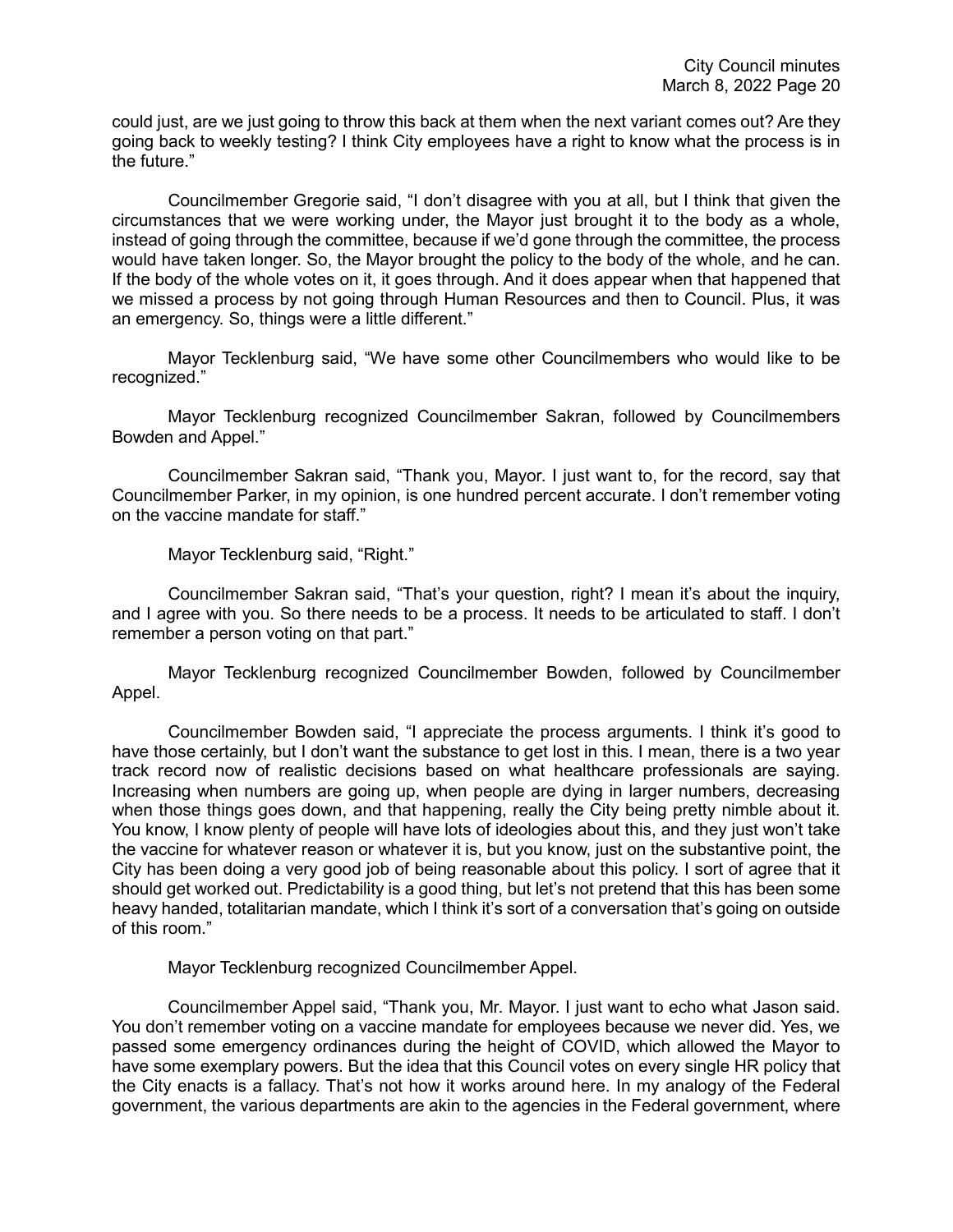every day there are multiple directives, and policies are set. Yes, on some core fundamental level everything emanates from the well spring of Council. To that, I absolutely agree with Councilmember Gregorie, but the day to day management, the administration of the departments, has nothing to do with City Council. It is one hundred percent the Mayor. Now, we can call some of that power back, prospectively. That's something that absolutely could happen, and that's maybe a discussion worth having. But, I do think it's important to set the record straight and be clear on the process here, that under our system of government, under the strong Mayor form, you know, there's a lot of inherent authority that rests in the Executive Branch. And, there are some benefits to that. There's some cost to that. I mean, look at some of the jurisdictions around the area that have weak Mayor forms of government."

Councilmember Appel continues, "It ain't all roses and sunshine over there, as well. So, these are challenging questions, but I think it's healthy and important to have these discussions periodically, so we make sure that we're all on the same page, and we strike the proper balance moving forward."

Mayor Tecklenburg said, "So if I may, case in point, you take our employee manual that we update every year with various edits and changes. We don't bring that back to Council every year to approve every change in our employee handbook, right? We don't. We do follow any ordinances that this Council passes, so they are consistent with our employee policies and our employee handbook. So, if we pass an ordinance saying that we are going to treat everybody fairly and equally, we make sure that our policy handbook reflects that, but no, we don't approve every employee policy that comes along. That's done on an administrative level, but consistent with anything you all pass. You all want to pass an ordinance giving us direction about any matters, for that matter, let us have it. Yes, sir. Alright, so if we could move on to the next item, which is also a request by Councilmember Parker, is to request to receive a [South Carolina Attorney](https://youtu.be/5UDL5iiHirc?t=4906)  [General opinion regarding the same matter, COVID-19 employee mandates.](https://youtu.be/5UDL5iiHirc?t=4906)"

Mayor Tecklenburg recognizes Councilmember Parker.

Councilmember Parker said, "Yes, thank you, Mr. Mayor. So, yes, back to again, just the process. I don't know about you all, but I would like a strong legal opinion. I've circled. I have spoken to lawyers. I've circled around and around. I understand our form of government, as well as, I hope some of the citizens if they're listening now, or looking back later, they'll understand. The Mayor and Legal stated that I could request an opinion from the Attorney General. The Attorney General's office said that it needs to come from the Mayor, Legal or Council as a whole. Legal would not do that for me. They can only act if the Mayor asks them or Council asks them. That's what I was told. I request this evening that Council request a legal opinion from Attorney General Wilson on the executive power of the Mayor used to implement his mandate and testing policy on our City's employees and the legality of requiring vaccine passports at City sanctioned events. Hopefully, from there we can come up with a path forward on how and when to handle situations that we've seen in the past two years and have a written process for how they should be handled in the future."

Mayor Tecklenburg recognized Councilmember Appel followed by Councilmember Gregorie.

Councilmember Appel said, "So, Councilmember Parker, you have the right as a public official to request an Attorney General opinion. If Attorney General Wilson told you that you don't, he is wrong on the law. I have personally read Attorney General opinions more than I want to admit in my life doing what I do, which you will see when you read these Attorney General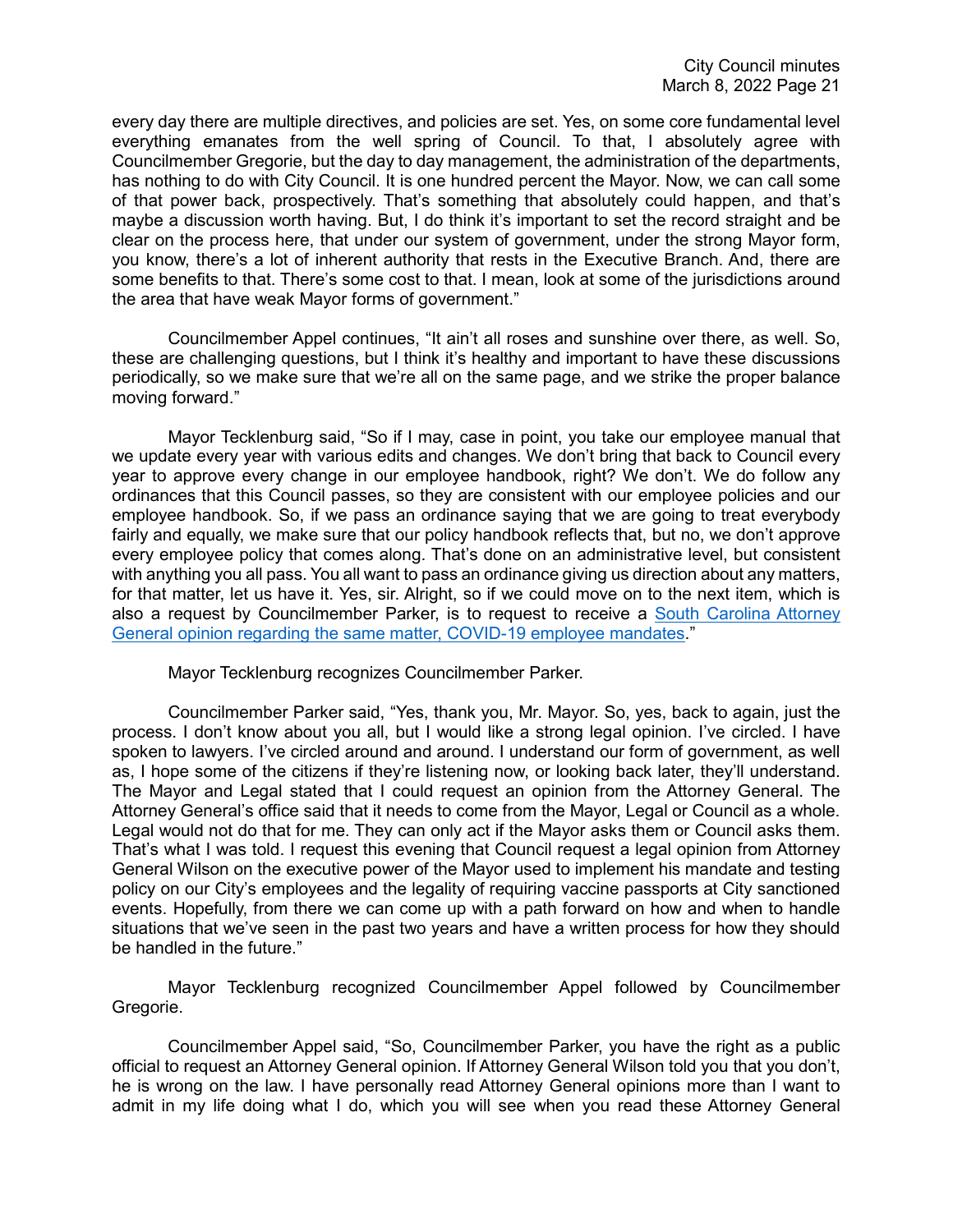opinions, which by the way, are not binding. They're just an opinion from an attorney. He's been wrong; he's been right. You see on top of these letters, he actually responds to the person who is requesting the opinion, and I actually pulled a couple of these as I was preparing for tonight's Council Meeting because I wanted to make sure, can City Councilmembers request Attorney General opinions? They absolutely can. Now, I have seen them co-signed before, where like a group on Council, would get together. Maybe there will be three or four Councilmembers, but I've also seen plenty of them where there are individual Councilmembers requesting the opinion. I would encourage you to do that. You can go to Attorney General Wilson's website. He actually has that ability to do it. Maybe you'll find some people on Council that will co-sign it with you, if you ask them about it. I don't know. Our legal counsel has opined on this issue. I think you have the right to seek the advice of the Attorney General. I'm surprised to hear that he doesn't think he needs to respond to you. I think he does. I think that's his job, to respond to public officials. You are absolutely a public official as much as the Mayor is, and as much as anyone else on Council is. So, I would encourage you to request in writing to Attorney General Wilson, and his team, to address these issues that you brought forward. I think you have the power to do that."

Mayor Tecklenburg recognized Councilmember Gregorie.

Councilmember Gregorie said, "I agree, totally, that you have the authority to do it. One thing, when you are dealing with bureaucracy, you've got to keep going until you get the answer you want, seriously, especially when you are dealing at that level. Just keep going up the line, all the way up. The best place to go is to the decision maker, directly, so you can get the answer. Otherwise, you'll just be out there. Go to the top, all the way."

Mayor Tecklenburg recognized Councilmember Parker.

Councilmember Parker said, "Thank you, Mr. Mayor. Thank you both for saying that. Like I said, I have requested that. I've spoken with Legal, and that was the response that I got from their office. I will certainly try again. I mean, if that's where we want to go with this, but I would like the support. We can all feel differently about this situation, but I am certainly here as a voice for our City employees, and I will always side with the law. So whether these mandates are lawful, unlawful, I certainly want to hear that. You all are all attorneys. I am not an attorney. I, again, just want to know if it's lawful and how we can moved forward with a process. So, that's all I wanted to bring."

Mayor Tecklenburg recognized Councilmember Waring.

Councilmember Waring said, "Thank you, Mr. Mayor. I agree with Councilmember Appel, and certainly Councilmember Gregorie. At the end of the day, it's our collective Council, and I really like the conversational process. I think we all did. One thing about this COVID-19 pandemic, none of us knew what we were doing two years ago. Truthfully, we were kind of learning as we went. The Mayor would get with his team, bring a policy forward to Council. We debated it, brought in the medical professionals, and as the Mayor said, we got a chance to question those doctors, and we made decisions. You're right, Councilmember Gregorie, they weren't always unanimous. Now that we've got two years' experience in this, when it comes to policy going forward, we should know it. The Mayor's better for the last two years, and the Councilmembers who are around this table are better at it after two years' experience, such that if we were to have a spike, well, we had a spike two years ago, and we had no policy. None. What is that policy going forward? I think it would be good for that to be known when it comes to Council. And I think you get a better answer on that, going forward from this body and this Mayor. I respect the Attorney General, but just like Councilmember Appel said, its one opinion on that day. I think you get more results, which you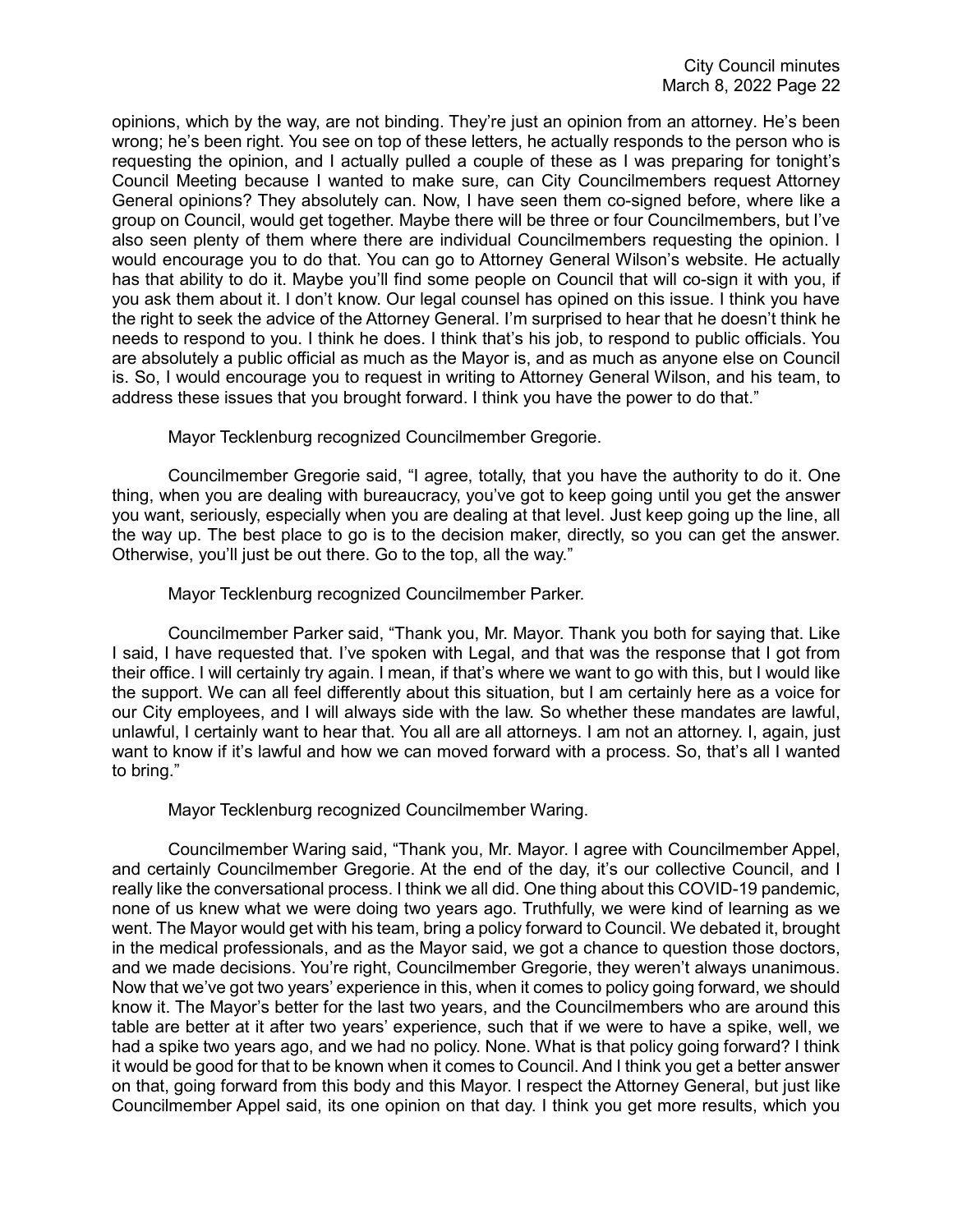have done with first posing the question, because we should have it going forward. We should know what's going to be next, I guess. Hopefully, we're not going to have to use it again, but those double zeros were very impressive. Thank you, Mr. Mayor."

Mayor Tecklenburg recognized Councilmember Seekings.

Councilmember Seekings said, "Just very briefly, because I'm sure we're going to come back to discussing process again. I would just suggest that every member around this table read Section 2-96, which is very clear, and it's very simple. It enumerates 1.b1 – 9, 'The Powers of Mayor and the Powers of Council'. Read it, and then when we have this discussion again, I mean, to use an imperfect analogy, the Mayor is the Chief Executive Officer, and we're the Board. The only difference is we don't have a Chairman of the Board. In some ways the Chairman of the Board is probably the citizens. The Mayor's job is carry out the day-in and day-out affairs of the City and implement the policy as created by Council, of which he is a member, and it's very clear. The two powers that he's got, that we don't have to authorize him to do, the ordinance mandates and he does it, one – he gets to hire department heads. That's his job. And, two, is to present a budget to us to vote on. And then, go forth and prosper as the Chief Executive Officer, implementing our policies.

So, just read it. It's a good sort of thing for all of us to understand. I think, one of the things that you hear a lot about is we have a strong Mayor-form of government, and that means there are sort of these superpowers in the Mayor, and that's not what it means. Strong Mayor-form of government is just what I said. He presents the budget, sets the financial goals for the City, and puts his staff around them, and then implements policy. If we had a City Administrator, the Mayor wouldn't put the budget forward, the City Administrator would, and the business would run through the City Administrator's office. Instead, because of our form of government, it runs through the Mayor's office. That's the difference between a strong Mayor and City Administrator form of government. That doesn't mean all of sudden he goes into a phone booth and comes out as 'Super Mayor.' Sorry, Mayor."

Mayor Tecklenburg said, "I accept that."

Councilmember Seekings said, "So, I do agree with Councilmember Waring and others who were here through the whole COVID. We did learn as we go, and I think one of the things that is instructive is for us to, you always have after action review of things, and it's a really good thing to do. We probably need to have a little after action review of the manner in which we handled some of the things when Councilmember Sakran says, 'I don't remember voting for it', because we didn't. Whether that should be something voted on is a discussion we should have once we understand what §2.96 says. Do we need to amend it? That's up to us. Do we need to make sure it's followed? That's clearly up to us. I think having this conversation is really good, but let's have a base-line understanding of what the Mayor's powers are, or what Councils' powers are, and let's go forward.

I also want to say, I agree with Councilmember Appel, that you can clearly seek an Attorney General's opinion. You've got to do it, though, as an elected official. I don't think you are empowered to use the City's staff to do it. That would be something again, the Mayor administers staff, so we would just have to go and do it. I don't know if that clears up a whole lot, but at least it gives everyone some homework to go back and sort of have a base-line understanding. Thank you, Mr. Mayor, for indulging me."

Mayor Tecklenburg said, "Thank you. Any other discussion or comments?"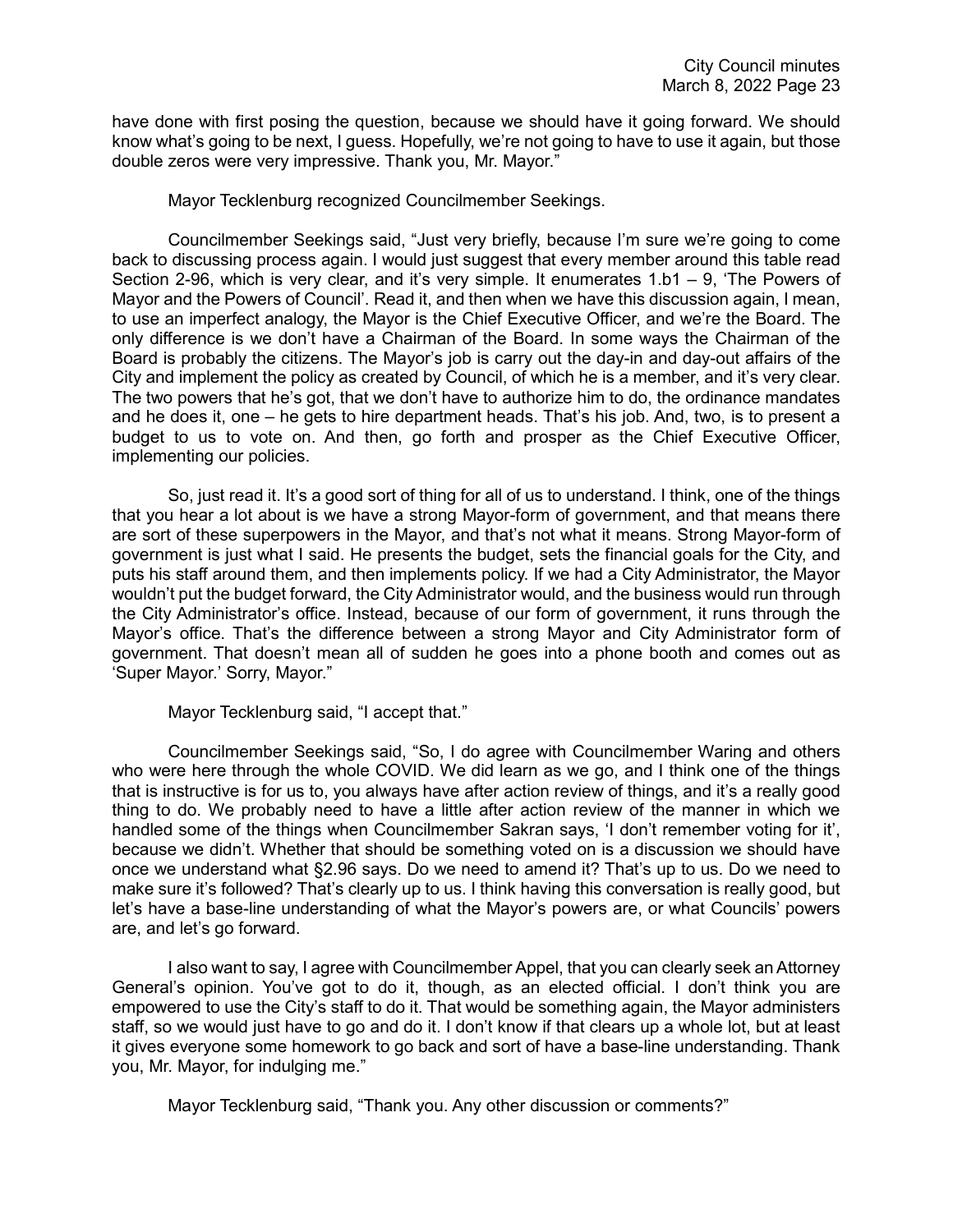Mayor Tecklenburg recognized Councilmember Parker.

Councilmember Parker said, "Just thank you, Mr. Mayor. Again, thank you for having that discussion. Again, like I said, I'm not here to debate it, just talk about process. We have a lot lawyers on Council, just talking about the process moving forward. So, thank you, gentlemen, and I hope we can continue these conversations."

Mayor Tecklenburg said, "Great. Thank you very much. So, next up is our Council Committee Reports. First is our [Committee on Recreation,](https://youtu.be/5UDL5iiHirc?t=5555) which had a lengthy meeting yesterday. Councilmember Shealy."

Councilmember Shealy said, "Thank you, Mr. Mayor. Yes, the Recreation Committee did meet yesterday at 2:00 p.m. To start us off, Troy Miller with the Friends of Muni gave us a great report on the Municipal Golf Course. As you know, it went under extensive renovations in 2020, and then the course reopened at the end of 2020, in December, and after the renovations, we still obviously offer our residents a very affordable way to enjoy the game, but now it's on a first-class facility that has ranked 19<sup>th</sup> best in the United States by Golf.com and Golf Magazine. But the course went from having 55,000 rounds in 2019 to 67,000 rounds in 2021. They've also gone from 350 players with the Junior Golf Program up to 1,000 players now in the Junior Program. So, the course was also awarded the 2022 South Carolina High School Championship and the 2022 South Carolina Public Links Championship, and our Municipal Golf Course has been written about and talked about in at least a dozen national and international publications, and now that national attention is drawing tourists to our Municipal Golf Course.

So, the renovation of the golf course also helped with drainage improvements in the Woodland Shores area, as well as on the golf course itself, of course, and, traditionally, our Municipal Golf Course hasn't made money. In fact, it's probably lost between \$50,000 and \$100,000 annually in net income operating, but in 2021 the golf course made \$1.2 million more in revenue than it ever had before and ended up with a profit of \$550,000, which was a \$650,000 improvement over 2019. So, the Muni is also working with the Evans Scholarship Foundation, working with rising  $9<sup>th</sup>$  graders for an opportunity to be paid caddies, and they also will have an opportunity to earn a full scholarship, including room and board, through many colleges. They also have a focus on diversity, equity, and inclusion with that program.

So, some needs the Muni had that they brought to us, they have a need for a Tee Sheet Management System that will increase the accessibility and also an ease of use system, and what that will do is it will actually bring in more revenue from out-of-towners because they can use this app. They can use this thing to log their tee times much easier. It will bring more people from outof-town here. So, they also asked for continued landscaping, continued drainage updates. They would like to see the Muni become like a community center with expanded facilities, so they're asking to have a pavilion looked at that would have restrooms and a snack bar on the golf course, and that would also be the home for that Junior Program, too, would be that pavilion area. The pavilion would be an event space for corporate events or any kind of events before and after golf tournaments, before and after play. The Friends of the Muni project that the combination of the Tee Sheet Management System and the pavilion could increase the revenue that they saw last year of \$550,000 to a profit of maybe \$750,000 or a million, but an updated clubhouse to create a community center and gathering place was also another ask that may be further down the road than some of these others, but they're wanting to expand the reach for municipal golf in Charleston to everybody. They want to provide a place for everyone to come together, gather, and celebrate important moments in their lives and become a crown jewel in recreation for Charleston.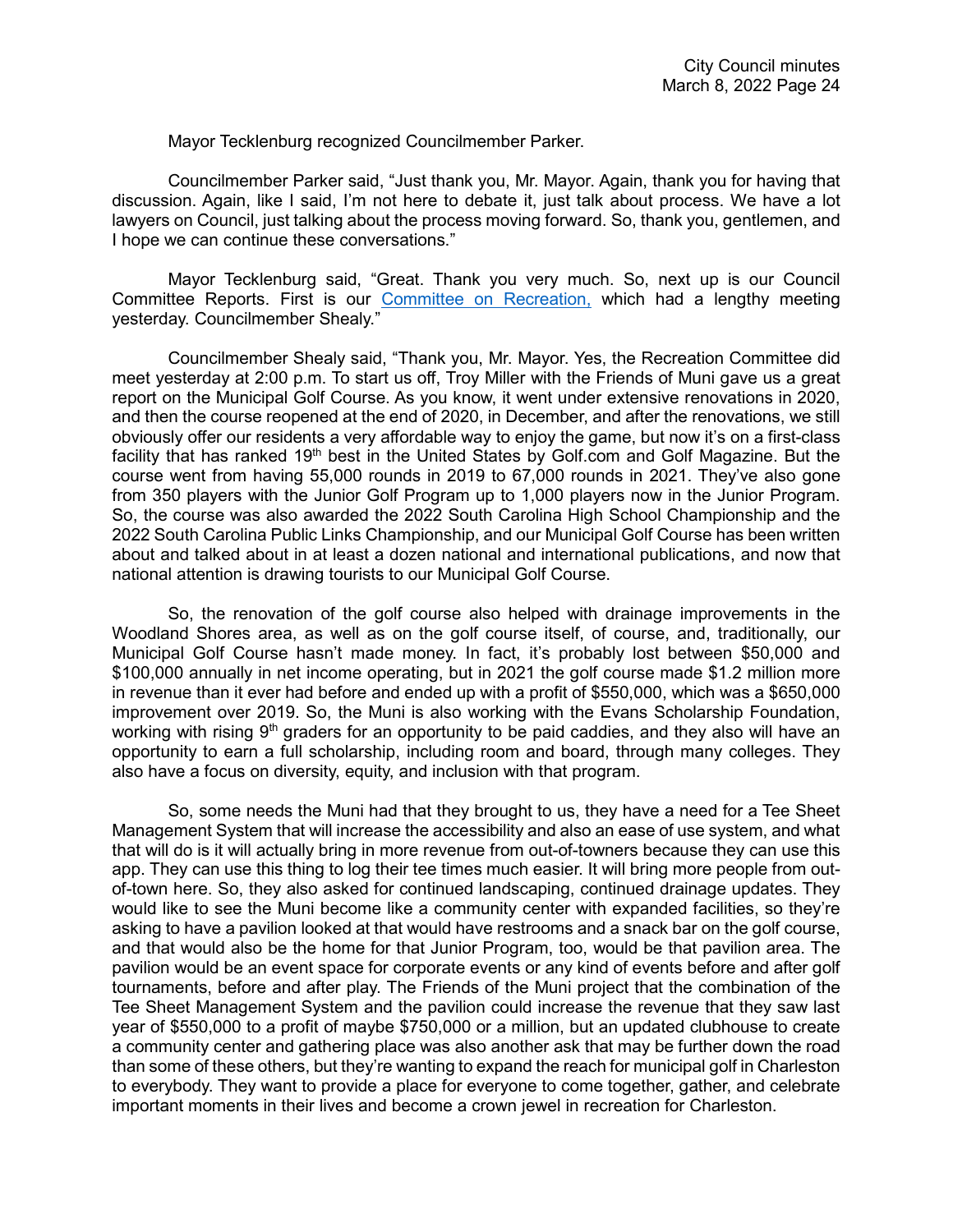In addition to the golf, we also had a presentation from Fern White, who represented pickleball players in Charleston, and she explained the explosion of the sport, locally and nationally, and how it's really taken off and that it's played by all ages. Sometimes it's a misnomer of certain ages, but all ages are participating in pickleball, and they welcome everybody. But they are currently chalking their own lines on the existing tennis courts at Bees Landing. She explained that it's quite a bit of work that requires someone to come out an hour before play to draw the lines, and she showed some slides that compared cities of Camden, Aiken, Greenville, and North Charleston, and how many pickleball courts each one of those cities or towns had compared to their populations. Those cities showed anywhere from 10 to 32 courts with smaller populations to our City, where we only have right now, according to her slides, there are four pickleball courts that are open and available for 150,000 residents. It's not exactly accurate, and I'm going to get to that, Councilmember Seekings, I see you shaking your head. She explained on a chart how pickleball can have over five times as many participants per day as the same space as a tennis court considering the space required, and the amount of time, and the number of players. She said that the pickleball community would be willing to chip in for lines or some improvements on courts.

Director Kronsberg let us know that we heard about pickleball in the public engagement portion of the Master Plan and that it is included, although it's included in a long list of considerations, that's certainly considered in the Master Plan. Recreation Director Yarbrough let us know that we are talking with Roper St. Francis about the possibility of extending some hours on the pickleball courts there at the Waring Center. There are no lights on those courts, but they're currently not open on weekends, so maybe we could possibly do that. They currently close at 7:00 p.m. over at the Waring Center, so hopefully we can extend maybe at least until, you know, through the daylight hours possibly. There are two tennis courts on Mary Utsey that have lights and pickleball lines, however, Ms. White shared her concern with the condition of those courts, but pickleball is also being offered in the gym at Bees Landings three days a week in the morning from 10:30 a.m. to 12:30 p.m., and there are 11 courts with pickleball lines on them in gyms across Charleston. Capital Projects had lined out those courts last year, and we actually have someone with the City Rec Department, Des Brown, who is giving pickleball lessons on the Eastside currently. So, we spoke about converting racquetball courts at Parkshore, maybe using an area that the Mayor mentioned, under I-26, and maybe some other locations. As a reference to what we would be looking at financially, it was mentioned that Moultrie Playground costs was about \$100,000 for courts, but that was without lights, and that was also pre-COVID.

Director Kronsberg met last week with our consultant team to start the implementation of the Parks and Recreation Master Plan, and they will be having another meeting on March 23rd, along with BFRC and consultants, and we will report out to the Recreation Committee in April. We're accepting applications right now for the Enterprise Manager position, and Laurie Yarbrough will be starting interviews next week, and I believe Tom O'Rourke is going to assist her in that.

We got a report on Stoney Field. The Charleston County School District converted the field into a synthetic field, and Charleston County is also fixing a water leak right now. There is a parking lot, entry plaza, and fencing work being done. The Army Corps next door is also concerned with a landfill cap. We're working through some issues there. It may cause some delays to meet the requirements for the Army Corps to protect that cap on the landfill. The home stands have been updated and painted, lights were updated to LED lights, and progress continues with the contractor right now.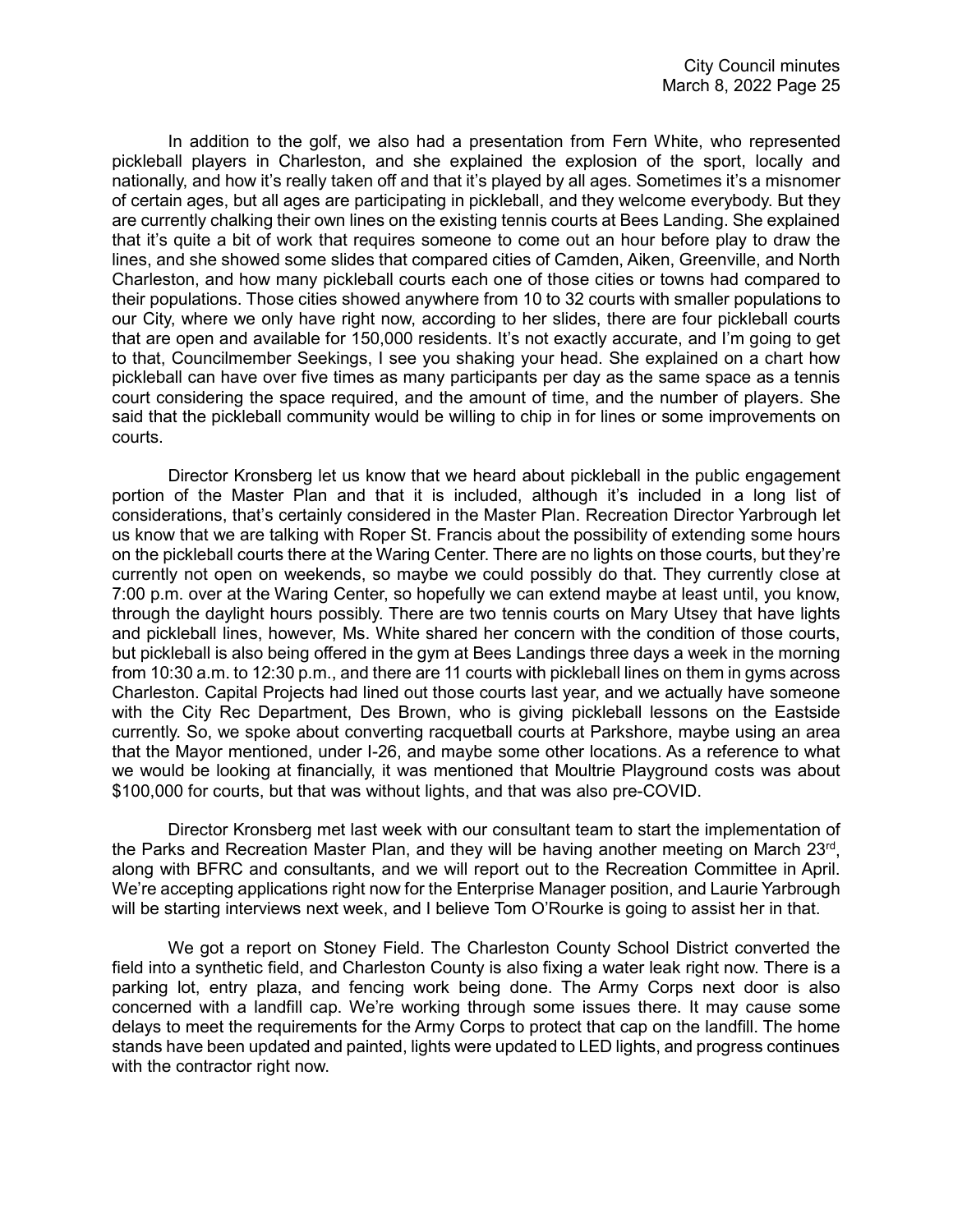We have an early May projected completion for the Carr/Richardson Park. I went out there. It's a beautiful piece of property, and I'm very excited to see that open, hopefully, in May, if they stay on track.

Fort Pemberton, we're working with neighborhood associations to have engagement feedback. We've submitted for a land and water conservation grant for \$261,000, and we should know in September if we're awarded, and those funds would provide for the first phase and help move us toward preparing for a park opening there at Fort Pemberton.

We also discussed some public/private and some public/public partnerships that we have going on and, unfortunately, Daniel Strickland and Lance Tyner had some technical difficulties. They were trying to get in to make a presentation on the Maybank Tennis Center, but we will have them on in our April meeting. So, that concludes my report, Mr. Mayor. There was nothing to vote on."

Mayor Tecklenburg said, "Thank you for that report. Any questions?"

Mayor Tecklenburg recognized Councilmember Appel.

Councilmember Appel said, "Thank you, Mr. Mayor. I was really looking forward to this Committee Report, and Councilmember Shealy did an excellent job summarizing everything, but I think we really owe Troy Miller and everybody with the Friends of the Muni really a round of applause. This is an absolute model of a private/public partnership that takes a City asset to the next level, and we're making big bucks over there. This is not some failing venture that has to be subsidized through taxpayer dollars. They are carrying their weight and beyond. I think that, as Councilmember Shealy indicated, they're going to be coming to see us for some help and some improvements, and I think we ought to remember just how far they've come. Some of these statistics that were rattled off today, because when you bring your A-game, we ought to reciprocate with that and reward this sort of really excellent work that the Municipal Golf Course is doing.

The only other thing I would say is that I'm a big fan of parks, recreation, and water access. I'm very excited about Fort Pemberton in my district and WPAL Park in my district. Last year, following the Parks and Recreation Master Plan, we considered, and unfortunately rejected, a bond referendum to raise some serious money to help move a lot of these projects forward. I think we ought to think about giving that another try this year. Maybe have some more dialogue amongst ourselves and the Mayor's Office so we can maybe get a little bit more clarity with respect to what some of that money is being used for. Nobody likes raising taxes around here, but I think if we go to our public, and we identify specific park improvements that touch each and every one of our districts and we demonstrate a track record of success there, we can get public buy-in and support for this, so let's keep the momentum going on this. I think we need to be applying more resources and funding. I think the Municipal Golf Course, Troy Miller, Friends of the Muni are setting the model for how you take these sort of enterprises to the next level. Thank you for that excellent report, and let's keep pushing forward on all fronts."

Mayor Tecklenburg said, "Thank you."

Mayor Tecklenburg recognized Councilmember Shahid.

Councilmember Shahid said, "I think Councilmember Appel took most of my thunder, but I wanted to say I'm not a member of the Recreation Committee, but I did join in because I missed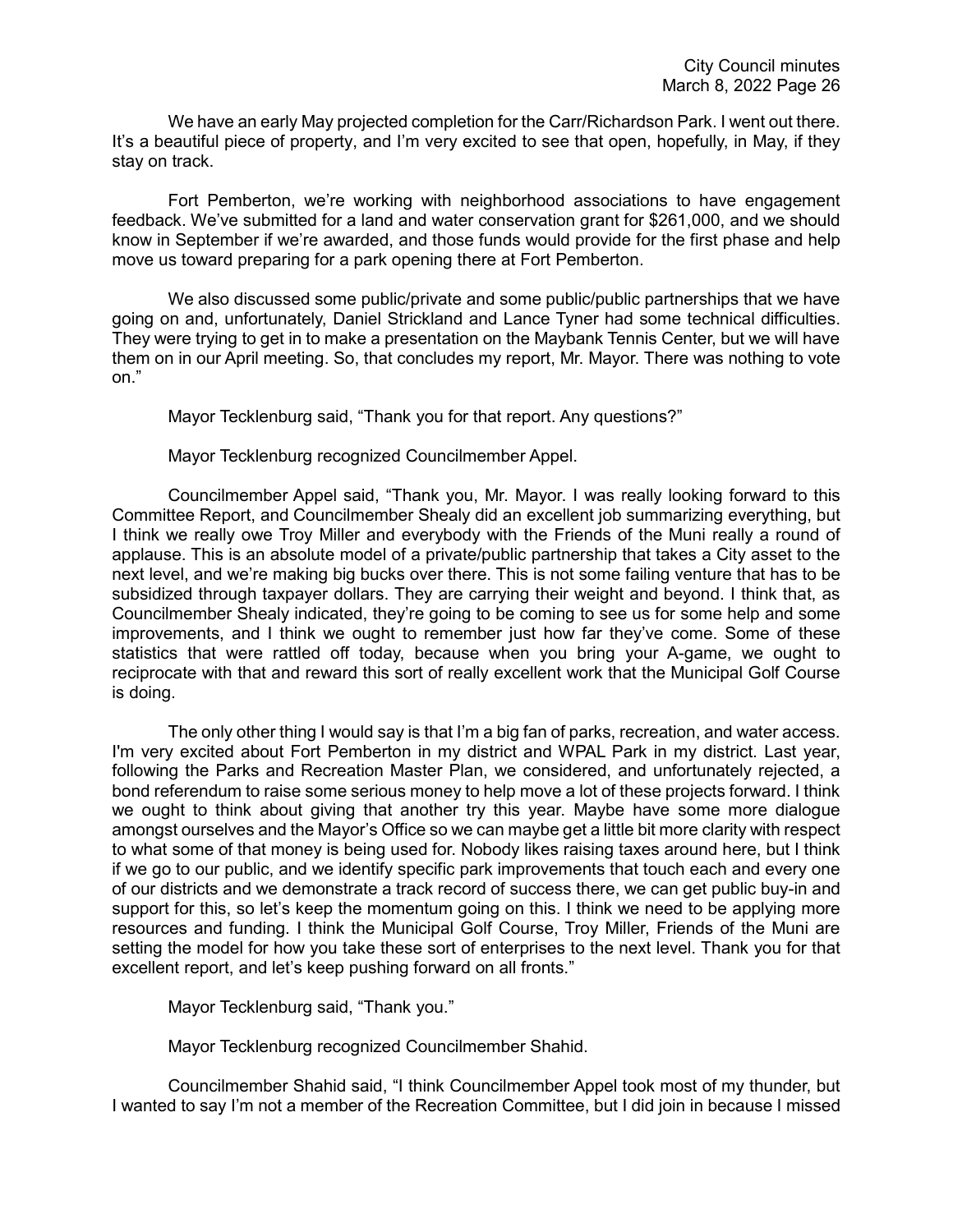our first Municipal Golf Course Commission meeting. It was held last week and just re-emphasize the things that they are looking for in the future with the pavilion and the clubhouse. That is a wonderful opportunity for us to get on. It is going to increase the availability of that facility to the public, and it's going to, of course, raise some more income. But if you haven't played out there, if you are a hacker like I am, it is a magnificent course. I made this comment at the Recreation Committee meeting, you get lost in the beauty of that course. You just want to walk around, observe, and take in the marsh views, the oak views out there, and so they have done a terrific job. A true collaboration between public and private enterprise coming together, and we just need to make sure they've got the momentum on this. Let's keep it going forward because I think even better days are ahead of the Muni.

I mentioned this at the meeting, as well, and I've been in contact with Jason Kronsberg about Parkshore. I want to give them a big shout-out. A citizen was raising some concerns about Parkshore. I shared those concerns with Laurie and Jason. They got on it immediately. If you haven't been out there recently, it's just magnificent what they have done with the Parkshore Park. Thank you, Jason, to you and your team in doing that. We've got some old racquetball courts, which I think is not being used for racquetball, but for some other nefarious conduct out there, and we're offering that as a pickleball court, to knock those things down and get that up and running. So, thank you, a good report, Mr. Chairman, and thank you, Jason, again, for all of the work that you've done out on Parkshore."

Mayor Tecklenburg said, "Councilmember Waring, did you want to be heard?"

Councilmember Waring said, "Well, Councilmember Mitchell said 'no.'"

There was laughter in the Chamber.

Mayor Tecklenburg said, "Thank you, Councilmember Mitchell."

Councilmember Waring said, "Yes, that's a great report. I ditto everything that was stated."

Mayor Tecklenburg said, "So, if you think about those numbers and the fact that a good bit of the capital for our improvements were raised by the Friends of the Muni, it's about a threeyear complete return on investment back to the City, based on the turnaround and revenue that you cited there, so that's remarkable. I did want to point out, even though at the time I think that report was done by Ms. White there may have been four dedicated pickleball courts, we've added a couple since then. We painted 11 courts. I don't think she was counting the four courts at the Waring Center or there are four courts on Daniel Island at the tennis center over there, so really altogether, not counting the gym users, it's about 25 courts now in the City where you can play pickleball. They're not all dedicated courts. Some of them are conversion or have pickleball lines on the tennis court, and we need more, and that's why we were brainstorming any other hard surface that we might can add them. So, we're really working on that and going to add some more in the near future, but there are more available than cited in that report. So, anyway, thank you. Great report, Councilmember. Next up is our Committee on [Public Works and Utilities,](https://youtu.be/5UDL5iiHirc?t=6508) Councilmember Waring, oh, Councilmember Mitchell now."

Councilmember Mitchell said, "Yes, before Councilmember Waring comes forth, I just want to mention that, essentially part of Recreation, that the CCPLC organization that is on the Eastside with Mr. Jones, we have been working last year with the General Manager of the Charlotte Hornets, and they have issued 100 tickets to Mr. Jones to bring some of the young kids up to the game in Charlotte, North Carolina. I think they will be playing the Sea Island Hawks, I believe.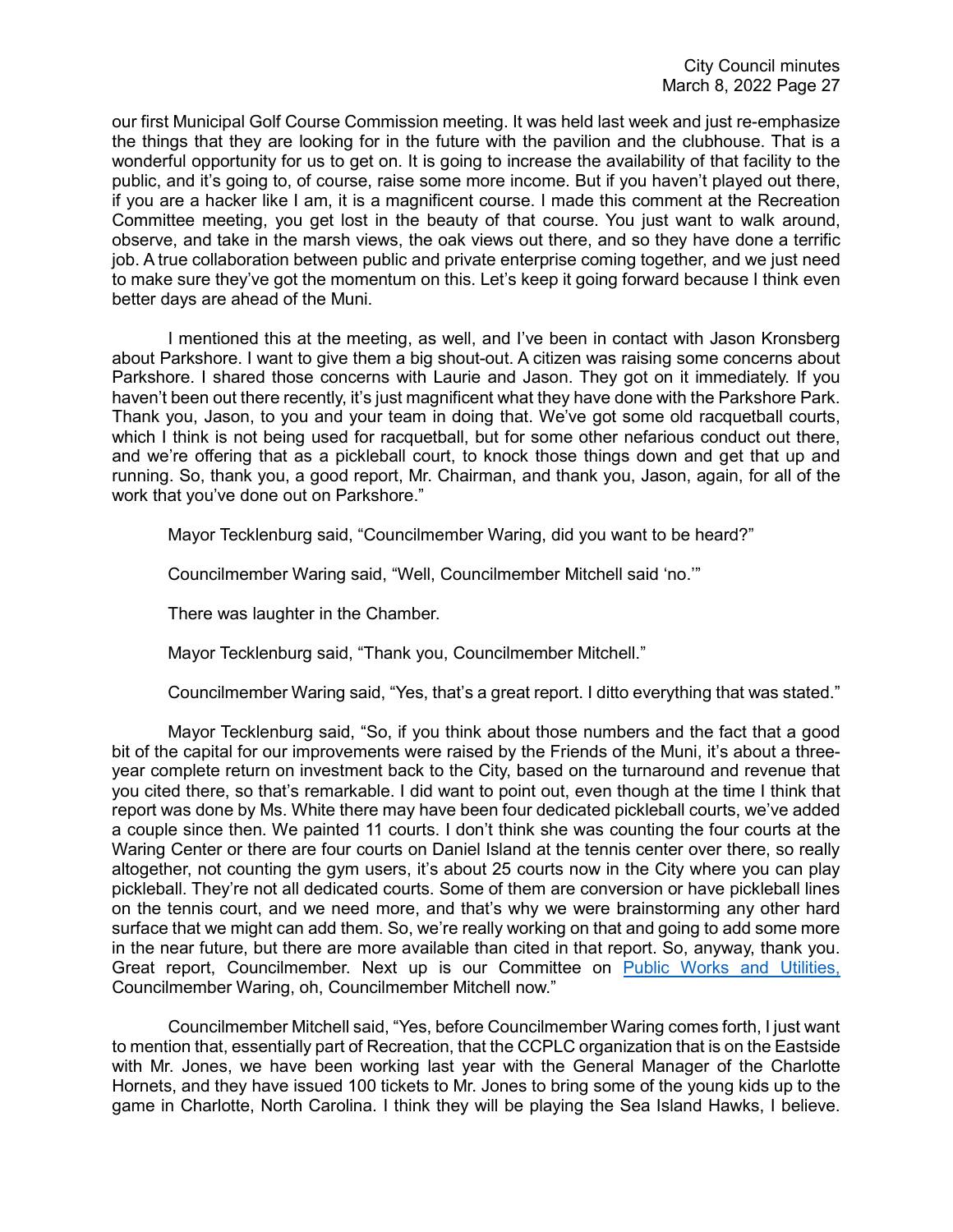Well, that game is with 100 tickets, so the only thing they are required to do is provide the transportation, and the tickets will be given to them. So, what he is going to do is, some of the volunteer coaches that work with the Recreation Department, is give 50 tickets over to them, then we can at least bring ten of each one of the kids up there that they manage over there. With these nine young people that are going, they're going to have a chaperone for each nine kids, so that's something that they will be able to see things in actuality with basketball and the General Manager. I was there when the General Manager called, and this is something they are doing for the underserved community. I advised him that we could try to get together and have a mixed sort of diverse group of young people that's going down there when this is happening. We have one of our former Councilmembers that is also working with him to try to assist him in providing transportation insofar as the bus. We also reached out to the Mayor, too, to see what we can do and anyone else that has things with buses, big Trailway buses, or big buses like that, to let us know so we can try to get this transportation set up for the young people to go there. If you even want to give anything towards it, you can contact Michael Whack with the City of Charleston, who is going to be working with us also insofar as a City standpoint. Thank you."

Mayor Tecklenburg recognized Councilmember Waring.

Councilmember Waring said, "Are we to the Public Works Report?"

Mayor Tecklenburg said, "Yes, sir. We're ready for that."

There was laughter in the Chamber.

Councilmember Waring said, "Okay. Thank you, Mr. Mayor. The [Committee on Public](https://youtu.be/5UDL5iiHirc?t=6656)  [Works and Utilities](https://youtu.be/5UDL5iiHirc?t=6656) did meet yesterday. Item a. is outstanding work on the City's behalf, this Low Battery Seawall and the appropriations to extend it, I think, another 1,800 ft. It's been going along, frankly, at record pace and at a record price. On that point, I'm going to defer this part of the report to Councilmember Seekings. Would you like to have any comments on that?"

Councilmember Seekings said, "I'll be brief. Thank you, Mr. Chairman, thank you, Mr. Mayor, and thank you, fellow Councilmembers. If you haven't been down to the Low Battery, I really would encourage you to go and take a look and see what we're doing with, not actually our property tax dollars, but with our hospitality dollars. Tourism is paying for an incredible renovation of a wall that was originally built in the early 1900s and has basically been untouched since that time. This project is not a new build, it's a retrofit of that wall, which was originally built, by and large, on helical wood pilings, on wood in the water. So, it's an amazing project and just a couple of things for you to know as we vote to approve, which we already did through Ways and Means, the contract for both the construction and the construction management of Phase 3 of the Low Battery Seawall, which will be done in four phases. Phase 3 is really the combination of two phases. It's really about a phase and three-quarters. It's 1,800 ft. and, just so you all know, the first phase was 850 ft., and the cost per foot to do that project from the outset was about \$11,800 a foot. We didn't know much about what we were doing. Well, they didn't. We didn't know anything, mobilization and the like. So, and there was one parklet built. If you go down there, there are little bump-outs at cross streets. We call them parklets. They're great. There are benches on them. You can recreate. So, we did it for about \$11,800 a foot.

Phase 2, which is about to close out, which is 1,100 ft., was done for about \$9,500 a foot, which is really pretty remarkable. The last phase, which we're about to vote on, if approved, when it's completed, will be done for \$10,444 a foot with not one, not two, but three of these parklets. Now think about that just for a second, what's happened in the last three years in terms of the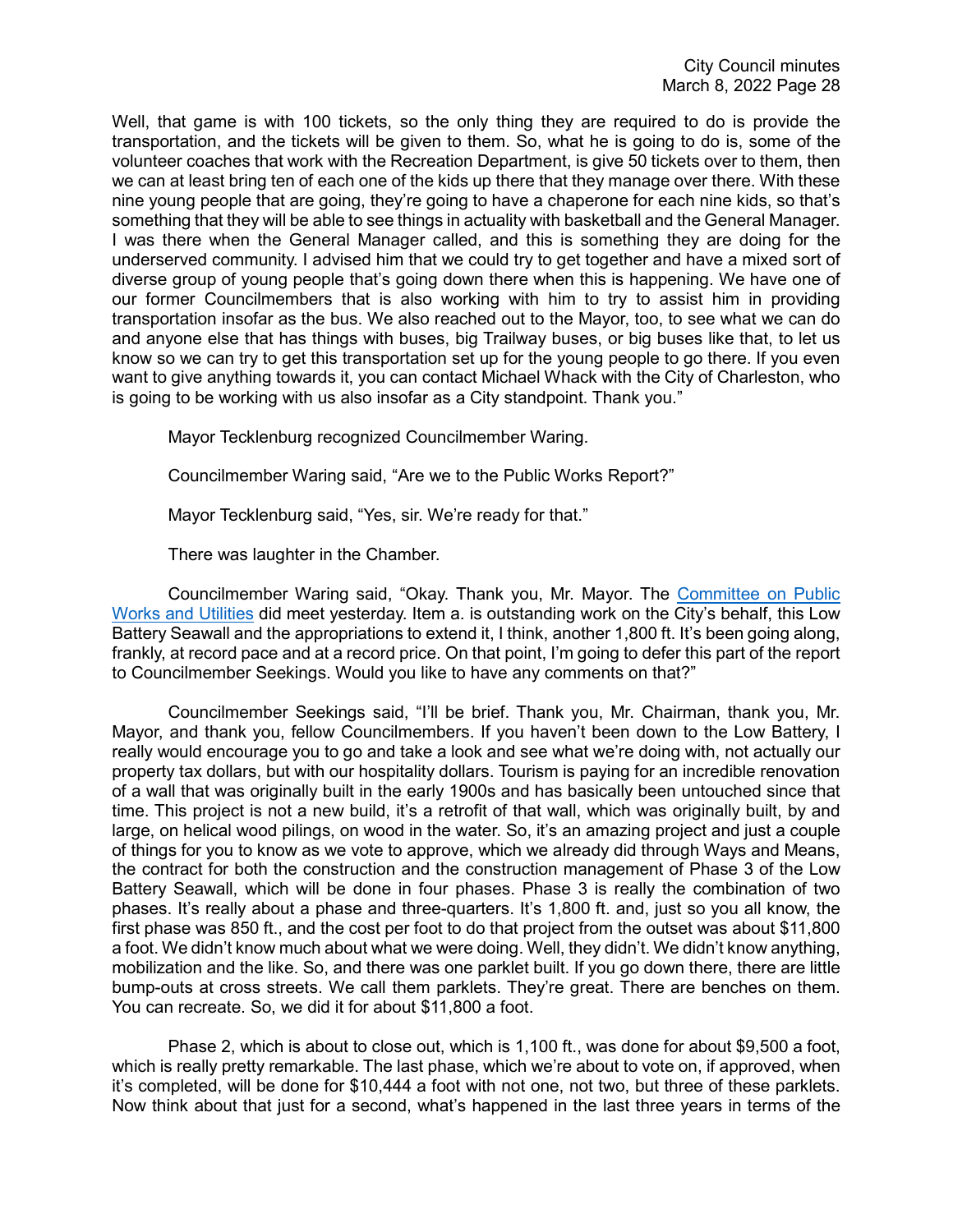costs of doing business in the world of construction. It's gone up somewhere in the vicinity of 30% to 40% in some instances, and this is a project where we're pouring concrete like crazy, and concrete is one of the things that's gone up, so the team that is out there has been amazing. Internally, Matt and his team and Frank Newham have done a great job managing this project. Gulf Stream, which is now going to be the Phase 3 contractor, has done a great job, and I think, apropos of the fact that we're talking about Women's History Month, and we've got a report tonight on the Commission for Women, the Construction Manager of this project for the engineer, who has been out there every single day rain, snow, heat, cold, and if you go and meet with her and you look at her boots, you will know how hard she has worked is a woman named Laura Boisclair. She has done this project pretty much, from a management perspective, on her own. It's been really amazing, so I commend this project to you.

I really encourage you all to go down there and take a look at it, to meet the team that's putting it in place, to talk to Frank Newham. It's a victory for the City that we're here, that we've done it to date on schedule and on budget, and that was no small mistake. Mr. Mayor, we started thinking about this long before you were elected. Councilmember Waring and Councilmember Gregorie were probably two of the biggest hawks on making sure that we put enough money aside, but not too much and that we had a good finance plan, so I hope this will stand as a model going forward. We've got lots of challenges going forward with large scale infrastructure projects. This is a pretty darn good model for it. So, thank you, Mr. Chairman, for handing this off to me and allowing me to just put a few words in, but it's really going to be an incredible amenity when it's done, and not just to protect us, but to allow us a one-mile long really incredible linear park, so please go down and look at it. I thank you all for your support of this project. It's something that's going to be an incredible benefit to the Peninsula, and to the City, and to the region. So, thank you."

Councilmember Waring said, "Mr. Mayor, you pulled together a wonderful team on this one. You might have a few words on this?"

Mayor Tecklenburg said, "Well, thank you, and there's not much to add. You covered it very well, Councilmember Seekings. I would just state a correction to the article I saw this morning, which said that this was the final phase. It's not. Originally, we had planned this to be in five construction phases, we've knocked it down to four, but this is just Phase 3. So, this is going to take the reconstruction almost to King Street, but not quite, and then we'll have one more phase to get us from where this ends down to the corner, down to the High Battery, which is the shortest distance, but it includes White Point Gardens, and so there will be more parklike considerations in the final Phase 4. So, we're getting there, but this isn't the last phase. We will still have one more to go after this one and, anyway, I wanted to point that out."

Councilmember Seekings said, "And I do think that that article was corrected. We talked about that today. One of the things that I might add really quickly, and thanks to Councilmember Waring and the Mayor who sit on the Board of Charleston Water Systems (CWS), Charleston Water Systems has contributed an enormous amount of money to this project. In this phase alone, they're putting in \$2.7 million, and what that money is used for is for the relocation and upgrading of utilities along there including the water supply. Once we get done with Phase 3, the good news about Phase 4 is there is very little utility work that needs to be done. Phase 3 is probably the biggest portion of it, as is evidenced by the fact that it's the biggest contribution by Charleston Water Systems. So, once we get to Phase 4, we've got the park to worry about, but we don't have as many issues with utilities and getting in there. So, thank you."

Mayor Tecklenburg said, "Good."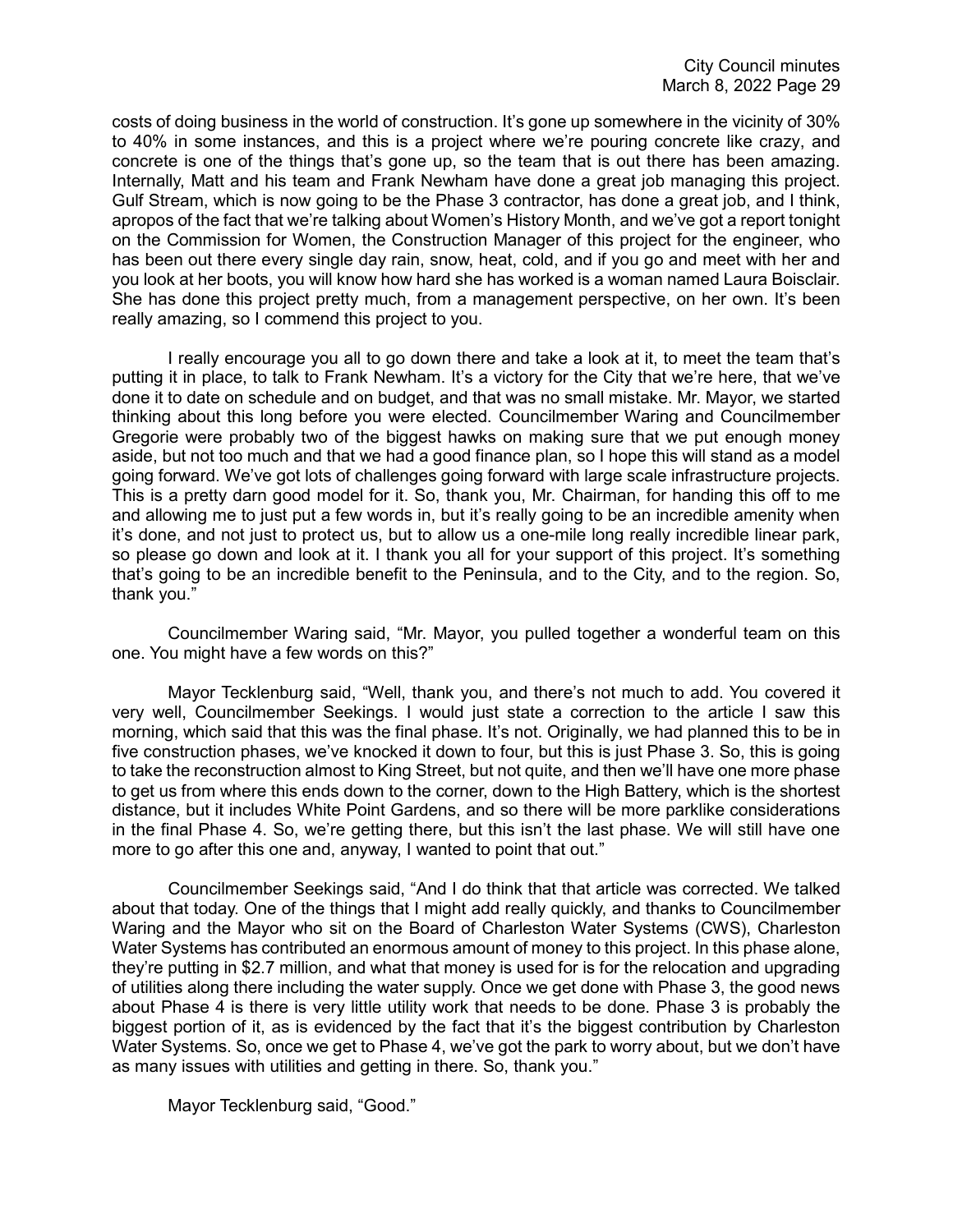Councilmember Waring said, "Charleston Water Systems has been a wonderful partner on this one. As a matter of fact, there is a piece of property that the Mayor, would you touch on that piece of property that was going to be a green space that now will also contribute to hopefully some of our flooding issues that we're buying from CWS?"

Mayor Tecklenburg said, "So, there is a lot at the corner of Limehouse and Murray Boulevard. It was vacant. Charleston Water System had bought it because they needed to put a shaft at that corner down to their deep sewer tunnel, so they were done with all of that and were in a position to sell the property. Thankfully, they partnered with us, and we came to an agreement. The City is going to buy the property. We have that under contract, and we have the opportunity because one of our archway tunnel lines, one of the main ones, ends there as an outfall. In the future, we'll be able to put a pump station to help with our drainage of the Peninsula, and that won't take up the whole lot. So, in this whole theme that Councilmember Seekings mentioned of having this linear park, we're going to be able to add a little more than a linear portion there to that piece of property and have a parklike feature along with reserving what we feel will be definitely needed a future pump station at that site. So, once again, as noted, Charleston Water System has been an amazing partner, not just on this project, but in just about everything we do that goes under the surface."

Councilmember Waring said, "Keep in mind that this is a linear park, and it's one of the best linear parks this side of the Mississippi, and it belongs to all of us, all of us. My wife and I go down there often after church. We circle from St. Patrick's and go on down to the Battery and take a little walk time. I invite all of you to do that. We live in an international City. If you don't believe it, walk down our sidewalks, and you will hear all kind of languages being spoken around you, so we invite the world to see this. We have a lot of pride in this project. With that, I call for the motion to approve the dollars."

Councilmember Seekings said, "Second."

Mayor Tecklenburg said, "We have a motion and a second. Any further discussion?"

No one else asked to speak.

On a motion of Councilmember Waring, seconded by Councilmember Seekings, City Council voted unanimously to approve Item I.a.(i) of the Committee on Public Works and Utilities Report as presented:

## **a. Stormwater Management Department Update:**

(i) Low Battery Seawall Project Phase 3 – Recommend approval of a construction contract with Gulf Stream Construction Company, Inc. in the amount of \$21,496,256.00 for the restoration of the Low Battery Seawall from Limehouse to King Street. With the approval of the project budget staff is authorized to award and/or amend contracts less than \$40,000 to the extent contingency funds exist in the Council Approved Budget. Approval of this item will institute a \$51,303,289.39 project budget from Hospitality Funds, Municipal Accommodations Tax Funds, Charleston County Accommodations Tax Fees, CWS Contributions and a future Hospitality Revenue Bond.

Mayor Tecklenburg said, "You just approved \$21.5 million for the Low Battery Seawall."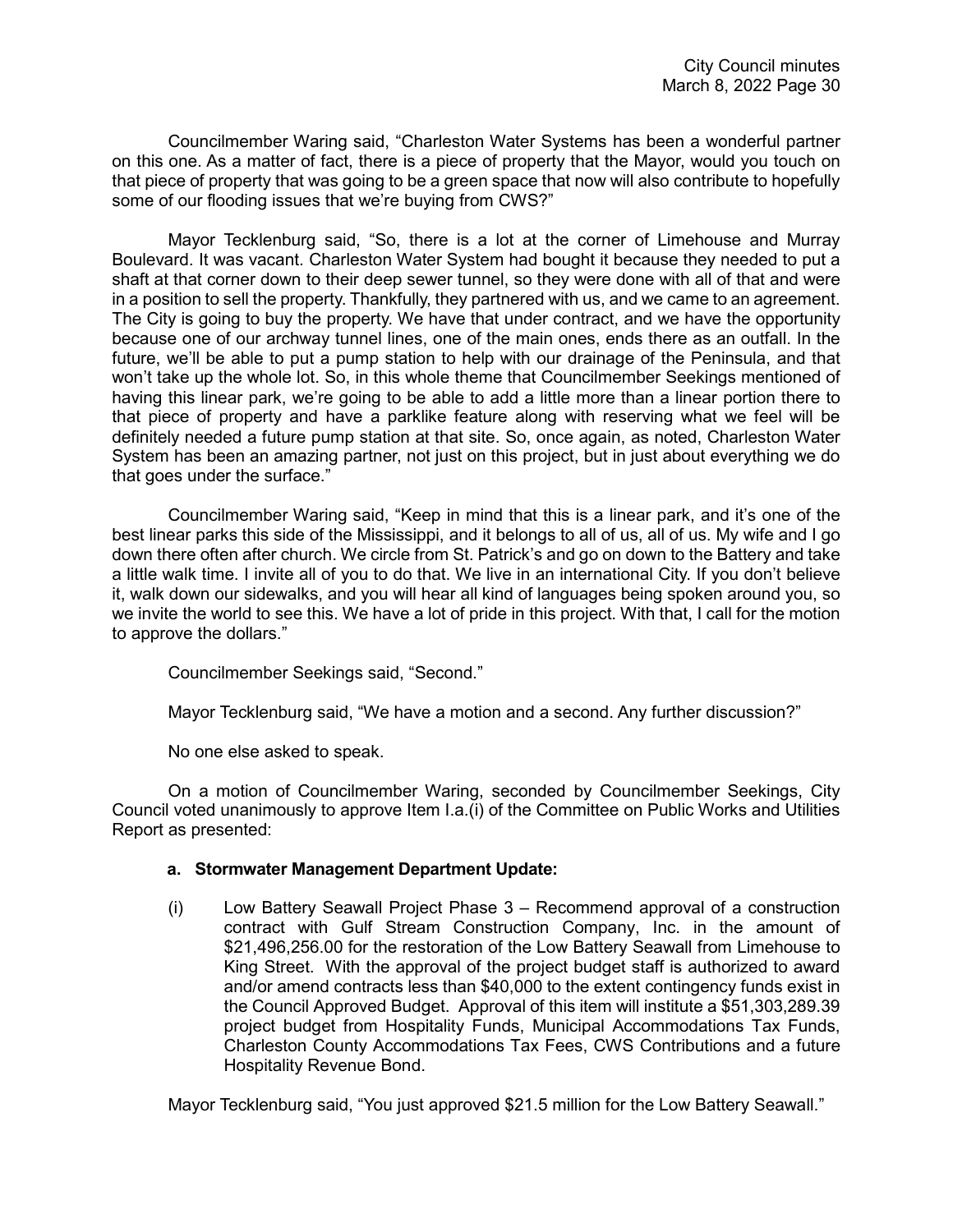There was applause in the Chamber.

Councilmember Waring said, "I agree. I agree. We have a nickname for Councilmember Seekings. We just started calling him Councilmember 'Money Bags.'"

There was laughter in the Chamber.

Councilmember Waring said, "The rest of the agenda, as you see, most of it was an update on Calhoun West, which was postponed, Orleans Woods was postponed, Cooper/Jackson was postponed, but it was a good discussion on Lake Dotterer. It is a situation that I'm going to defer to Councilmember Shealy on. He asked for it to be put on the agenda."

Councilmember Shealy said, "Thank you, Councilmember. I appreciate the opportunity. Lake Dotterer, a lot of you know, has flooded over and over again. They've had major flooding three times. It's part of our City park, part of the West Ashley Park. When you look back at where and why this flooding has occurred, the Weston & Sampson Church Creek Basin Study showed that this creek should flow out into Longbranch Creek, which goes underneath the Glenn McConnell Parkway. So, when the Glenn McConnell widening project was going on, it was actually included in there to put pipes back underneath the Glenn McConnell so that lake could flow out into Longbranch Creek. The bad news is somewhere along the line, the State has said you can't use the half-cent sales tax. Now, when the State, and I know Councilmember Appel disagrees with that, and maybe there's a fight there, I don't know, but we were all excited when this thing was going to go through. It made sense. We're going to do this all at the same time. The road is going to have to be cut, so the pipe goes down, so that that lake can drain. It was a great idea, and everything is good until this ruling comes down, and then all of a sudden it's not a great idea anymore.

I've got to tell you that, in a lot of areas, if people's homes had flooded three times, and we continually have issues with it, and we're draining this lake every time we have storms coming, in a lot of other areas, \$2.6 million, when we just approved \$21 million is, to me, I was very disappointed in the lack of urgency, I guess, that I saw in this thing. The people of West Ashley deserve just as much as anybody else when we know they are going to flood. So, I came out of that meeting, I'm not on that Committee, but I came out a little bit disappointed in what's going on. So, what I would like to do is I'd like to add this to our next City Council agenda so that we could have a discussion on this. I just feel like there should be that urgency and that we should be taking care of people that live in a flooded area. If we could add that, I'd appreciate it. Thank you."

Mayor Tecklenburg said, "We'll be glad to do that. Yes, sir."

Mayor Tecklenburg recognized Councilmember Gregorie.

Councilmember Waring said, "We're still on Public Works now."

Councilmember Gregorie said, "I know we are. The agenda, Councilmember Parker and I, in particular, I mean, we're getting a lot of e-mails with regard to drainage issues on James Island, particularly the WAMBAW Project, Central Park, and we would like to get an update on that project, particularly since back in 2015 is when we started, and it took us many years just to get the money for the study, as you know, Mr. Mayor. Now I think that many of the residents on the Island are a little uncomfortable because they're not sure whether or not this project is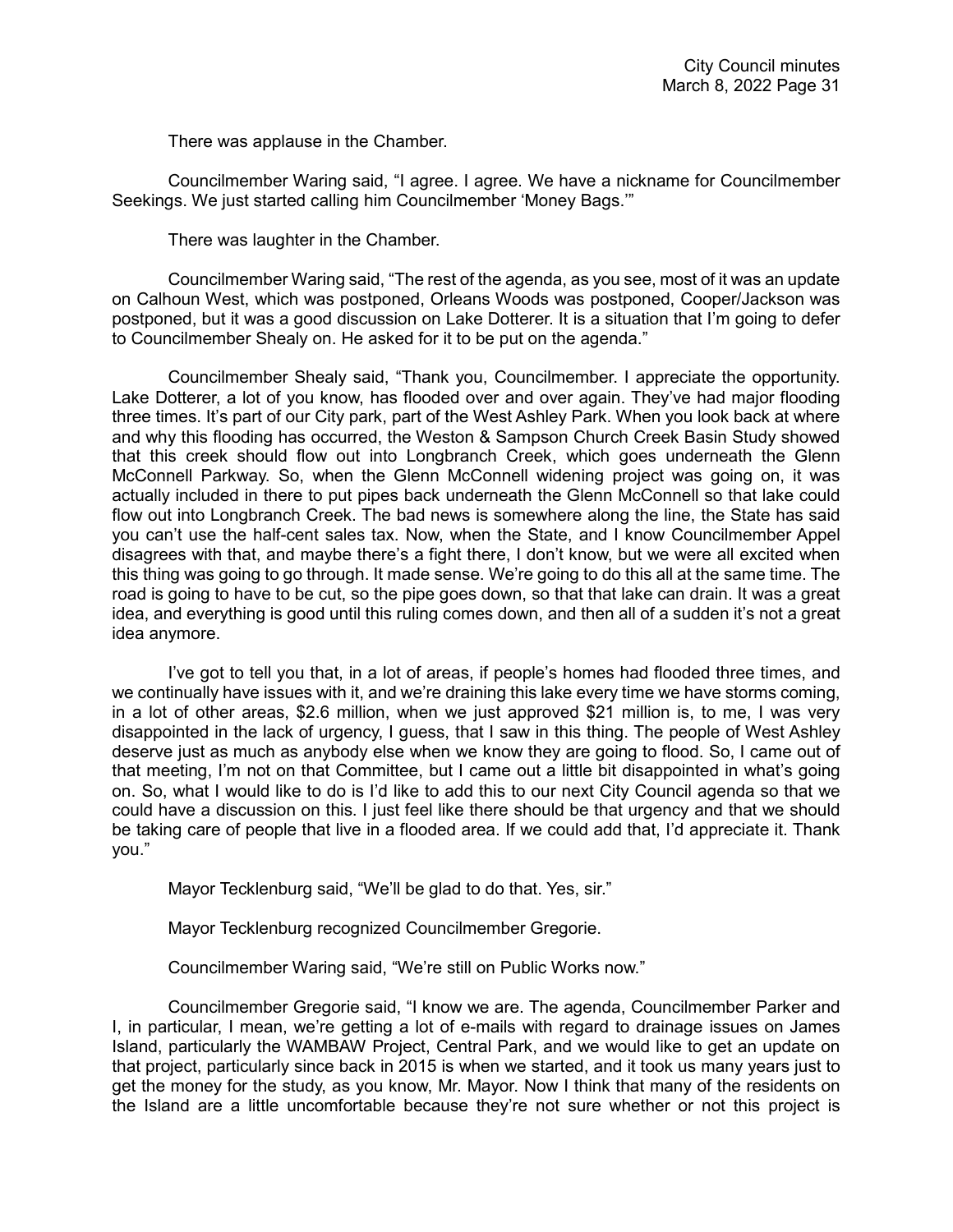continuing to be a priority. I thought we had set aside \$5 million specifically for this project. We need to get some clarity so that Councilmember Parker, as well as Councilmember Appel, will be able to provide current and appropriate information to the residents of the Island because they're really getting concerned. In addition, if we can just get an update on all of the drainage projects on James Island, I think it would be good, not just for Councilmember Appel and I, but more so for Councilmember Parker."

Mayor Tecklenburg said, "So, if I may respond to that request and, really, if I may respectfully say to the Lake Dotterer request, as well, we've been planning for some time to have a Budget Ad Hoc Committee meeting to review where we are with the Drainage Fund and projects that, both small and large, that are in the planning phase and hadn't been funded yet and try to set those priorities. Amy was supposed to set up a date, but I don't know if it's been set yet."

Councilmember Gregorie said, "Mr. Mayor."

Amy Wharton said, "We're going to bring that to Council the first meeting in April."

Mayor Tecklenburg said, "The first meeting in April."

Ms. Wharton said, "Like we did kind of last year, that presentation."

Councilmember Gregorie said, "Right. Exactly. Because that's really what I'm referring to, Mr. Mayor, and you were prioritizing them."

Mayor Tecklenburg said, "That's right. So, could I respectfully ask that, rather than come to the next Council meeting, that we take both of these together and the rest of it by process to our Ad Hoc Committee meeting? Everybody is welcome to attend and then that Committee will, of course, report at Council as they normally do, but I think that would be a good procedure and kind of look at it a little more holistically than piecemeal because, like I say, there's Lake Dotterer, there's James Island, there's Johns Island. We do need to look at all of them, and Amy's coming forward to maybe share something further with us."

Ms. Wharton said, "Last year what we did, Mayor, was we took it to Public Works Committee first, and then we did it to full Council, if you remember that. If that's what you wanted us to do again this year."

Mayor Tecklenburg said, "Yes, but on the budget side, I thought we had decided we would do an Ad Hoc Budget meeting, as well."

Ms. Wharton said, "I thought we were doing it like we did last year, so we can do it whichever way. It doesn't matter."

Mayor Tecklenburg said, "Either way is fine with me."

Councilmember Gregorie said, "Mr. Mayor, just, I'm sorry."

Mayor Tecklenburg recognized Councilmember Shealy.

Councilmember Shealy said, "Mr. Mayor, you know, we've got a short window of time with working with this widening project, and we've already brought this to Public Works."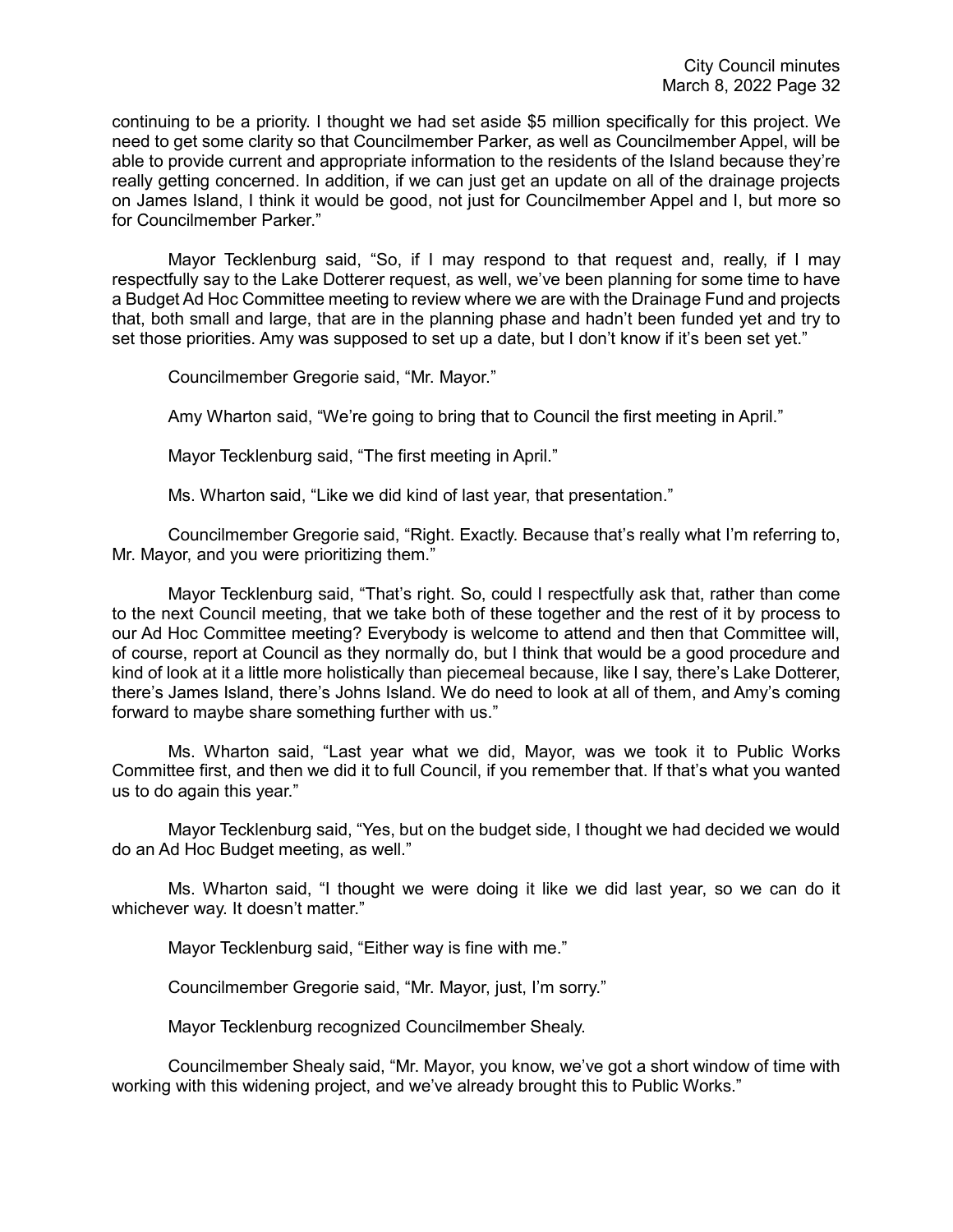Mayor Tecklenburg said, "Right."

Councilmember Shealy said, "Like I said, we've got a short window of time. If you do this project twice, the thousands and thousands of people that live in District #10, that live in District #2, that live in District #5, and the thousands of people who bring their kids to West Ashley High School, and bring them to C.E.Williams Middle School, and bring them to the playgrounds out that way are going to have to go through this. They already sit in horrible traffic right now. If we don't do this while the County does it, we're going to have two road construction projects that are going to bring terrible traffic to an area that already has terrible traffic because we're going to be doing construction twice. It does not make sense. Because of that short window of time, I'd really like to request that we put this on the agenda for the next City Council meeting."

Mayor Tecklenburg said, "That's fine, sir."

Councilmember Shealy said, "Thank you."

Councilmember Gregorie said, "And Mayor."

Mayor Tecklenburg recognized Councilmember Gregorie.

Councilmember Gregorie said, "Just so that we are clear, it's my understanding, correct me if I'm wrong, that we had \$5 million specifically for WAMBAW and Central Park."

Mayor Tecklenburg said, "No, sir. I don't recall it that way."

Councilmember Gregorie said, "I know you don't, but we need to go back to the minutes of the meeting because I think we had gained \$5 million in interest on something, and we dedicated that \$5 million to that project. So, we need to go back to the minutes of the meeting because we voted on it, as a Council, that that \$5 million would go towards the WAMBAW Project on James Island. I just want to make sure that that's clear."

Mayor Tecklenburg said, "We'll be glad to do that."

Councilmember Gregorie said, "So, if you can pull the minutes, that would be fine."

Mayor Tecklenburg said, "Which meeting was this?"

Councilmember Gregorie said, "I can't remember, but I think that there is a way to research

it."

Mayor Tecklenburg said, "I think it's when we refinanced the Stormwater Bond."

Councilmember Gregorie said, "Yes, it was."

Mayor Tecklenburg said, "And there is some savings annually over an extended period of time."

Councilmember Gregorie said, "But whatever it is, extended or however, we've got to make sure that those dollars are dedicated to the Island for this project."

Mayor Tecklenburg said, "We're going to check that. Back to our Committee Report."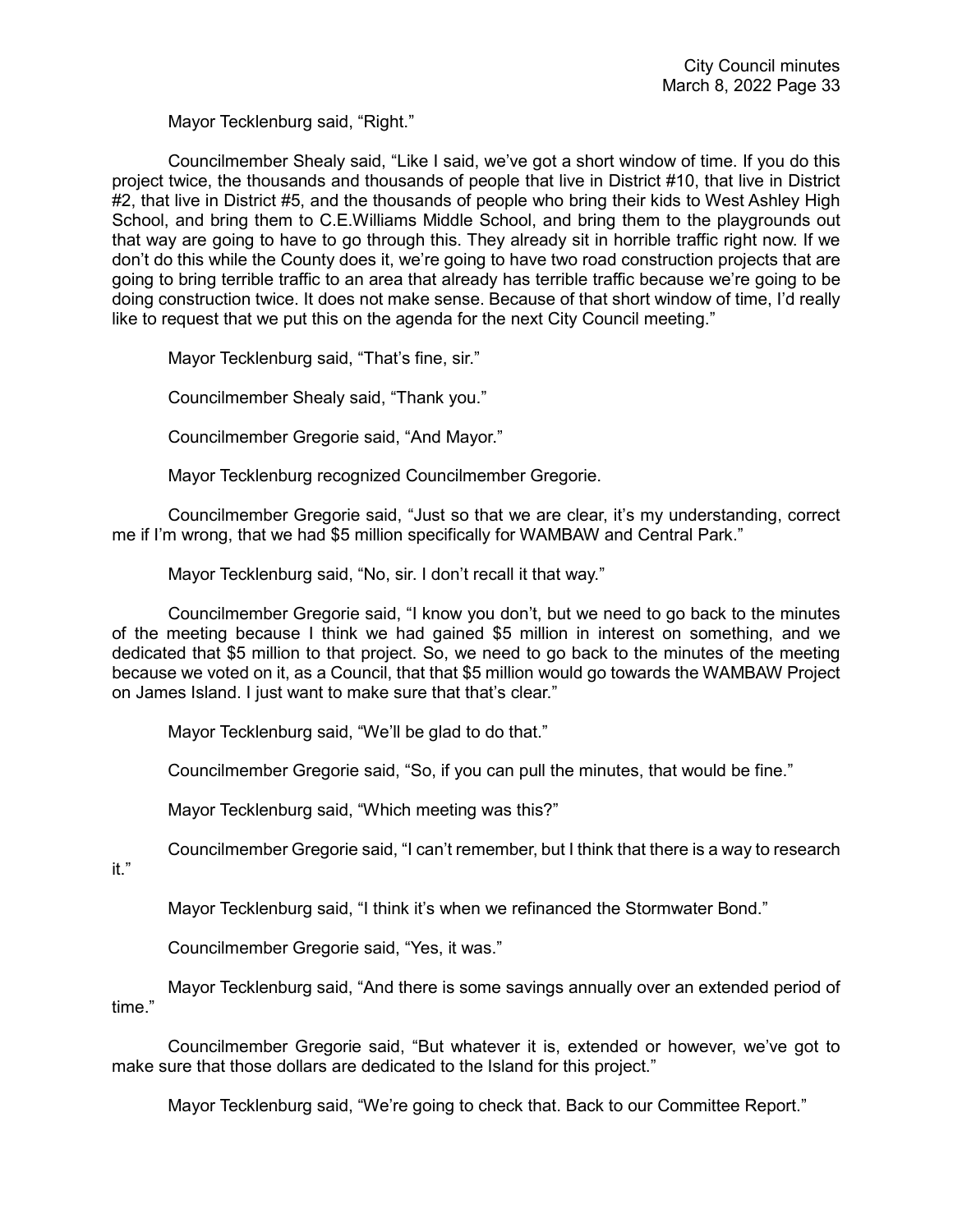Mayor Tecklenburg recognized Councilmember Waring.

Councilmember Waring said, "Back to me to finish this report. Thank you, Mr. Mayor. Would you believe it or not, everything else passed unanimously and that, collectively, is the extent of my report."

There was laughter in the Chamber.

Mayor Tecklenburg said, "Thank you. Do we need to take action on any of those items?"

The Clerk said, "The ordinance."

Mayor Tecklenburg said, "The ordinance. We do need to take action on the ordinance."

Councilmember Waring said, "But I thought Ms. Copeland was going to put a little tweaking into it "

Mayor Tecklenburg said, "That's right."

Julia Copeland said, "You're talking about Ashley Harbor?"

Councilmember Waring said, "Yes, ma'am."

Mayor Tecklenburg said, "That's right. It didn't pass anyway."

Ms. Copeland said, "Correct. The way the ordinance is written is to approve it in a form that is later approved by Legal, so we're still working through the tweaks."

Councilmember Waring said, "That's what I thought. Thank you. We didn't vote on it in the Committee meeting because of a little bit more tweaking, that's all."

Mayor Tecklenburg said, "We're coming back?"

Ms. Copeland said, "Well, I think you voted to move it forward. I think that's what I recall just by the way it was drafted on the agenda, and you gave us some instruction on the tweaks."

Mayor Tecklenburg said, "Okay. So, we don't need to take action upon the Ashley Harbor matter?"

Councilmember Waring said, "I don't think we voted."

Ms. Copeland said, "You can tonight, or we can wait until we get it into final form."

Councilmember Appel said, "So, I definitely made a motion regarding the Ashley Harbor thing, to move forward as modified. You know we were going to limit the scope of the maintenance and all of that stuff."

Ms. Copeland said, "Correct."

Mayor Tecklenburg said, "That's right. Okay."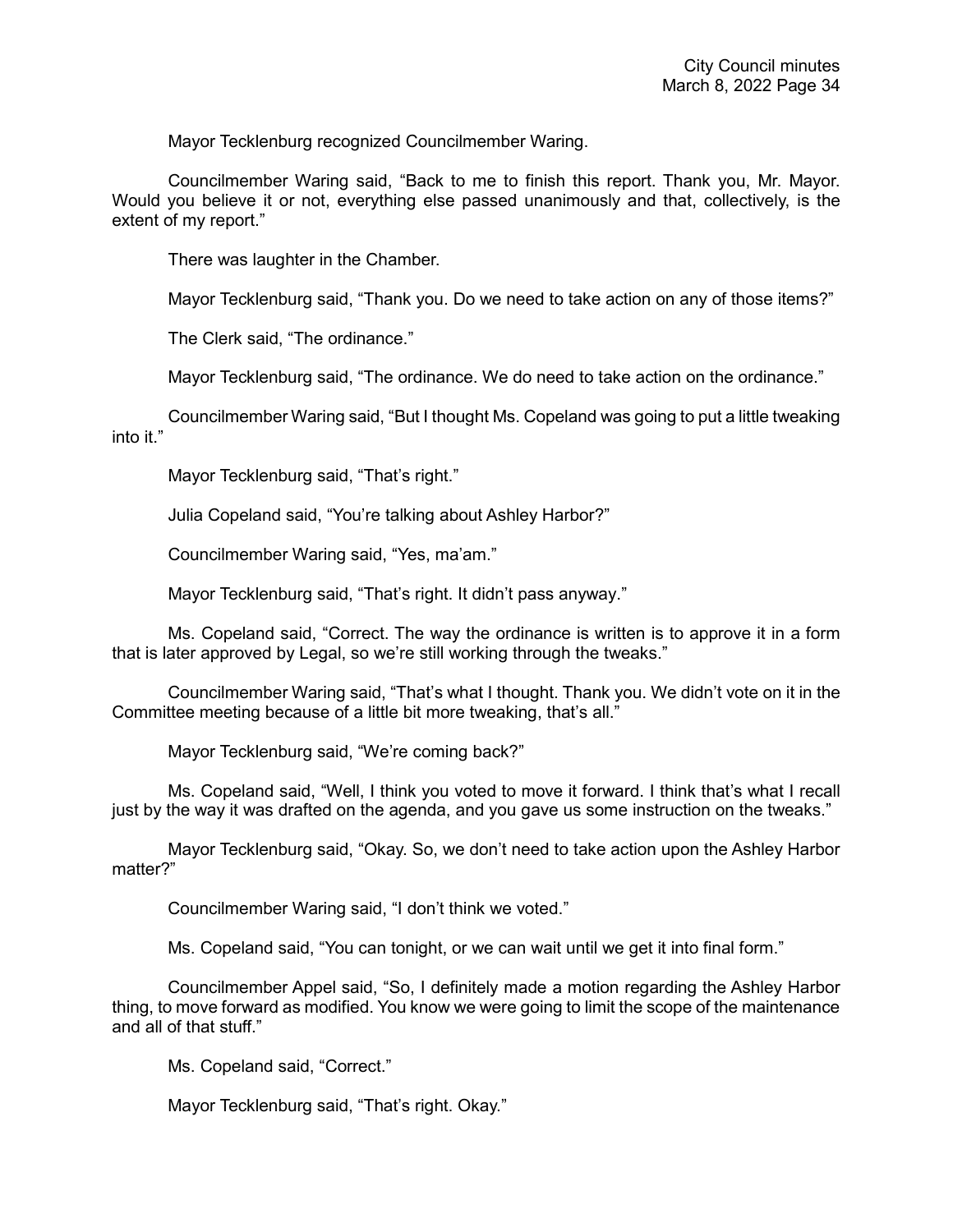Councilmember Waring said, "Well, I so move that before Council."

Councilmember Appel said, "Second."

Mayor Tecklenburg said, "Thanks for the reminder. We have a motion. It was amended in Committee that we allow this easement to go forward with some further refinement, definition of what maintenance means by Legal Counsel, correct? Alright. Any further questions about that?"

Mayor Tecklenburg recognized Councilmember Appel.

Councilmember Appel said, "I didn't have a comment about that specifically, but I just wanted to follow up on Councilmember Shealy's very passionate plea for Lake Dotterer and some of that work over there. I've researched Charleston County's Half-Cent Sales Tax Referenda enabling ordinances extensively over the years. I am here to tell you, you cannot fund a pure drainage project through the road half-cent sales tax money, but if you can tie and connect a road project to an ancillary drainage project, you can 100 percent use Charleston County Half-Cent Sales Tax dollars for that purpose. Charleston County has a lot of money they get to play with every year. This half-cent sales tax measure has generated over a billion dollars since it was first enacted. The \$2.6 million Change Order to whatever they're doing over at Glenn McConnell is a rounding error for the County and guess where all of the, or a really large percentage, of the sales tax revenue gets generated in this County? It's right here. So, I think Councilmember Shealy is right on target and to the extent there is a lot of like bad legal advice that's been given around lately, you know. We've got people telling Councilmembers they can't request an Attorney General Opinion. We've got some very wrong legal advice on the half-cent sales tax issue. I'm sorry. I have to say it, and I just think that we need to find a way to help Councilmember Shealy out over there."

Mayor Tecklenburg said, "Alright. The motion on the floor is regarding the Ashley Harbor neighborhood."

Councilmember Appel said, "Sorry about that."

Mayor Tecklenburg recognized Councilmember Shahid.

Councilmember Shahid said, "I'll comment after we take the vote on the motion."

Mayor Tecklenburg said, "Okay. Any further discussion regarding Ashley Harbor?"

No one else asked to speak.

On a motion of Councilmember Waring, seconded by Councilmember Appel, City Council voted unanimously to give first reading on the following bill:

*An ordinance to accept non-exclusive stormwater drainage easements, marked in the attached plats and incorporated herein as Exhibit A, for the purposes of periodic inspection and maintenance by the City in the Ashley Harbor neighborhood, in a form approved by legal counsel.* 

Mayor Tecklenburg recognized Councilmember Shahid.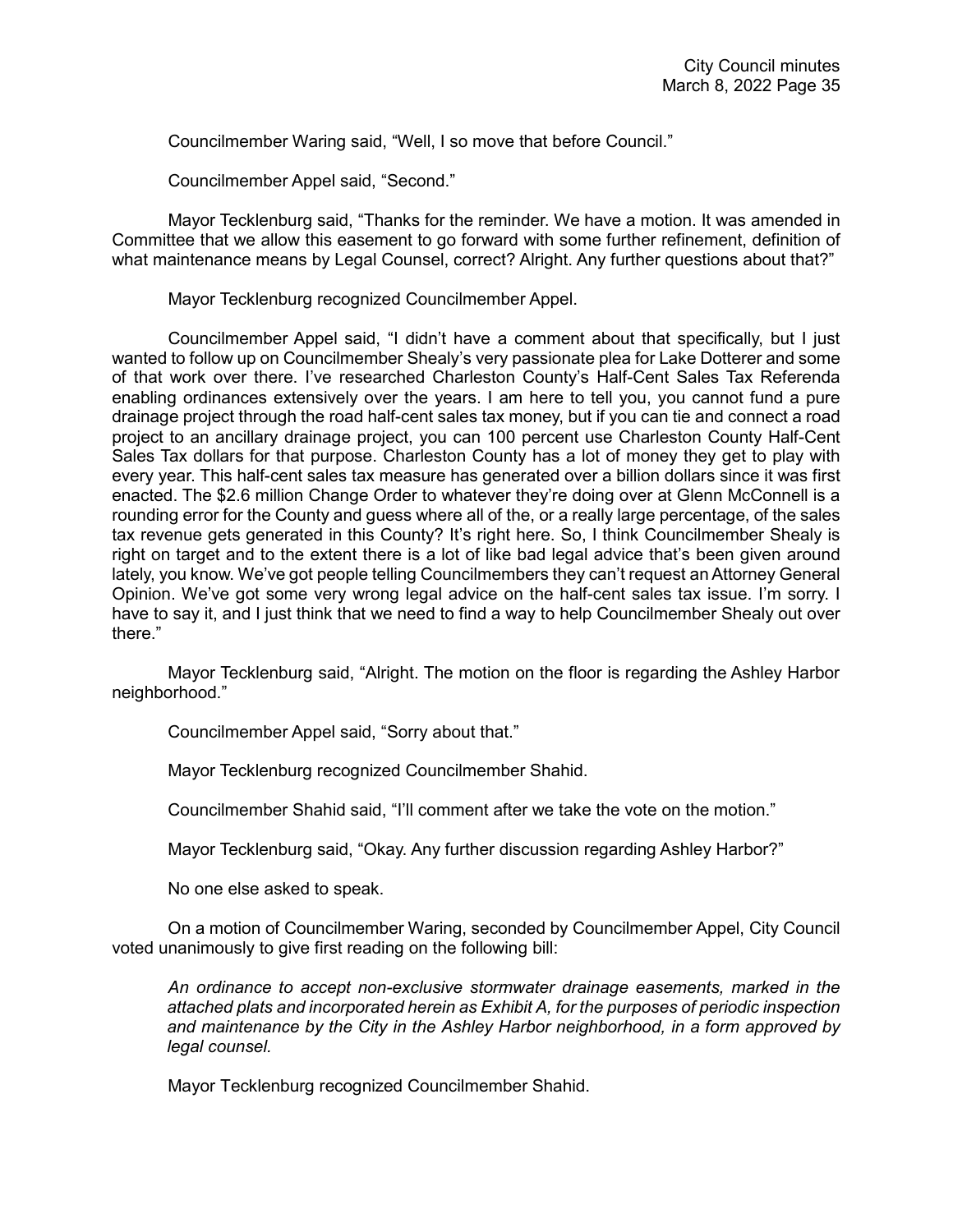Councilmember Shahid said, "Thank you, Mr. Mayor. I'm not trying to beat a dead horse on this, but we've gotten into this discussion about Lake Dotterer and the very limited funds we have on Stormwater Management. So, I just want to make sure the process is correct because we're all jockeying around here for money. I've got several projects in District #9 that have been on the waiting list, and they have been deferred from time to time, and these folks are maybe a little smaller group of people it may impact, but they have been waiting for almost a decade to get relief. So, whatever process we're going through, and Councilmember Gregorie brought up a point dealing with issues on James Island. So, I don't want to undercut what Councilmember Shealy is concerned about with Lake Dotterer, but I just want to make sure that we're following the process. There seems to be some confusion about this. We've got Stormwater fees that we set aside, and we have also a million dollars that we set aside for what has been called 'the smaller projects' on that. I haven't seen Matt here, but we try to create, he was here earlier, a process on prioritizing those particular projects, particularly they call them the 'small projects.' I don't want us to get derailed and lose sight of that and make sure that our priorities are still straight on that. Councilmember Shealy has got a good point that we don't want to re-do something that is in the process of being under construction, but I don't want to lose my position in line either for these projects that we have. So, if we're going to meet in April, let's meet in April to start having this discussion about some of these projects. If we're going to bring it back up in City Council, I want my projects brought up, as well, then, too. I don't want to default on those issues that we're dealing with, and I know Councilmember Gregorie's got some issues in dealing with this, as well, so, now, I'm just concerned with the process. Where are we going with this now? Are we going to have a meeting in April to talk about this, or we're going to bring this back up at City Council next time?"

Mayor Tecklenburg said, "We're definitely going to have a meeting in April to talk about all of the projects. Councilmember Shealy, could I, I wouldn't call it a compromise, but let me, we discussed this matter at great length yesterday in the Committee meeting, and it's a little complicated, you know, it's not as easy as just putting the pipes under the road. You've got to basically put them in and close them off, so they're not going to do any good until you do Plan B and C further in Longbranch Creek, and we have so many days in which to notify the County that we're going to proceed with putting up the money to do the project, even the pipes. So, as explained to us yesterday, and I made a suggestion that I didn't follow up with, as of yet, I am right now. Why don't we ask our Stormwater Department to proceed to get the permit that they need from the Corps of Engineers even to do the pipes, okay? They've got to still get more permitting in place in order to proceed with the County project.

In the meantime, we've got to figure out what happened with Longbranch, what the benefit is of dealing with the dam, and where to spend our big money, so to speak, next, but there is no reason why we can't keep the ball rolling, in my opinion, based on that discussion yesterday, and it is within my authority to ask Mr. Fountain to proceed with getting that permit in place. So, we won't lose any time in that sense of urgency while we come back to everybody in April and talk about all of the projects together because, basically, we've got to decide are we going to spend \$2.6 million of City funds to put those pipes under there that won't be utilized maybe for some years in the future. I respect if we make that decision, that's fine, but that may mean, you know, you don't do something else somewhere else, but we all have to make that decision. But, there is no reason, and it won't cost us, I think Matt said it would maybe cost \$50,000 to proceed with continuing to get and apply for a permit, and I'm willing to authorize him to proceed and keep on that track."

Mayor Tecklenburg recognized Councilmember Waring.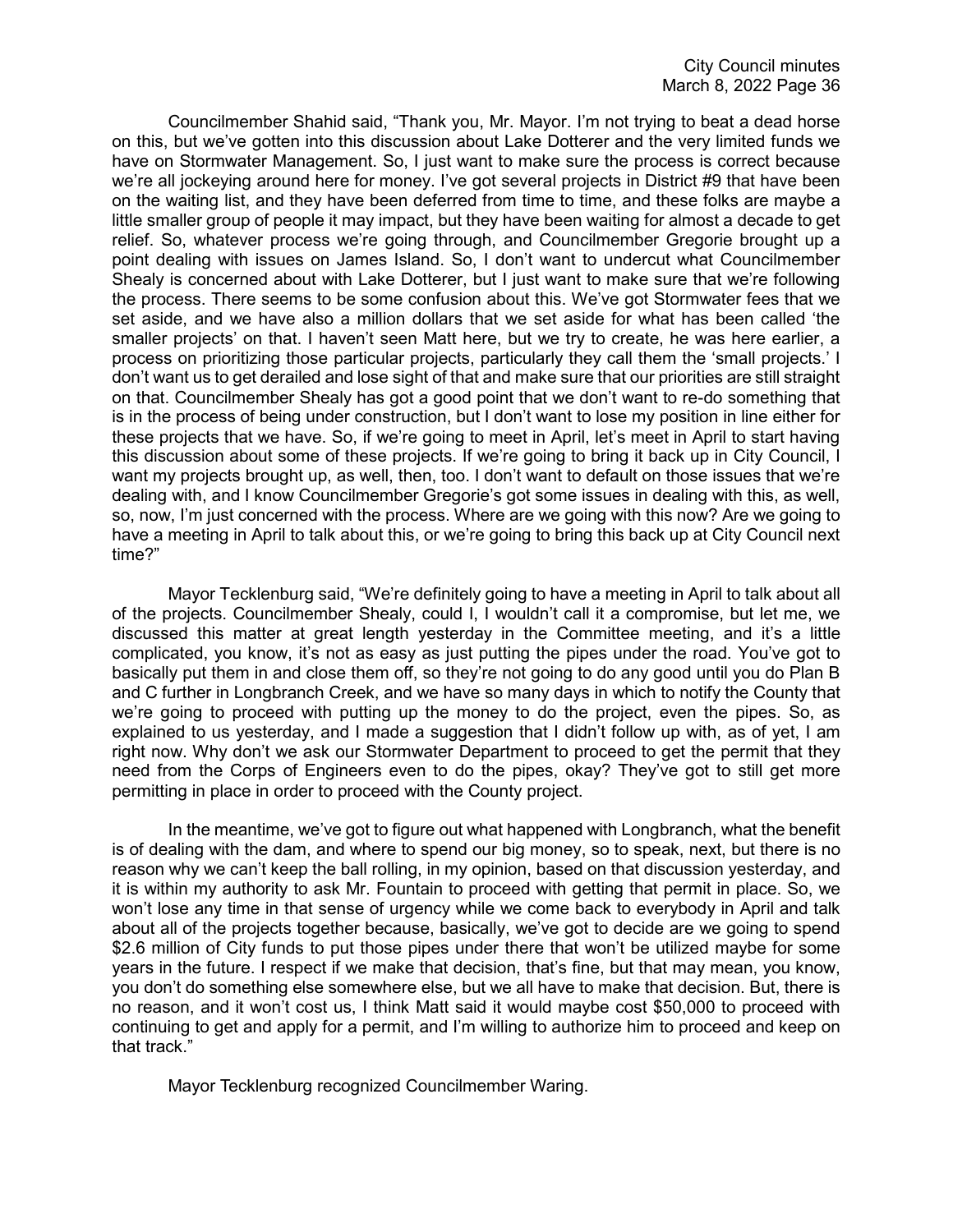Councilmember Waring said, "Mr. Mayor, I agree with all of that. We're having a lot of conversation, but if Councilmember Shealy were to, if we were to put that on the agenda--"

Mayor Tecklenburg said, "It's fine to be on the agenda."

Councilmember Waring said, "But in the next two weeks we're going to find out more information on this, I promise you, because we're going to have conversations with County Councilpersons. Councilmember Appel made a valid point. Mr. Fountain can continue with your instructions, and with that additional information in two weeks, we can defer that, but I think we couldn't put it back on the agenda. I think this one, because of the County moving forward, if you would allow, put it on the agenda."

Mayor Tecklenburg said, "Absolutely."

Councilmember Waring continued, "In the next two weeks, we've got enough items on this agenda tonight that are going to be deferred. We can easily defer that."

Mayor Tecklenburg said, "Yes, sir."

Councilmember Waring said, "Thank you."

Mayor Tecklenburg said, "But I'm suggesting to you we'll keep the ball rolling in the meantime and keep all options open."

Councilmember Shealy said, "Okay."

Mayor Tecklenburg said, "I think that's most reasonable and, with all due respect, Councilmember Appel, we and the County jointly asked the Department of Revenue (DOR). They said, 'no.' Now, maybe Legal Counsel could tell us we can petition the State or sue the State or there's maybe some subsequent action we can take, but our definitive answer from the Department of Revenue, for whatever reason, Julia can explain it rather than me, but they said 'no.' Honestly, I don't know that the County minded that response, but that's another issue."

Mayor Tecklenburg recognized Councilmember Appel.

Councilmember Appel said, "Thank you, Mr. Mayor, and I'd be fascinated to see that correspondence, Julia, when you have a moment, no rush. I don't know the ins and outs and specifics of Lake Dotterer. I don't follow it that closely, no offense. I've got my hands full over in District #11, but I do want to just make one quick point before we move on to the next Committee Report. It's something that Councilmember Waring has mentioned a time or two over the years, and it directly addresses something that Councilmember Shahid mentioned, which is to say that the City of Charleston, currently, we're very limited in the resources we have dedicated to Stormwater. You know, the Stormwater fees, they're great, it allows us to do some work, but it's not big, big time. So, my point is, is that when there are opportunities to leverage other funding sources, whether it be the County's half-cent sales tax, whether it be TIF revenue downtown, that frees up the Drainage Fund for the Windermere Basin Project, for the WAMBAW Project, for the DuWap implementation, for Lake Dotterer, and things of that nature. So, it's very important for us, and our City does a great job at this, you know, looking at different alternative funding sources to get these projects done because we will not solve, I'm telling you right here, we will not solve our off-Peninsula drainage problems purely on our Drainage Fund. I mean, it's just not enough resources, especially given all of the stuff we're doing downtown, rightfully so. We've got to find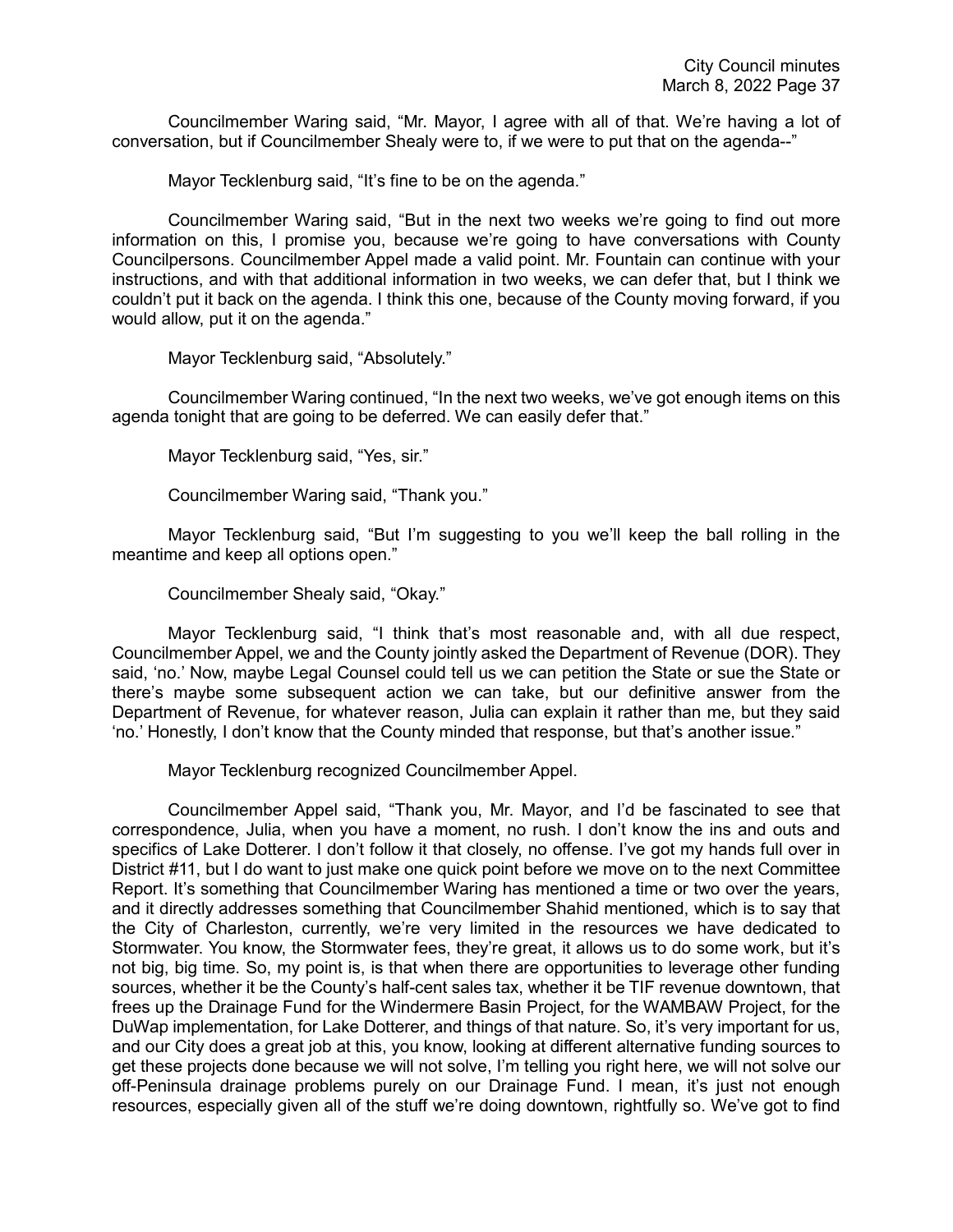alternative sources of revenue when they exist, and it may be the case here, it may not, but I look forward to seeing what the DOR has to say, and we'll go from there. Thank you, all."

Mayor Tecklenburg said, "Alright. Terrific. Any further comments or questions?"

Mayor Tecklenburg recognized Councilmember Shealy.

Councilmember Shealy said, "Well, I just wanted to respond by saying, you know, I've been on Council, this is my fifth year. I've never seen a drainage project turned down that's come to Council, and I have certainly voted 'yes' on every one in probably every different district. I believe this is a unique situation where we've got a small window of time, not trying to take anything from anyone, because like I said, I have voted positively on every drainage request that's come before City Council in the time that I've been here. I support everybody's drainage problems, everybody's district, but I just think we've got a unique situation where we have a small window of time. I do believe that we'll have more information in two weeks when this comes back up, just like Councilmember Waring said, and we'll have a lot more information, and maybe we can move forward. Thank you."

Mayor Tecklenburg said, "Great. So, back to you, [Committee on Special Facilities.](https://youtu.be/5UDL5iiHirc?t=8532) Councilmember Shealy."

Councilmember Shealy said, "Alright. Thank you, Mr. Mayor. The Committee on Special Facilities met this afternoon in person. We did have one Councilmember that met virtually through Zoom, and we unanimously approved a Memorandum of Understanding between the City of Charleston and the Coastal Community Foundation regarding the construction of a grave memorial on the Gaillard Center grounds along George Street. This is the same one that Mayor Tecklenburg was talking about in the Ways and Means Committee. The City of Charleston's costs for the memorial will not exceed \$250,000. Funding has been included in the 2022 Hospitality Fund budget, so I guess we need to vote on that from here."

Councilmember Mitchell said, "So moved."

Councilmember Shahid said, "Second."

Mayor Tecklenburg said, "Any further discussion?"

No one asked to speak.

On a motion of Councilmember Mitchell, seconded by Councilmember Shahid, City Council voted unanimously to approve Item I.3.a. of the Committee on Special Facilities Report, as presented:

**a.** Approval of a Memorandum of Understanding between the City of Charleston and the Coastal Community Foundation regarding the construction of a grave memorial on the Gaillard Center grounds along George Street. The cost of the memorial will not exceed \$250,000. Funding has been included in the 2022 Hospitality Fund budget.

Councilmember Shealy said, "Thank you. We also had an update on facilities from Matt Frohlich. I want to see--"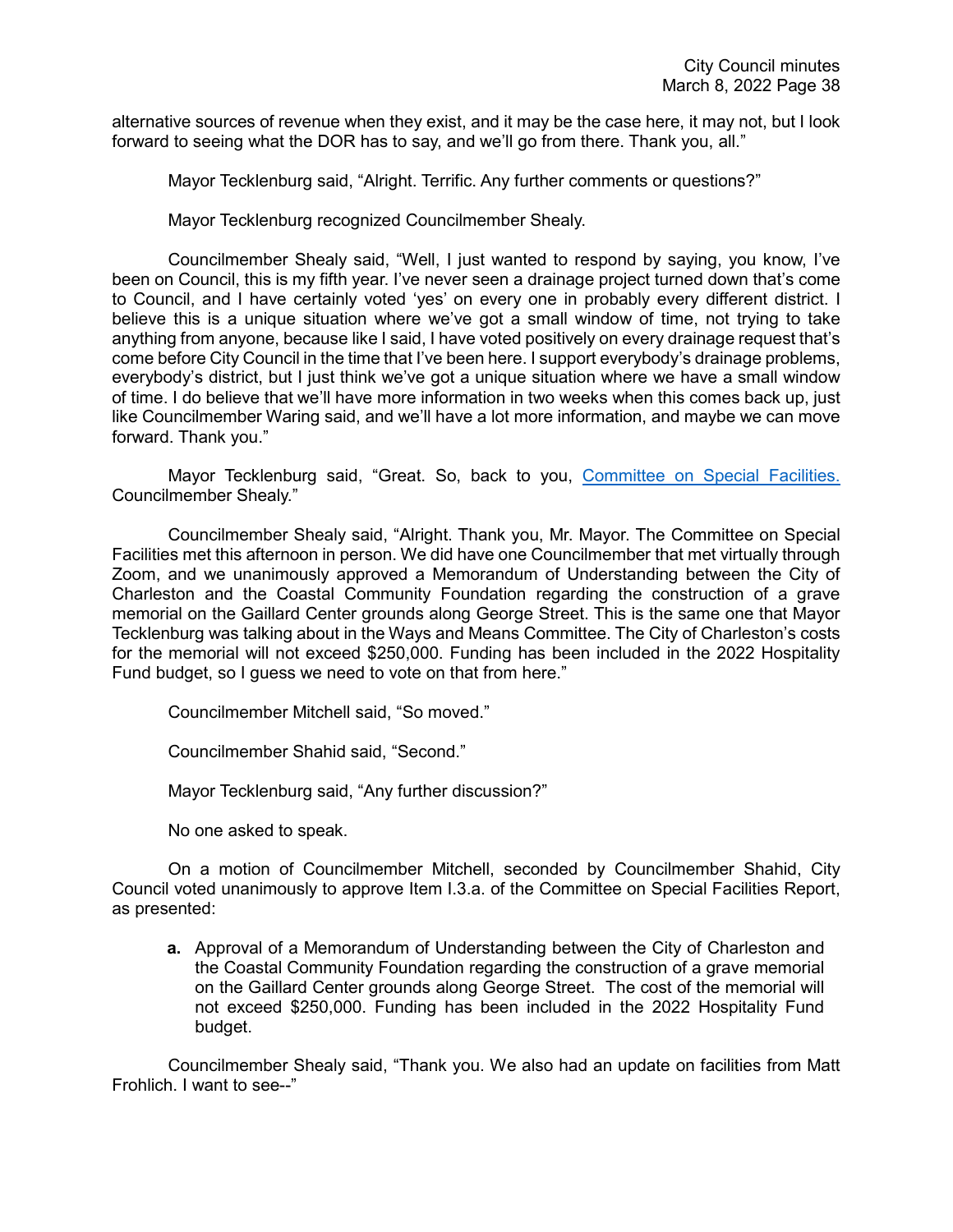Mayor Tecklenburg said, "He's still here."

Councilmember Shealy said, "Matt's still here. Thank you, Matt."

Matt Frohlich said, "Thank you, Councilmember Shealy. I just updated the Special Facilities Committee on the City's special facilities, what had happened in 2021 and what we are working on for 2022. Just real briefly here, the Dock Street Theatre had visitation around 30,000 in 2021. We completed a new five-year lease and Facilities Use Agreement with Charleston Stage. We did have some impacts on rentals because of the pandemic, but we did have quite a few events. We have a full schedule on the books for 2022.

The Maritime Center, we saw 334 transient boaters and had fuel sales of 57,000 gallons. We completed the Lease Agreement with the Aquarium and the License Agreement with Charleston Harbor Tours. We are doing some upgrades to waterlines and electric on the docks in 2022. The Boat Exchange had 83,000 visitors. We are doing some updates to panel displays there.

The Old Slave Mart Museum had 78,000 visitors. We are doing some updates there and a model put in. The big one, Angel Oak Park, had 336,000 visitors. That included being closed on some Wednesdays in 2021, but we are re-open on Wednesdays effective this week. Thank you."

Councilmember Mitchell said, "That's good."

Mayor Tecklenburg said, "Thank you. Any questions for Mr. Frohlich?"

No one asked to speak.

Mayor Tecklenburg said, "Alright. Thank you for that report."

Councilmember Shealy said, "Thank you. That concludes the report. Thanks."

Mayor Tecklenburg said, "Okay. Next up [Committee on Ways and Means."](https://youtu.be/5UDL5iiHirc?t=8696)

Councilmember Gregorie said, "Move for approval."

Councilmember Mitchell said, "Second."

Mayor Tecklenburg said, "Any questions, additions?"

No one asked to speak.

On a motion of Councilmember Gregorie, seconded by Councilmember Mitchell, City Council voted unanimously to adopt the Committee on Ways and Means Report as presented:

> ---INSERT COMMITTEE ON WAYS AND MEANS REPORT--- (Bids and Purchases (Budget, Finance, and Revenue Collections: Approval of the 2022 Master Lease Purchase Financing Agreement with TD Equipment Finance in the amount of \$7,183,453. 40 Calhoun St., Charleston, SC. Solicitation Number 22-B001C. [Ordinance]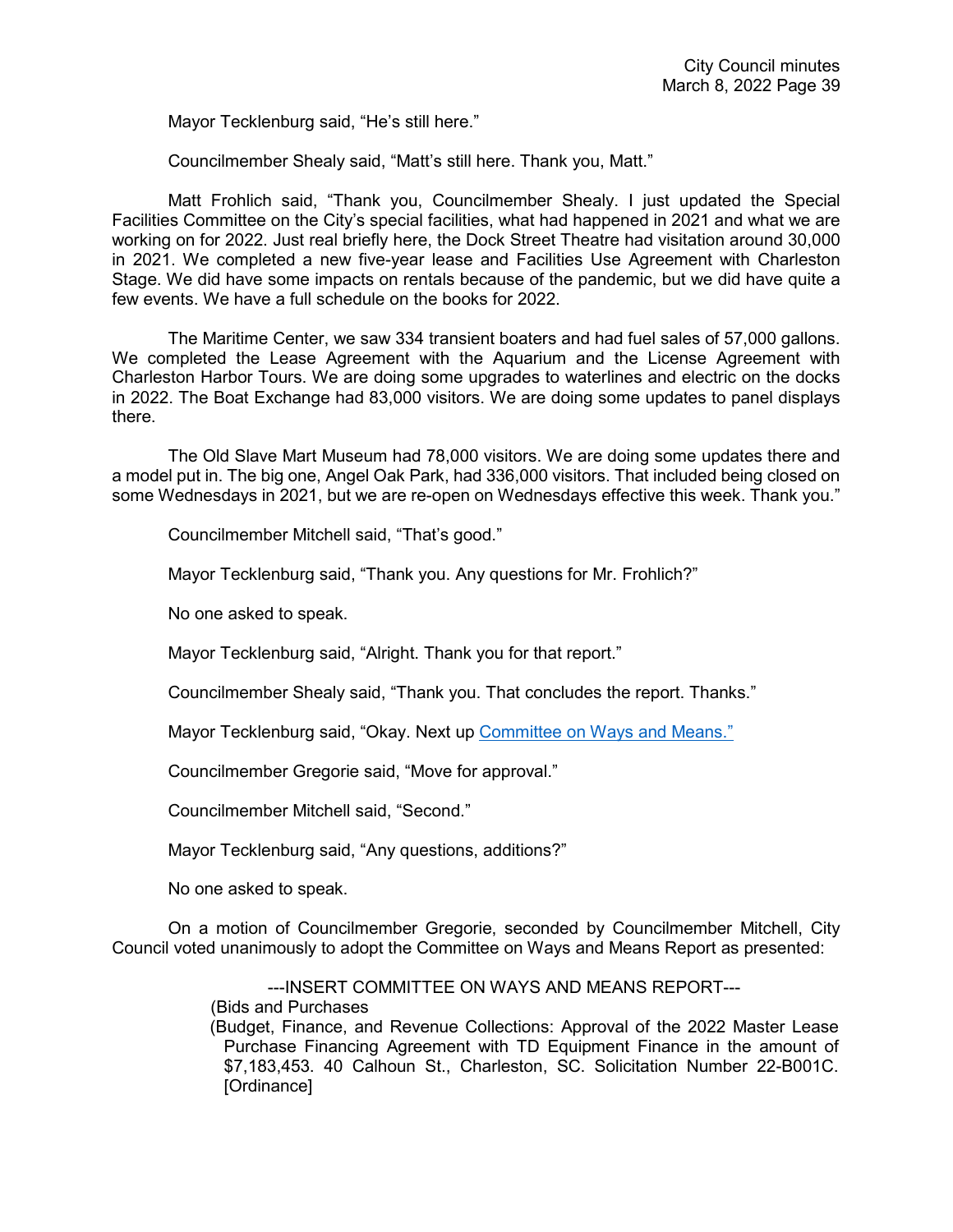- (Budget, Finance, and Revenue Collections: Approval of Workers Compensation Excess Insurance renewal with Safety National in the amount of \$423,090. Renewal of excess insurance and the 22/23 policy runs April 1, 2022 to April 1, 2023.
- (Budget, Finance, and Revenue Collections: Approval of an Agreement with GFOA to assist the City of Charleston in selection of a new Enterprise Resource Planning (ERP) Advisory Services system in the amount of \$229,500.
- (Fire Department: Approval to submit the 2021 Fire Prevention and Safety Grant (FEMA) after the fact in the amount of \$86,525 for smoke alarms, a fire extinguisher training prop., and creating a fire prevention vehicle. There is a 5% match (\$4,120.24) in the FY2022-23 budgets. Depending upon timing of the grant award, funding will need to be found in the 2022 budget or budgeted in 2023.
- (Fire Department: Approval to submit the 2022 State Homeland Security grant in the amount of \$101,500 for Charleston FD Collapse Search and Rescue Team. There is no financial impact with this grant in the FY22 or 23 Budget. There is no City match required.
- (Mayor's Office for Children, Youth and Families: Approval to accept the AmeriCorps VISTA Grant Award, providing up to 19 AmeriCorps Members and 16 Summer Associates to serve in the Charleston Community with nonprofits and organizations focused on eradicating poverty. There is no fiscal impact. The cost share will be provided through site fees received from the participating organizations.
- (Stormwater Management: Approval of Low Battery Seawall Repairs Phase III Construction Contract with Gulf Stream Construction Company, Inc., in the amount of \$21,496,256 for the restoration of the Low Battery Seawall from Limehouse to King Street including \$2,729,883.61 of work to be funded by CWS. With the approval of the project budget, Staff is authorized to award and or amend contracts less than \$40,000, to the extent contingency fund exist in the Council approved budget. Approval of this will institute a \$51,303,289.39 project budget, of which the \$21,496,256 Construction Contract will be funded. The funding sources for this project are: Hospitality Funds (\$17,077,901.53), Municipal Accommodations Tax Funds (\$15,651,479.68), Charleston County Accommodations Tax Fees (\$400,000), CWS Contributions (\$4,876,746) and a future Hospitability Revenue Bond to cover the rest of the project.
- (Stormwater Management: Approval of Low Battery Seawall Restoration Phase III Fee Amendment #10 in the amount of \$842,381.31 with Johnson, Mirmiran and Thompson, Inc., for construction management and inspection services related to Phase III of the Low Battery Seawall Restoration project from Limehouse St. to King St. Approval of this fee amendment adds 548 days to the contract time. Approval of Fee Amendment #10 will increase the professional service contract by \$842,381.31 (from \$2,863,471.05 to \$3,705,852.36). The funding sources for this project are Hospitality Funds (\$17,077,901.53), Municipal Accommodations Tax Funds (\$15,651,479.68), Charleston County Accommodations Tax Fees (\$400,000), CWS Contributions (\$4,874,746) and a future Hospitality Revenue Bond to cover the rest of the project.
- (Police Department: Approval of agreement renewal between the University of South Carolina and the City of Charleston Police Department to work in collaboration of Racial Bias Audit Plan. Total cost for the renewal is \$37,000. The cost is budgeted for in the FY22 budget.
- (Police Department: Approval of an application for an Elder Advocate and Resource Specialist for the CPD Victim Services Unity under the Victims of Crime Act Grant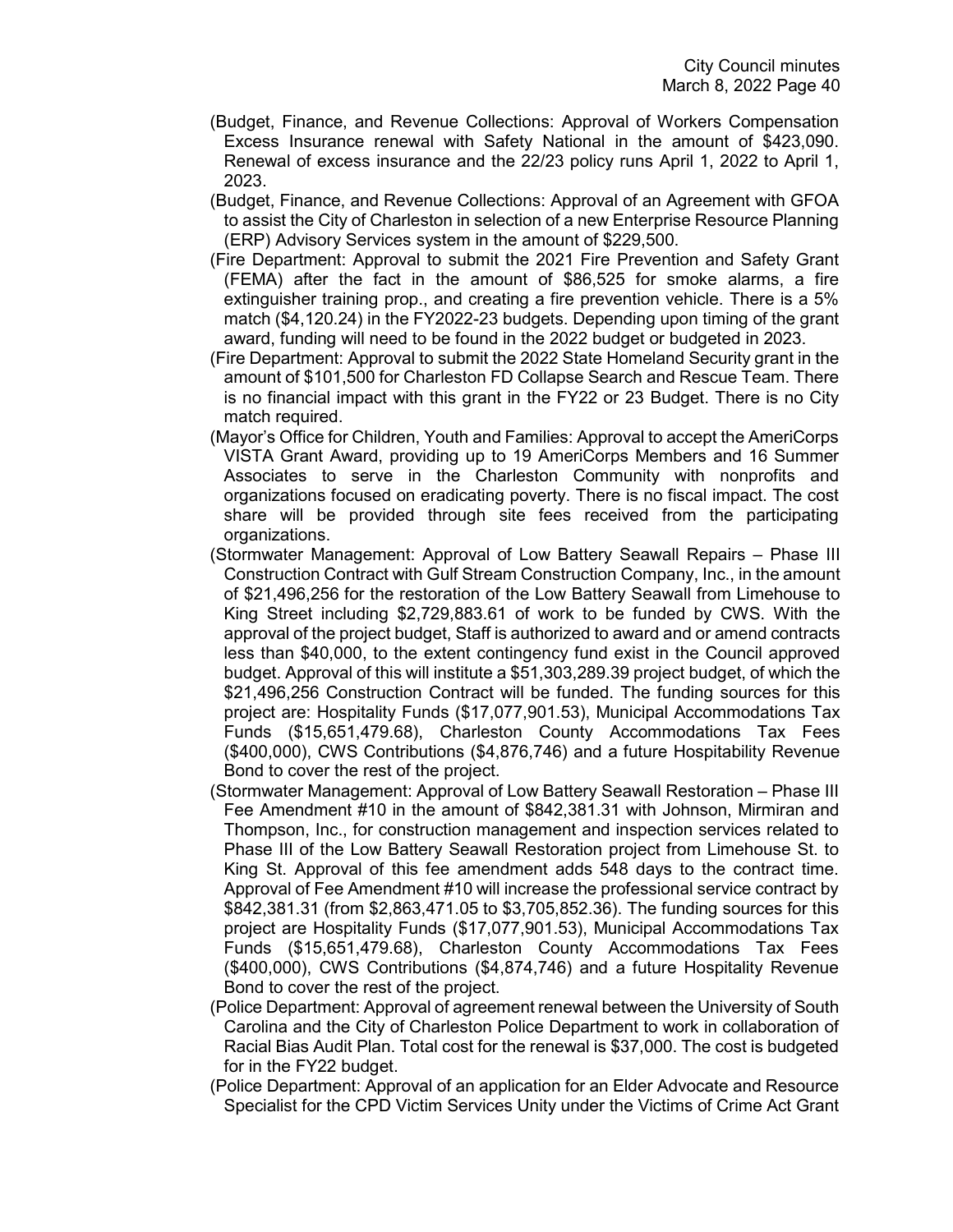Program (continuation) in the amount of \$54,975. The application is due on April 27, 2022. The project requires a 57% City match of \$72,872.

- (Police Department: After-the-fact approval to submit two Project Proposal Worksheets for the 2022 Homeland Security Grant administered through SLED in the amount of \$207,000 for a Modular Vehicle Barrier System and \$472,000 for a Total Containment Vessel, total of \$679,000. The Worksheet was due February 25, 2022. There is no City match required.
- (Legal Department: Approval of a Memorandum of Understanding between the City of Charleston and the Coastal Community Foundation regarding the construction of a grave memorial on the Gaillard Center grounds along George Street. The cost of the memorial will not exceed \$250,000. Funding has been included in the 2022 Hospitality Fund budget.
- (An ordinance to authorize the Mayor to execute a deed and any other necessary documents, approved as to form by the Office of Corporation Counsel, Quitclaiming to Children's Museum of Charleston the City of Charleston's right, title and interest, if any, to that certain portion of property bearing TMS No. 460-16-02-010, and subject to certain exceptions and other matters to be approved by the Office of Corporation Counsel. *(DEFERRED)*
- (Request approval of an ordinance authorizing the Mayor to execute on behalf of the City the Lease Agreement between the City of Charleston and Lucier Enterprises, LLC. The monthly base rent is \$3,816 (\$36 per square foot), with a 3% annual increase. The tenant will also reimburse the City for property taxes, insurance, and CAM. The property is owned by the City of Charleston (401-B King St.)(Suite B in the Francis Marion parking garage retail complex)(TMS No. 460-16-04-008).

First reading was given to the following bills:

*An ordinance to authorize the execution and delivery of Lease Purchase Agreements with TD Equipment Finance, Inc. in order to provide for the acquisition of various vehicles and associated collateral, various maintenance equipment and associated collateral, Information Technology equipment to include computer, laptop and tablet replacement, and mobile data terminals for Police; to provide the terms and conditions of such Lease Purchase Agreements; to provide for the granting of a security interest to secure all obligations of lessee under the Lease Purchase Agreements; to authorize the execution and delivery of all documents, including one or more Escrow Agreements, necessary or appropriate to the consummation of such Lease Purchase Agreements; and to provide for other matters related thereto.*

*An ordinance authorizing the Mayor to execute on behalf of the City a Lease Agreement between the City of Charleston and Lucier Enterprises, LLC.*

Mayor Tecklenburg said, "Next we have our [bills up for second reading,](https://youtu.be/5UDL5iiHirc?t=8708) and I think we've got 12 of them total. You want to take all of them together? Does anybody want to pull anything out for any reason?"

Councilmember Seekings said, "No."

Mayor Tecklenburg said, "Sir?"

Councilmember Seekings said, "No."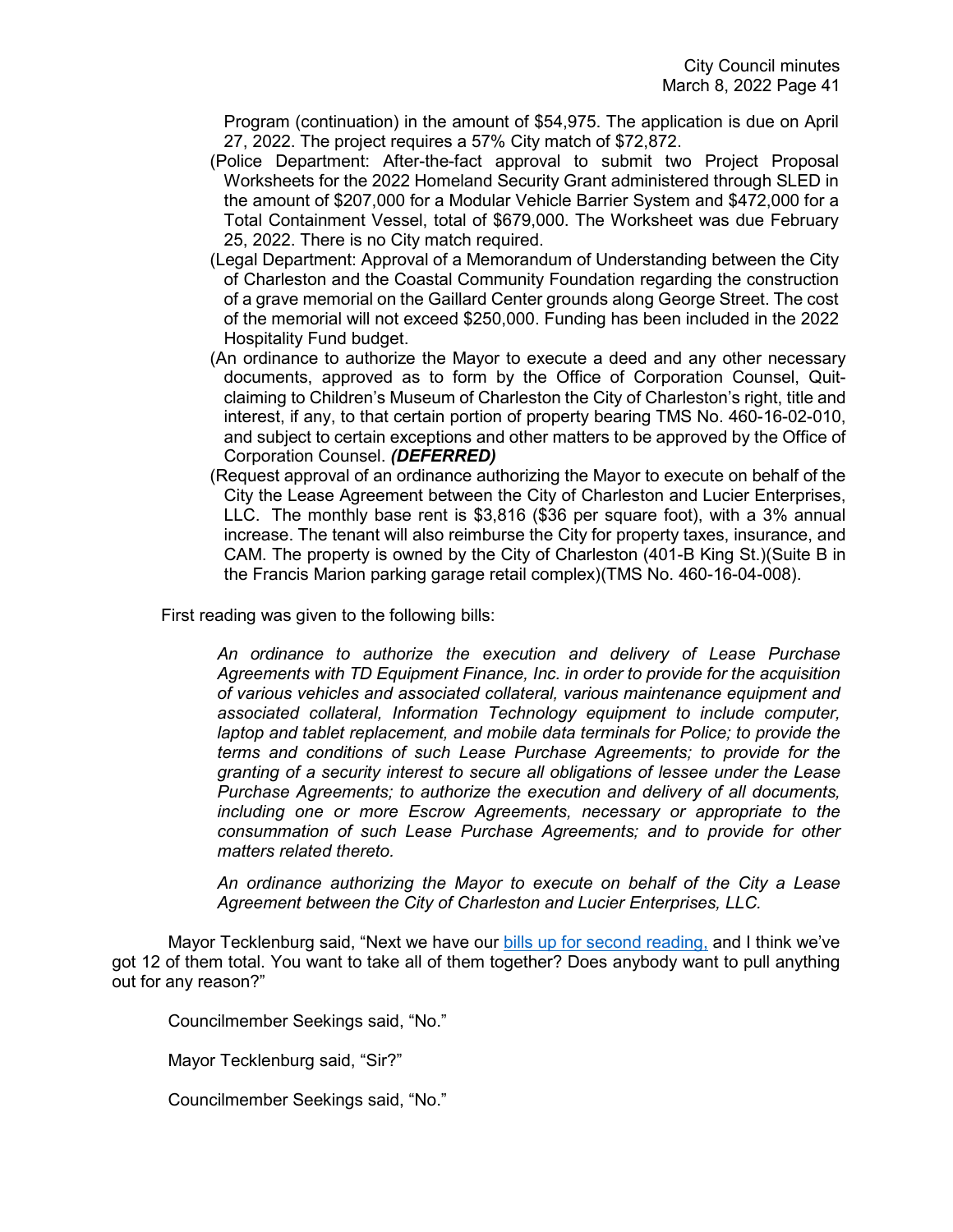Mayor Tecklenburg said, "Okay. We'll take 1 through 12 together. Did we get a second?"

Councilmember Shealy said, "Second."

Mayor Tecklenburg said, "Yes. Any discussion or questions on any of 1 through 12?"

No one asked to speak.

On a motion of Councilmember Mitchell, twelve (12) bills (Items L-1 through L-12) received second reading. They passed second reading on motion by Councilmember Shealy and third reading on motion of Councilmember Mitchell. On further motion of Councilmember Shealy, the rules were suspended, and the bills were immediately ratified as:

- **2022-032 -** AN ORDINANCE TO AMEND THE ZONING ORDINANCE OF THE CITY OF CHARLESTON BY CHANGING THE ZONE MAP, WHICH IS A PART THEREOF, SO THAT 3351, 3357 AND 3363 MAYBANK HIGHWAY (JOHNS ISLAND) (APPROXIMATELY 6.9 ACRES) (TMS #279-00-00-189, 184, 185 AND 307) (COUNCIL DISTRICT 5), BE REZONED FROM GENERAL OFFICE (GO) CLASSIFICATION TO BUSINESS PARK (BP) CLASSIFICATION. THE PROPERTY IS OWNED BY BERKELEY ELECTRIC COOPERATIVE, INC.
- **2022-033 -** AN ORDINANCE TO AMEND THE ZONING ORDINANCE OF THE CITY OF CHARLESTON BY CHANGING THE ZONE MAP, WHICH IS A PART THEREOF, SO THAT 2221 S DALLERTON CIRCLE (WEST ASHLEY) (APPROXIMATELY 0.5 ACRE) (TMS #310-07-00-059) (COUNNCIL DISTRICT 11), ANNEXED INTO THE CITY OF CHARLESTON JANUARY 11, 2022 (#2022-007), BE ZONED SINGLE-FAMILY RESIDENTIAL (SR-1) CLASSIFICATION. THE PROPERTY IS OWNED BY DANIELLE D. CERASI.
- **2022-034 -** AN ORDINANCE TO AMEND THE ZONING ORDINANCE OF THE CITY OF CHARLESTON BY CHANGING THE ZONE MAP, WHICH IS A PART THEREOF, SO THAT 2216 S DALLERTON CIRCLE (WEST ASHLEY) (APPROXIMATELY 0.26 ACRE) (TMS #310-07-00-044) (COUNCIL DISTRICT 11), ANNEXED INTO THE CITY OF CHARLESTON JANUARY 25, 2022 (#2022-012), BE ZONED SINGLE-FAMILY RESIDENTIAL (SR-1) CLASSIFICATION. THE PROPERTY IS OWNED BY DANIELLE D CERASI.
- **2022-035 -** AN ORDINANCE TO AMEND THE ZONING ORDINANCE OF THE CITY OF CHARLESTON BY CHANGING THE ZONE MAP, WHICH IS A PART THEREOF, SO THAT 1506 N EDGEWATER DRIVE (WEST ASHLEY) (APPROXIMATELY 1.59 ACRES) (TMS #349-09-00-026) (COUNCIL DISTRICT 11), ANNEXED INTO THE CITY OF CHARLESTON JANUARY 25, 2022 (#2022-013), BE ZONED RURAL RESIDENTIAL (RR-1) CLASSIFICATION. THE PROPERTY IS OWNED BY ELLISON C AND JEANNE R LIVINGSTON.
- **2022-036 -** AN ORDINANCE TO AMEND THE ZONING ORDINANCE OF THE CITY OF CHARLESTON BY CHANGING THE ZONE MAP, WHICH IS A PART THEREOF, SO THAT 30, 32 AND 34 WEDGEPARK ROAD, 43 AND 49 LOLANDRA AVENUE (WEST ASHLEY) (APPROXIMATELY 0.99 ACRE) (TMS #418-13-00-254, 255, 256, 260 AND 262) (COUNCIL DISTRICT 3), ANNEXED INTO THE CITY OF CHARLESTON JANUARY 25, 2022 (#2022-014), BE ZONED SINGLE-FAMILY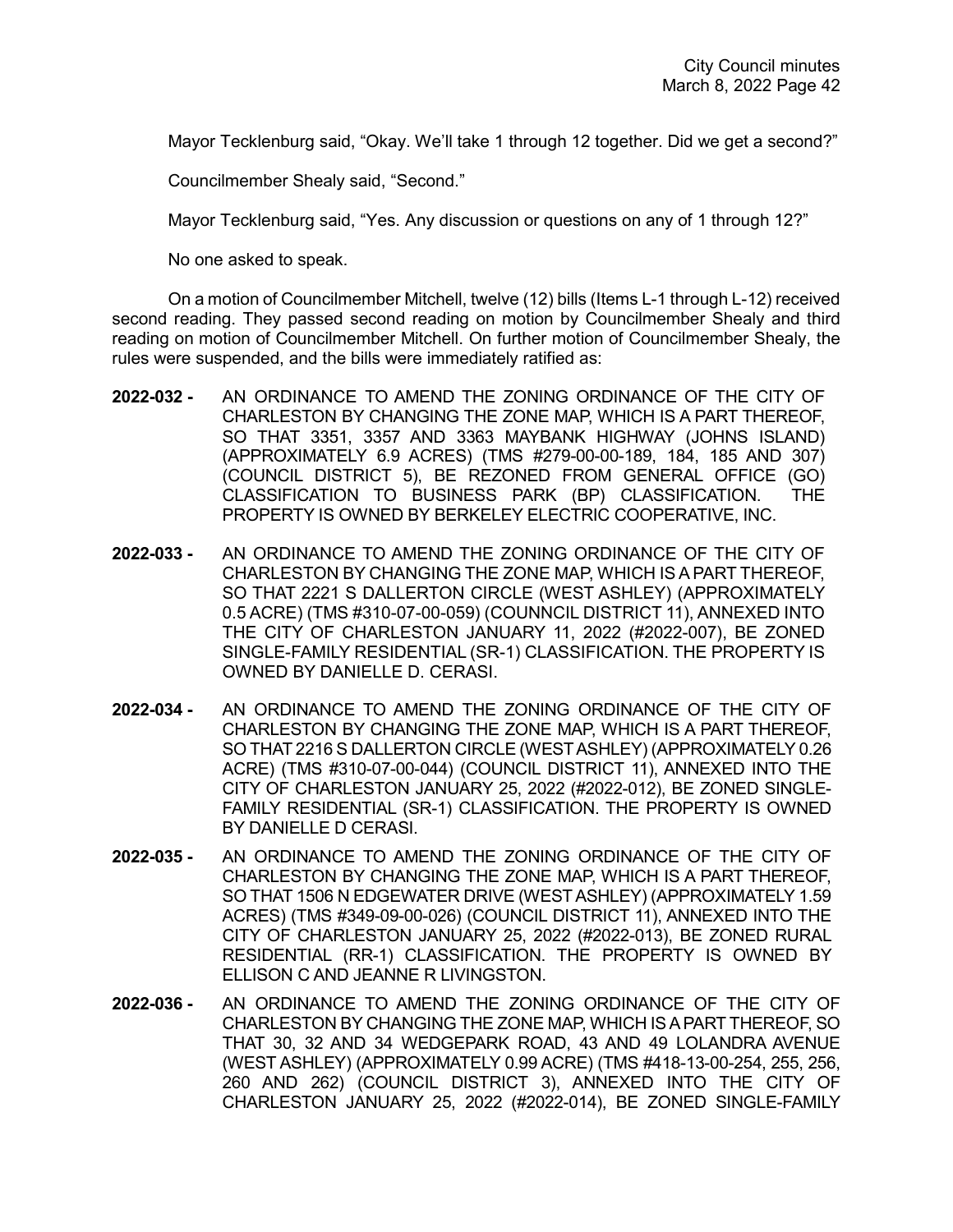RESIDENTIAL, (SR-1) CLASSIFICATION FOR LOLANDRA AVENUE PARCELS AND (SR-2) CLASSIFICATION FOR WEDGEPARK ROAD PARCELS. THE PROPERTIES ARE OWNED BY GLORY HOLDINGS, LLC.

- **2022-037 -** AN ORDINANCE TO AMEND THE ZONING ORDINANCE OF THE CITY OF CHARLESTON BY CHANGING THE ZONE MAP, WHICH IS A PART THEREOF, SO THAT 2319 LAZY RIVER DRIVE (WEST ASHLEY) (APPROXIMATELY 0.62 ACRE) (TMS #310-14-00-014) (COUNCIL DISTRICT 11), ANNEXED INTO THE CITY OF CHARLESTON JANUARY 25, 2022 (#2022-015), BE ZONED RURAL RESIDENTIAL (RR-1) CLASSIFICATION. THE PROPERTY IS OWNED BY CARL E SEEL, SR AND JEAN B SEEL.
- **2022-038 -** AN ORDINANCE AMENDING CHAPTER 19, ARTICLE XVI, OF THE CODE OF THE CITY OF CHARLESTON, PEDICABS, TO AMEND THE OPERATING DECAL APPLICATION PROCESS AND THE REQUIREMENTS FOR ISSUANCE OF DECALS TO THE SUCCESSFUL BIDDER.
- **2022-039 -** AN ORDINANCE PROVIDING FOR THE ISSUANCE AND SALE OF A NOT EXCEEDING \$14,600,000 SPECIAL OBLIGATION REDEVELOPMENT BOND (CHARLESTON NECK REDEVELOPMENT PROJECT AREA), SERIES 2022, OF THE CITY OF CHARLESTON, SOUTH CAROLINA, AND OTHER MATTERS RELATING THERETO. **(AS AMENDED)**
- **2022-040 -** AN ORDINANCE AUTHORIZING THE MAYOR TO EXECUTE ON BEHALF OF THE CITY A LEASE BETWEEN CITY OF CHARLESTON AND MARINA VARIETY STORE.
- **2022-041 -** AN ORDINANCE TO PROVIDE FOR THE ANNEXATION OF PROPERTY KNOWN AS 1939 PIPER DRIVE (0.25 ACRE) (TMS# 350-09-00-067), WEST ASHLEY, CHARLESTON COUNTY, TO THE CITY OF CHARLESTON, SHOWN WITHIN THE AREA ANNEXED UPON A MAP ATTACHED HERETO AND MAKE IT PART OF DISTRICT 5. THE PROPERTY IS OWNED BY SUSAN J VIGEN.
- **2022-042 -** AN ORDINANCE TO AMEND THE ZONING ORDINANCE OF THE CITY OF CHARLESTON BY CHANGING THE ZONE MAP, WHICH IS A PART THEREOF, SO THAT PROPERTIES ON CUMBERLAND STREET, CHURCH STREET AND LINGUARD STREET (PENINSULA) (APPROXIMATELY 0.68 ACRE) (TMS #458- 05-03-089, 090, 091, 093 AND 087) (COUNCIL DISTRICT 1), BE REZONED FROM GENERAL BUSINESS (GB) CLASSIFICATION TO MIXED-USE/WORKFORCE HOUSING (MU-2/WH) CLASSIFICATION. THE PROPERTY IS OWNED BY CUMBERLAND, LLC.
- **2022-043 -** AN ORDINANCE TO AMEND THE ZONING ORDINANCE OF THE CITY OF CHARLESTON BY CHANGING THE ZONE MAP, WHICH IS A PART THEREOF, SO THAT PROPERTIES ON CUMBERLAND STREET, CHURCH STREET AND LINGUARD STREET (PENINSULA) (APPROXIMATELY 0.68 ACRE) (TMS #458-05- 03-089, 090, 091, 093 AND 087) (COUNCIL DISTRICT 1), BE REMOVED FROM THE ACCOMMODATIONS OVERLAY ZONE. THE PROPERTY IS OWNED BY CUMBERLAND, LLC.

The vote was not unanimous. Councilmember Seekings voted nay on Item L-7.

Mayor Tecklenburg said, "So, next up we have an [ordinance to amend Article II.](https://youtu.be/5UDL5iiHirc?t=8761) It looks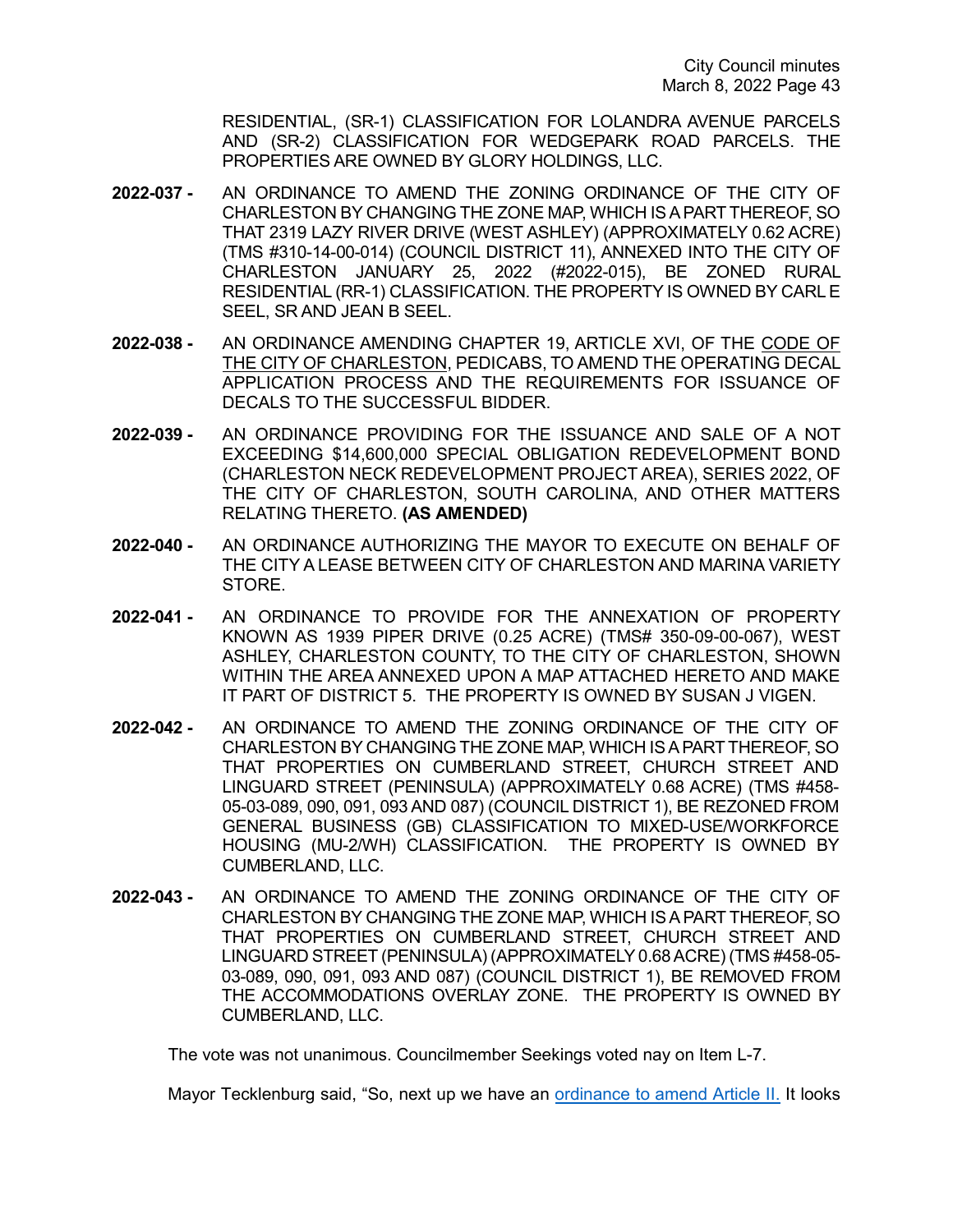like Ms. Copeland has some comments about that while I sign these."

Ms. Copeland said, "Actually, no. Since we posted the proposed amendments regarding virtual participation, we are talking about that ordinance, right? Okay, good. We've had some good citizen input. So, with that said, we would ask that someone, or that this Council adopt first reading, as amended--"

Councilmember Shahid said, "So moved."

Councilmember Seekings said, "Second."

Ms. Copeland continued, "to remove the last sentence in Section II, which is in front of you. It was a conflicting provision with the body of Section f, so we would ask that you amend it to remove that line."

Mayor Tecklenburg said, "Alright. I'm signing away. Any discussion or questions about that for first reading?"

Councilmember Parker said, "I'm sorry. I have a question."

Mayor Tecklenburg recognized Councilmember Parker.

Councilmember Parker said, "Yes, can you just show me, I lost Julia on that one."

Councilmember Seekings said, "I've got it. So, if you go to f.2. on the amendment that was just put on your desk. If you don't have that, I can pass it to you."

Councilmember Parker said, "Perfect. Thank you."

Councilmember Seekings said, "If you take a look at f.2., the last sentence, it just conflicts in terms of how to define a quorum with f."

Councilmember Parker said, "Okay. Thank you."

Mayor Tecklenburg said, "Are we straight on that?"

No one asked to speak.

On a motion of Councilmember Shahid, seconded by Councilmember Seekings, City Council voted unanimously to give first reading to the following bill, as amended:

*An ordinance to amend Article II (City Council), Division 1 (Generally) of Chapter 2 of the Code of the City of Charleston (Administration). (AS AMENDED)*

Mayor Tecklenburg said, "Anything else for the good of the order this evening?"

Councilmember Mitchell said, "Move to adjourn."

Councilmember Seekings said, "Second."